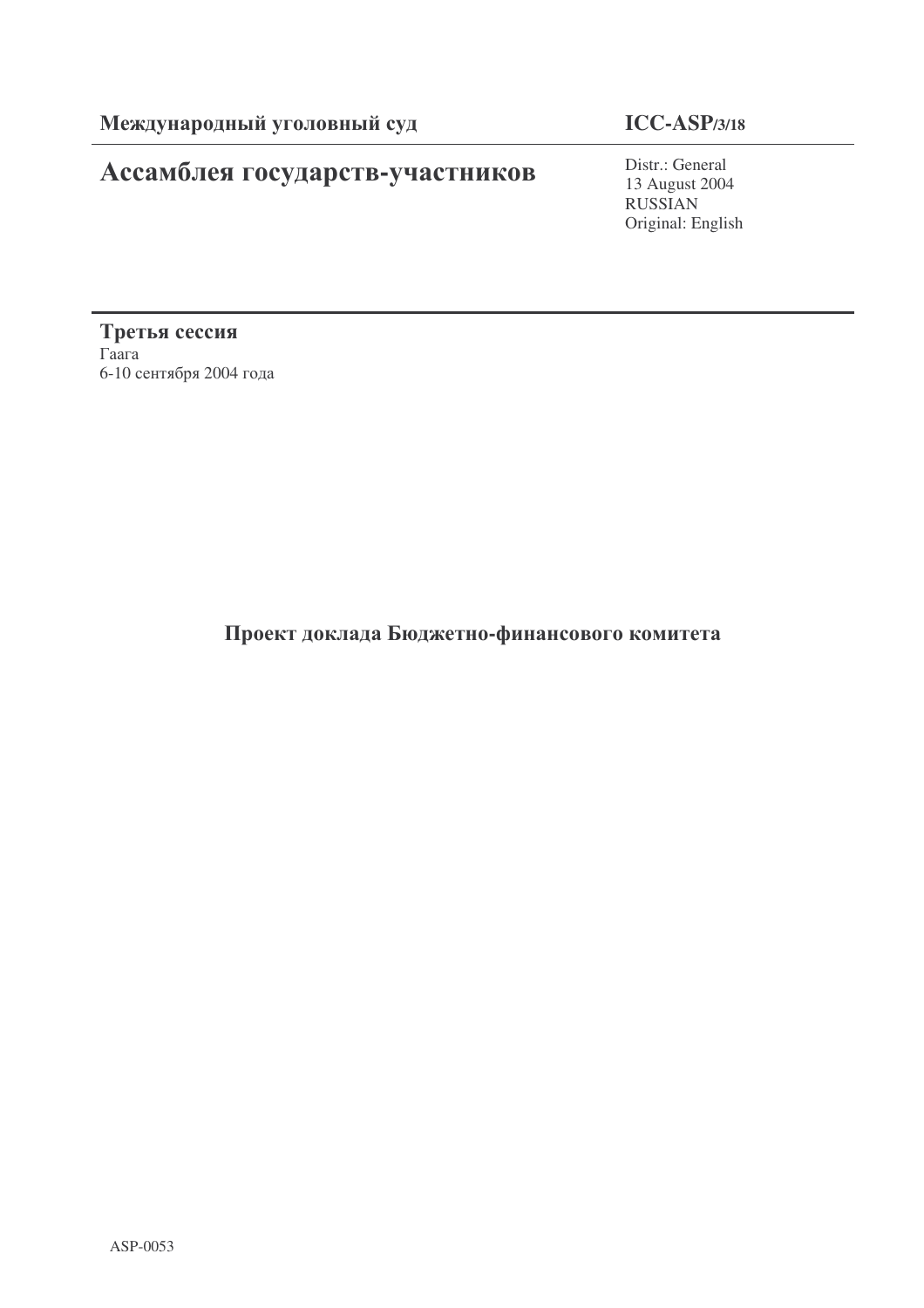# ICC-ASP/3/18

# Содержание

|    |           |          |                 |                                                                                                 | Пункты      | C <sub>TP</sub> |
|----|-----------|----------|-----------------|-------------------------------------------------------------------------------------------------|-------------|-----------------|
| I. |           | Введение |                 |                                                                                                 |             | $\overline{4}$  |
|    | A.        |          |                 | Открытие совещания, выборы должностных лиц                                                      |             |                 |
|    |           |          |                 | и утверждение повестки дня                                                                      | $[1-7]$     | $\overline{4}$  |
|    | <b>B.</b> |          |                 | Участие наблюдателей                                                                            | [8]         | 5               |
| П. |           |          |                 | Рассмотрение вопросов, включенных в повестку дня третьего<br>совещания Комитета                 | $[9-12]$    | 5               |
|    | A.        |          |                 | Обзор финансового положения                                                                     |             | 6               |
|    |           | 1.       |                 | Финансовые ведомости                                                                            | $[13-16]$   | 6               |
|    |           | 2.       |                 | Предварительный доклад о финансовом положении<br>Суда за полугодие                              | $[17-18]$   | 6               |
|    |           | 3.       |                 | Положение дел со взносами                                                                       | $[19-23]$   | 7               |
|    | <b>B.</b> |          |                 | Бюджетный процесс                                                                               |             | 8               |
|    |           | 1.       |                 | Изменение сроков проведения совещания<br>и графика подготовки бюджета                           | $[24-26]$   | 8               |
|    |           | 2.       |                 | Создание фонда для покрытия непредвиденных расходов                                             | $[27-33]$   | 8               |
|    | C.        |          |                 | Рассмотрение проекта бюджета по программам на 2005 год                                          |             | 10              |
|    |           | 1.       |                 | Рекомендации общего характера                                                                   |             | 10              |
|    |           |          | a)              | Общие замечания                                                                                 | $[34-38]$   | 10              |
|    |           |          | b)              | Классификация средств по категориям                                                             | $[39-42]$   | 11              |
|    |           |          | $\mathcal{C}$ ) | Составление и представление бюджета<br>ориентированного на достижение конкретных результатов    | $[43-50]$   | 11              |
|    |           | 2.       |                 | Рекомендации, касающиеся основных программ                                                      |             | 12              |
|    |           |          | a)              | Судебные органы - Президиум и Палаты                                                            |             | 12              |
|    |           |          |                 | Вынесение на рассмотрение Основной программы I:<br>Судебные органы - Президиум и Палаты         | $[51]$      | 12              |
|    |           |          |                 | Замечания и рекомендации Комитета                                                               | $[52 - 54]$ | 13              |
|    |           |          | b)              | Канцелярия Прокурора                                                                            |             | 13              |
|    |           |          |                 | Вынесение на рассмотрение Основной программы II:<br>Канцелярия Прокурора                        | $[55-56]$   | 13              |
|    |           |          |                 | Замечания и рекомендации Комитета                                                               | $[57-69]$   | 14              |
|    |           |          | c)              | Секретариат                                                                                     |             | 16              |
|    |           |          |                 | Вынесение на рассмотрение Основной программы III:<br>Секретариат                                | $[70-72]$   | 16              |
|    |           |          |                 | Замечания и рекомендации Комитета                                                               | $[73-87]$   | 17              |
|    |           |          | d)              | Секретариат Ассамблеи государств-участников                                                     |             | 19              |
|    |           |          |                 | Вынесение на рассмотрение Основной программы IV:<br>Секретариат Ассамблеи государств-участников | $[88-89]$   | 19              |
|    |           |          |                 | Замечания и рекомендации Комитета                                                               | $[90]$      | 19              |
|    |           |          | e)              | Инвестиции в помещения Суда                                                                     |             | 20              |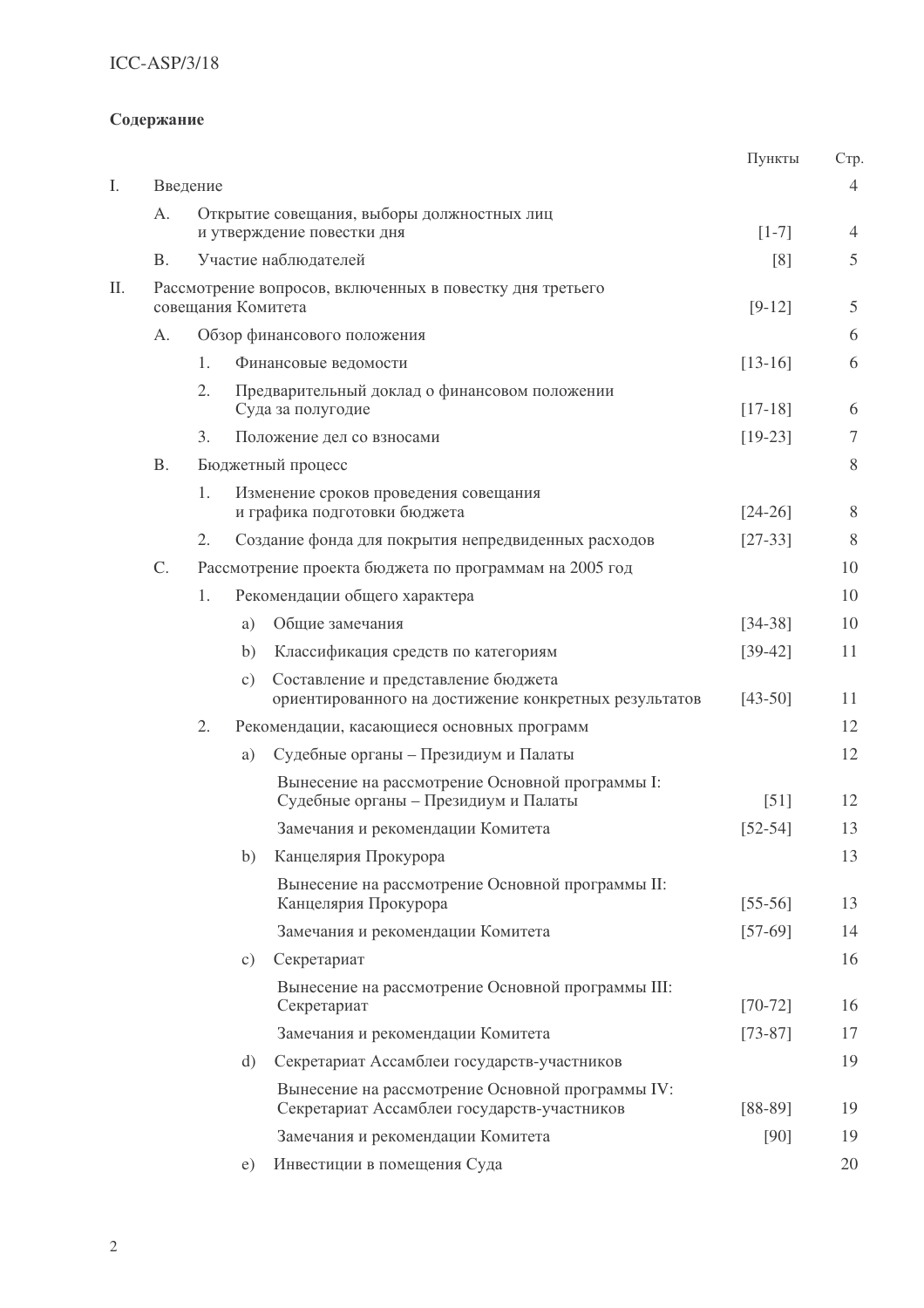|    |     | Вынесение на рассмотрение Основной программы V:<br>Инвестиции в помещения Суда                                      | [91]        | 20 |
|----|-----|---------------------------------------------------------------------------------------------------------------------|-------------|----|
|    |     | Замечания и рекомендации Комитета                                                                                   | $[92-93]$   | 20 |
| D. |     | Бюджет предлагаемого бюро по связи в Нью-Йорке                                                                      | $[94-95]$   | 20 |
| Ε. |     | Бюджет предлагаемого секретариата Целевого фонда для потерпевших                                                    | $[96-99]$   | 20 |
| F. |     | Другие доклады                                                                                                      |             | 21 |
|    | 1.  | Доклад о постоянных помещениях Суда                                                                                 | $[100-103]$ | 21 |
|    | 2.  | Доклад по вопросу об инвестициях во временные<br>помещения Суда                                                     | $[104-106]$ | 22 |
|    | 3.  | Доклад об информационно-просветительской деятельности Суда [107-108]                                                |             | 22 |
|    | 4.  | Доклад о целевых фондах                                                                                             | $[109-110]$ | 23 |
|    | 5.  | Доклад об организационной структуре Суда                                                                            | [111]       | 23 |
|    | 6.  | Доклад о деятельности в области закупок                                                                             | [112]       | 23 |
|    | 7.  | Доклад о производительности труда письменных переводчиков                                                           | [113]       | 23 |
|    | 8.  | Доклад об участии потерпевших и возмещении им ущерба                                                                | [114]       | 23 |
|    | 9.  | Доклад о вариантах обеспечения надлежащей<br>адвокатской защиты обвиняемых                                          | $[115-116]$ | 23 |
|    | 10. | Доклад об информационной технологии                                                                                 | [117]       | 24 |
|    | 11. | Доклад о помещениях для содержания под стражей                                                                      | [118]       | 24 |
|    | 12. | Доклад о консультантах и перераспределении должностей                                                               | [119]       | 24 |
|    | 13. | Доклад о системе служебной аттестации сотрудников                                                                   | $[120]$     | 24 |
|    | 14. | Доклад о сотрудничестве по вопросам охраны и безопасности<br>с другими международными и региональными организациями | [121]       | 24 |
| G. |     | Прочие вопросы                                                                                                      |             | 24 |
|    |     | Будущие совещания                                                                                                   | [122]       | 24 |
|    |     |                                                                                                                     |             |    |

# Приложения\*

| Перечень документов                                                              | 25 |
|----------------------------------------------------------------------------------|----|
| II. Предложение о создании фонда для покрытия непредвиденных расходов            | 27 |
| III. Бюджетные последствия выполнения рекомендаций Бюджетно-финансового комитета | 29 |
| IV. Положение с расходами (по категориям расходов) – бюджет 2004 года            | 46 |

<sup>\*</sup> Приложение V «Положение со взносами» в настоящее время подготавливается и будет выпущено в качестве добавления к настоящему докладу.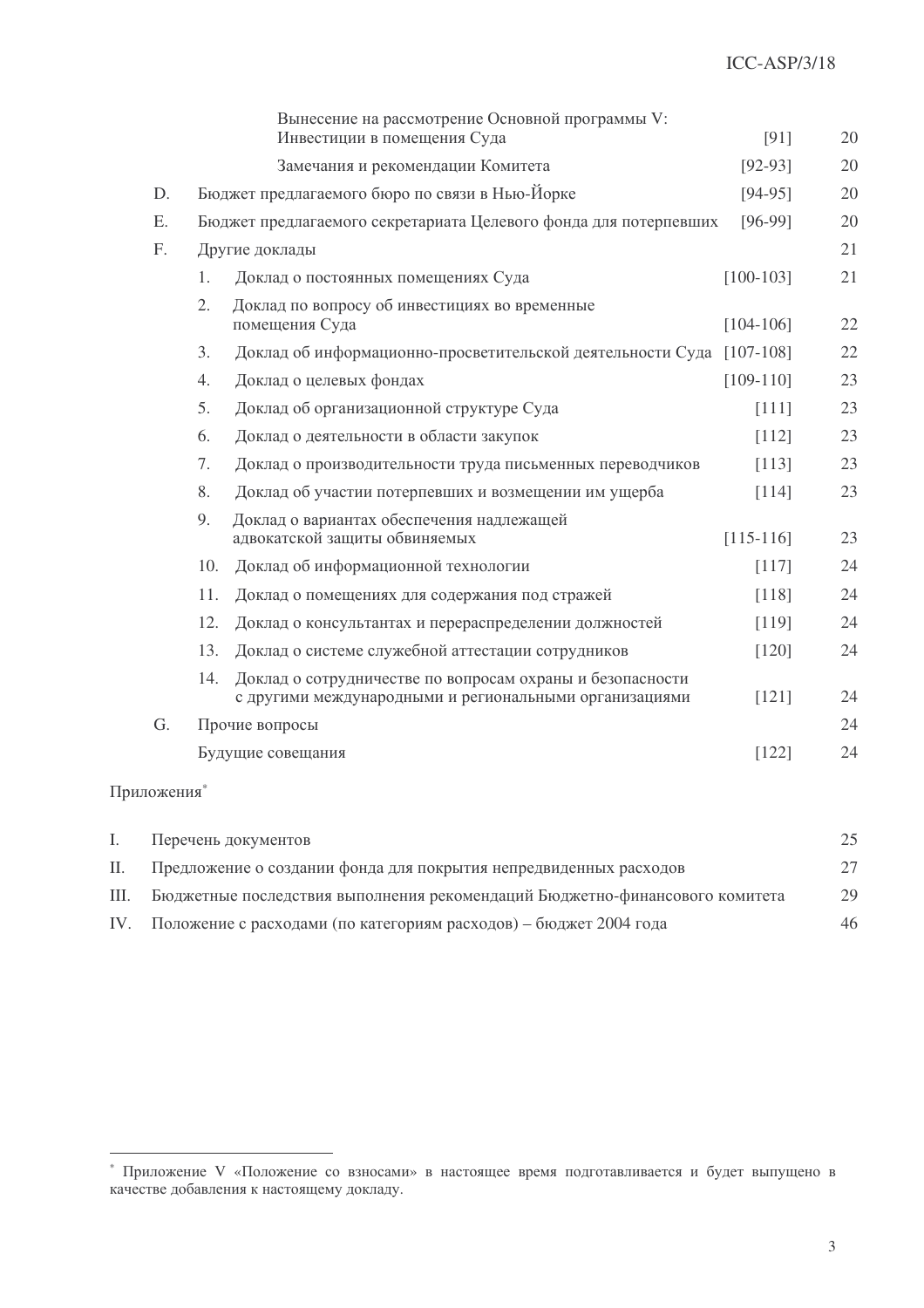#### I. Ввеление

#### $\mathbf{A}$ . Открытие совещания, выборы должностных лиц и утверждение повестки дня

Третье совещание Бюджетно-финансового комитета (Комитета) было созвано в 1. соответствии с решением Ассамблеи государств-участников (Ассамблеи), принятым ею на 5-ом пленарном заседании второй сессии 12 сентября 2003 года. Комитет провел свое третье совещание, состоявшее из десяти заседаний, 2-6 августа 2004 года в месте пребывания Суда в Гааге. На открытии совещания Председатель Суда г-н Филипп Кирш обратился к участникам с приветственным словом.

 $\overline{2}$ . Совещание проходило под председательством г-на Карла Пашке (Германия).

На своем 3-м заседании, состоявшемся 3 августа 2004 года, Комитет переизбрал г-на Карла  $\mathcal{E}$ Пашке (Германия) Председателем и избрал г-на Джона Ф.С.Мувангу (Уганда) заместителем Председателя. В соответствии с пунктом 2 статьи 10 Правил процедуры Комитета срок полномочий Председателя и заместителя Председателя начинается 4 августа 2004 года. Комитет избрал

г-на Дэвида Даттона (Австралия) докладчиком совещания.

Секретариат Ассамблеи государств-участников (Секретариат) обслуживал по всем  $\Delta$ основным аспектам работу Комитета, а его директор г-н Медард Рвеламира выступал в качестве Секретаря Комитета.

 $5<sup>1</sup>$ На своем 1-м заседании Комитет утвердил нижеследующую повестку дня (ICC-ASP/3/CBF.2/L.1/Rev.2 и Corr.1):

- $1.$ Открытие совещания
- $\overline{2}$ . Утверждение повестки дня
- $\overline{3}$ . Выборы Председателя и заместителя Председателя
- $\overline{4}$ . Участие наблюдателей
- $5<sub>1</sub>$ Организация работы
- Резюме по вопросу о постоянных помещениях Суда: встреча с ГД Эдмондом 6. Велленстайном (Нидерланды)
- $7.$ Доклад по вопросу об инвестициях во временные помещения Суда
- 8. Доклад об информационно-просветительской деятельности Суда
- $\overline{Q}$ Предварительный доклад о финансовом положении Суда за полугодие
- 10. Изменение графика подготовки бюджета
- Предложение о внесении поправок в Финансовые положения и правила, касающихся  $11.$ создания и размеров фонда для покрытия непредвиденных расходов
- 12. Доклад о деятельности в области закупок
- 13. Доклад о производительности труда письменных переводчиков
- 14. Доклад об участии потерпевших и возмещении им ущерба
- 15. Доклады о целевых фондах
- 16. Рассмотрение докладов об аудите (финансовых ведомостей)
- 17. Доклад об организационной структуре Суда
- 18. Рассмотрение проекта бюлжета по программам на 2005 год
- 19. Бюджет предлагаемого секретариата Целевого фонда для потерпевших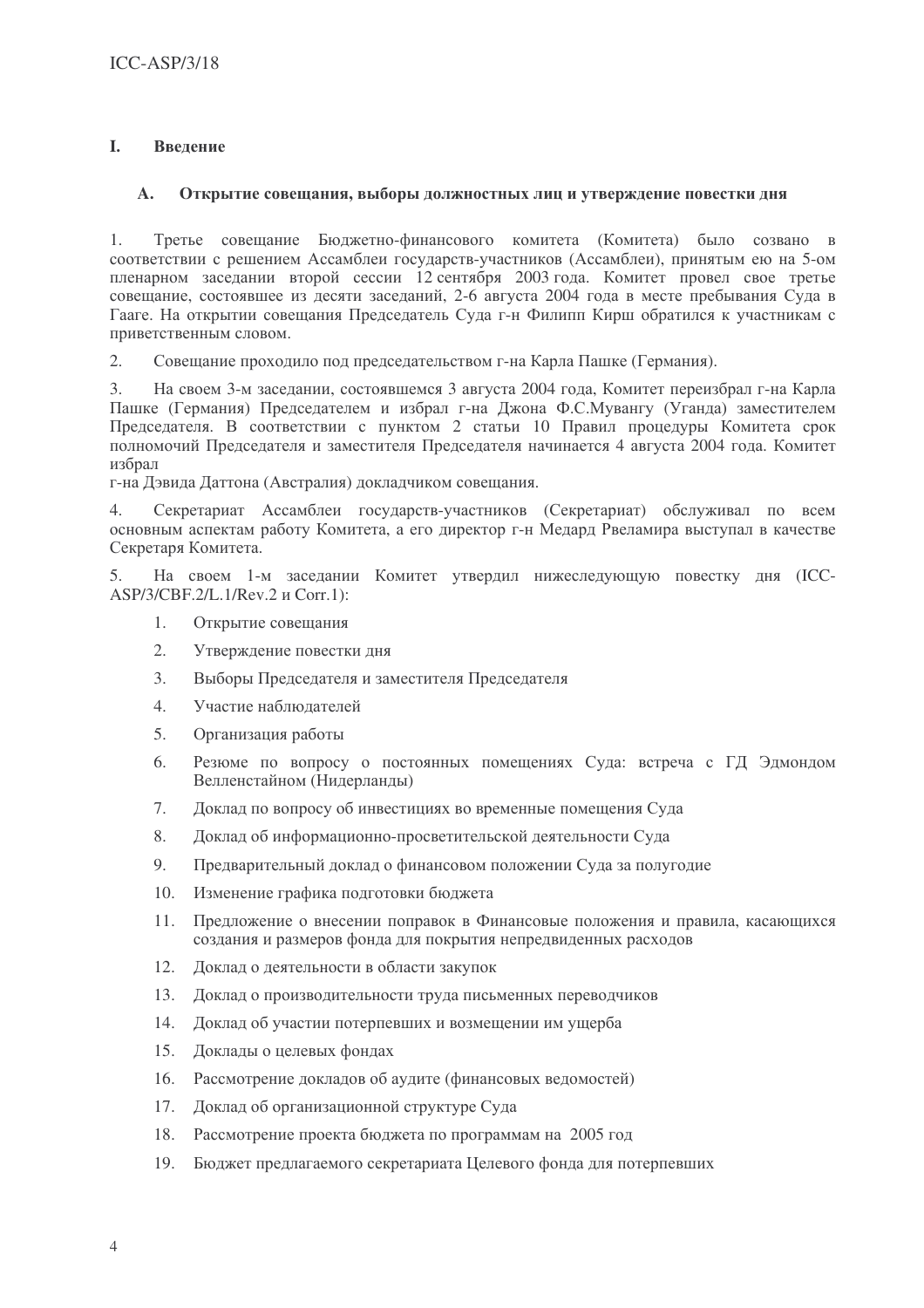- 20. Условия проезда членов Бюджетно-финансового комитета
- 21. Утверждение доклада о работе совещания
- 22. Прочие вопросы
- 23. Закрытие совещания
- 6. На третьем совещании Комитета присутствовали следующие члены:
	- 1. Ламбер Да Кинджи (Бенин)
	- 2. Дэвид Даттон (Австралия)
	- 3. Эдуардо Гальярдо Апарисио (Боливия)
	- 4. Фаузи А. Гарайбе (Иордания)
	- 5. Хан Мюн-чже (Республика Корея)
	- 6. Питер Ловелл (Соединенное Королевство Великобритании и Северной Ирландии)
	- 7. Джон Ф.С. Муванга (Уганда)
	- 8. Карл Пашке (Германия)
	- 9. Елена Сопкова (Словакия)
	- 10. Инна Штейнбука (Латвия)
	- 11. Мишель Тильманс (Бельгия)
	- 12. Сантьяго Винс Арнабаль (Уругвай)

 $7.$ Принять участие в заседаниях Комитета с целью представления докладов и проекта бюджета по программам на 2005 год были приглашены следующие органы Суда: Президиум, Канцелярия Прокурора и Секретариат.

#### $\mathbf{R}$ . Участие наблюлателей

Комитет принял решение удовлетворить просьбу Коалиции в поддержку Международного 8. уголовного суда выступить в Комитете.

#### II. Рассмотрение вопросов, включенных в повестку дня третьего совещания Комитета

Бюджетно-финансовый комитет внимательно изучил проект бюджета по программам на 9. 2005 год во всех его аспектах. Проведению Комитетом этой работы способствовал дух сотрудничества, продемонстрированный должностными лицами Суда, которые откровенно, дружелюбно и приветливо отвечали на вопросы и представляли дополнительную информацию. Кроме того, Комитет был всецело удовлетворен обслуживанием, которое обеспечил Секретариат Ассамблеи государств-участников.

Вместе с тем повестка дня совещания была несколько перегружена слишком большим  $10<sub>1</sub>$ числом докладов, которые требовалось рассмотреть Комитету. Комитет рекомендует в будущем представлять ему только те доклады по основным вопросам, которые он специально запросил и которые через Комитет препровождаются Ассамблее государств-участников ввиду того, что имеют последствия для бюджета. Кроме того, необходимо уделять больше внимания заблаговременному представлению документации, с тем чтобы члены Комитета имели достаточно времени для изучения докладов.

Взаимодействуя с должностными лицами Суда, члены Комитета вновь с восхищением  $11$ отметили дух безграничной преданности высоким целям Международного уголовного суда и серьезный настрой на хорошее выполнение своей работы, который, очевидно, характерен для всего Суда. С другой стороны, у них сложилось впечатление, что полная согласованность в работе различных органов пока еще не обеспечена.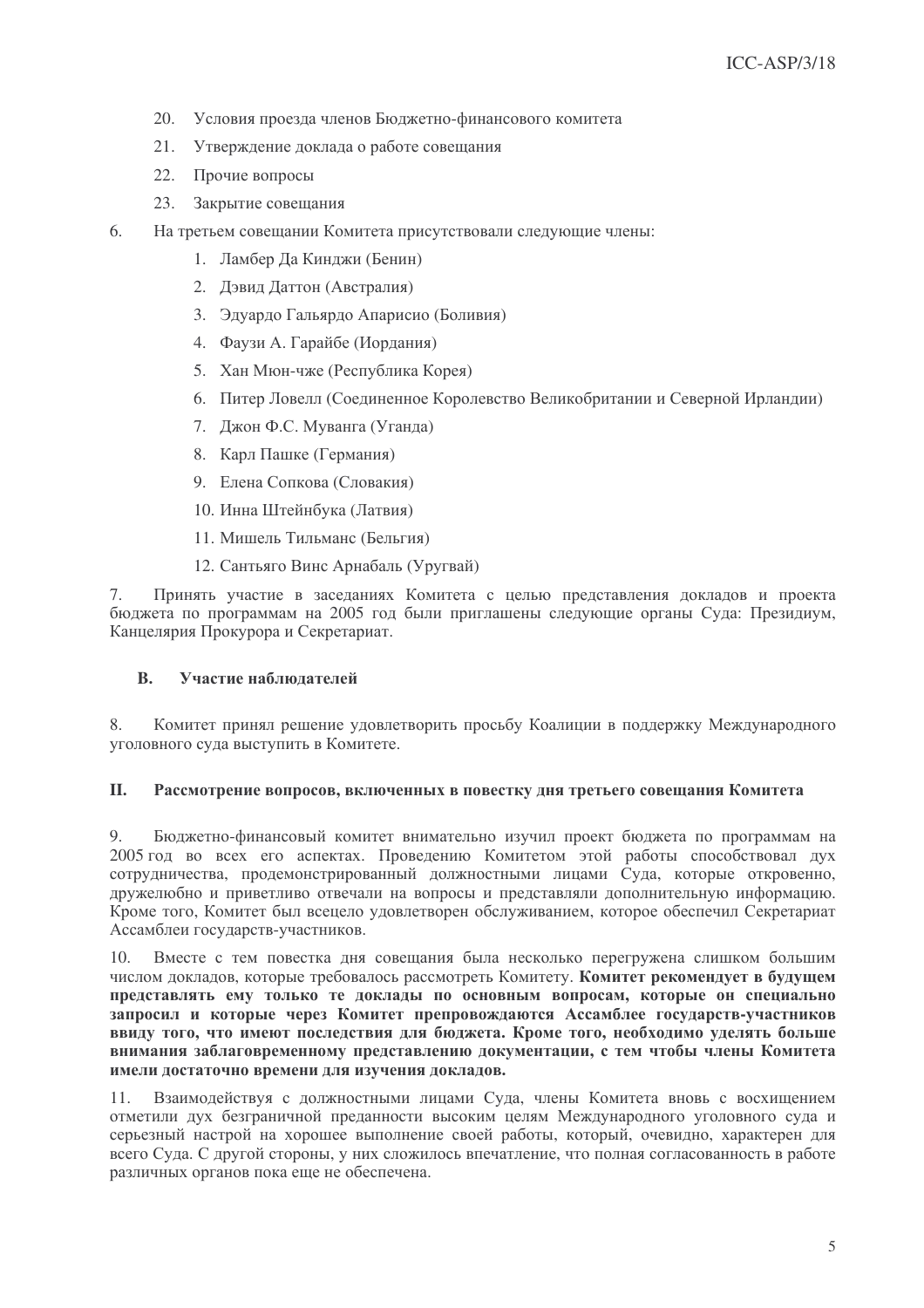$12.$ Общая административная стратегия пока еще не выработана, и поэтому отмечаются случаи дублирования функций в ряде областей помимо тех, в которых такое дублирование может оправдываться соображениями независимости. Комитет надеется, что Суд под руководством своего Председателя продолжит борьбу с раздробленностью и будет укреплять принцип «единого Суда».

#### $\mathbf{A}$ . Обзор финансового положения

#### 1. Финансовые веломости

Комитет рассмотрел доклад Внешнего аудитора об аудите финансовых ведомостей за  $13.$ финансовый период, истекший 31 декабря 2003 года (ICC-ASP/3/4), а также доклад Внешнего аудитора об аудите Целевого фонда для потерпевших за финансовый период, истекший 31 декабря 2003 года (ICC-ASP/3/5) и с удовлетворением отметил высокое качество доклада об аудите. В Комитете выступил представитель Внешнего аудитора<sup>1</sup> г-н Дамьян Брюит.

Комитет приветствовал вывод г-на Брюита о том, что Суд прекрасно справляется со своими 14. задачами на начальном этапе, и положительное заключение аудитора по итогам рассмотрения финансовых ведомостей Суда. Комитет также принял к сведению оговорку аудитора по поводу финансовых ведомостей Целевого фонда для потерпевших, которая была сделана по той причине, что аудитор не смог подтвердить происхождение определенных денежных сумм, пожертвованных Фонду. Комитет рекомендует Ассамблее одобрить доклады аудитора.

15. Комитет обсудил также ряд рекомендаций, содержащихся в докладах аудитора. В частности, Суду было предложено использовать в своей деятельности процедуры регулирования рисков и обеспечить лучшее планирование и осуществление закупок.

Комитет выявил ряд областей, требующих внимания аудитора в будущем, к которым, в  $16.$ частности, относятся составление бюджетов, ориентированных на конкретные результаты, инвестиции в информационную технологию и управление людскими ресурсами. Комитет подчеркнул важность продолжения им своего активного диалога с внешними и внутренними аудиторами в будущем.

#### $2.$ Предварительный доклад о финансовом положении Суда за полугодие

Комитет напомнил о том, что Суд сообщил Комитету на его втором совещании об ошибке в  $17.$ калькуляции расходов на заработную плату в бюджете на 2004 год. В результате этой ошибки образовался потенциальный дефицит в размере 4750,0 евро<sup>2</sup> по штатным должностям и 860,1 евро по временному персоналу общего назначения (ВПОН). Комитет был информирован о том, что Суд строго следит за расходами после достижения руководителями согласия относительно скользящего графика найма (ICC-ASP/3/CBF.2/15/Rev.3). Было доложено, что фактические расходы на заработную плату в период с января по июнь 2004 года составили 6712,2 евро. Предполагаемые расходы в период с июля по декабрь равняются 12 430,1 евро, и таким образом за год общие расходы составят 19 142,3 евро. Утвержденный бюджет на выплату зарплаты в 2004 году равняется 19 246,5 евро, в результате чего прогнозируемый остаток составляет 104.2 евро. Как отметил Комитет, такой прогноз свидетельствует о том, что Комитет сможет устранить упомянутую ошибку в рамках утвержденного бюджета.

Комитет также получил подробную информацию о расходах за текущий финансовый период 18. в рамках каждой основной программы с разбивкой по статьям расходов<sup>3</sup>. По состоянию на 31 июля 2004 года расходы составили 44,7% от ассигнований по Судебным органам, 17,6% по Канцелярии Прокурора, 42,5% по Секретариату Суда и 39% по Секретариату Ассамблеи. В общей сложности было израсходовано около 36% бюджетных средств. По состоянию на 3 августа 2004

<sup>&</sup>lt;sup>1</sup> Национальное финансово-ревизионное управление Соединенного Королевства.

<sup>&</sup>lt;sup>2</sup> Суммы в данном пункте приводятся в тыс. евро.

<sup>&</sup>lt;sup>3</sup> См. приложение IV.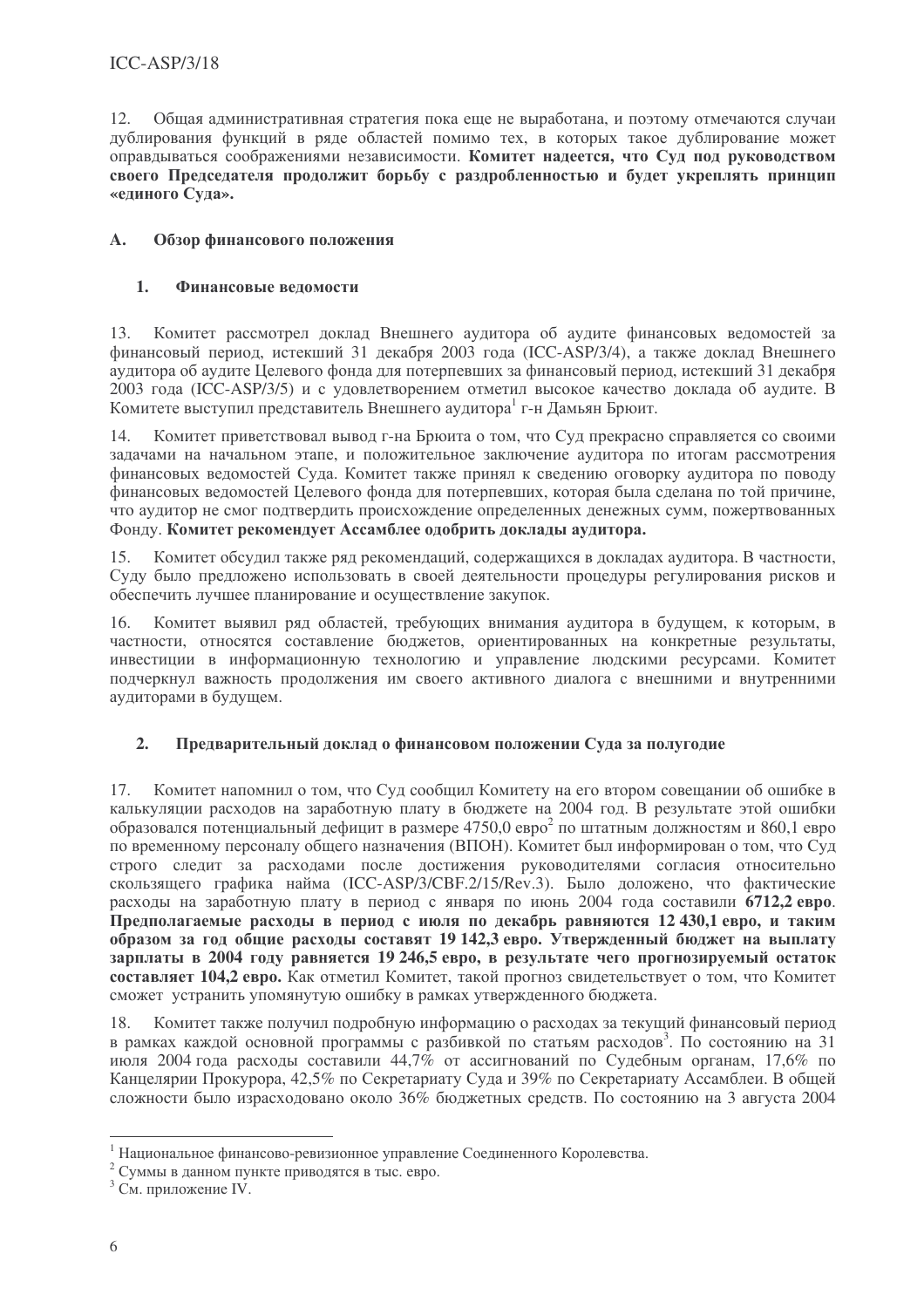года было замещено 77% должностей в Судебных органах, 44% должностей было замещено и 22% должностей в настоящий момент замещается в Канцелярии Прокурора и 75% должностей было замещено и 14% замещается в Секретариате Суда. Низкий уровень расходов Канцелярии Прокурора отражал тот факт, что Прокурор лишь недавно принял решение о проведении расследований, и то, что найм персонала для проведения следственных мероприятий до этого времени откладывался. Хотя темпы расходования бюджетных средств по линии Канцелярии Прокурора во второй половине года, вероятно, возрастут, а количество вакантных должностей по всем направлениям деятельности сократится, представляется, что средства, предусмотренные в бюджете на 2004 год, полностью израсходованы не будут. Комитет приветствовал этот факт в свете высказанного им в прошлом году замечания о том, что в бюджете заложены большие средства на непредвиденные расходы и что бюджет, как Комитет надеется, не будет полностью израсходован, если только в ближайшее время не начнутся расследования и судопроизводство.

#### $\mathbf{3}$ . Положение лел со взносами

Комитет рассмотрел положение дел со взносами по состоянию на 31 июля 2004 года<sup>4</sup>. Он 19. отметил, что общая сумма невнесенных взносов за финансовый период 2002-2003 годов составляет 2607,187 евро, а за нынешний период 2004 года - 17 119,741 евро. Комитет выразил озабоченность в связи с тем, что только 20 государств-участников внесли полную сумму своих взносов за 2004 год. Он озабочен также тем, что 23 государства вообще не перевели Суду никаких средств ни за один финансовый период.

Комитет отметил, что Суд не имеет резервов наличных средств, которые можно было  $20^{\circ}$ бы использовать для покрытия недобора по взносам, и что, поскольку масштабы операций Суда в ближайшие годы расширятся, существует опасность, что у Суда возникнет кризис наличности по причине неуплаты взносов государствами-участниками. Комитет рекомендует Ассамблее пристально следить за положением в этой области и принять меры для поощрения полной и своевременной уплаты взносов всеми государствами-участниками.

 $21.$ Комитет отметил, что он сознает, что ряд государств-участников столкнулись с трудностями в уплате начисленных взносов по причине отсутствия ясности и предсказуемости в извещениях о начислении взносов, выпущенных Судом, особенно в тех случаях, когда суммы причитающихся взносов корректировались. Комитет рекомендует Суду проинформировать государстваучастники о том, как и когда он намерен выпускать извещения о начислении взносов в будущем, и подчеркивает необходимость обеспечения предсказуемости в том, что касается выпуска извещений, с тем чтобы государства имели возможность полностью и своевременно делать свои взносы.

Комитет рассмотрел вопрос о толковании пункта 8 статьи 112 Римского статута, который 22. гласит:

«Государство-участник, имеющее задолженность по выплате взносов для покрытия расходов Суда, не имеет права голоса в Ассамблее и в Бюро, если сумма его задолженности равняется или превышает сумму причитающихся с него взносов за предыдущие два полных года. Ассамблея тем не менее может разрешить такому государству-участнику принимать участие в голосовании в Ассамблее и в Бюро, если она убедится в том, что неуплата вызвана обстоятельствами, не зависящими от государства-участника».

23. Комитет отметил, что государства-участники, не уплатившие никаких начисленных взносов Суду до конца года, начиная с первого января 2005 года утратят свое право голоса на Ассамблее. Комитет рекомендует Секретарю Суда направить письма тем государствам-участникам, которые могут утратить право голоса с 1 января 2005 года, и впоследствии в начале каждого года направлять такие письма государствам, которые могут подпасть под действие пункта 8 **статьи** 112.

<sup>&</sup>lt;sup>4</sup> Приложение V «Положение со взносами» в настоящее время подготавливается и будет выпущено в качестве добавления к настоящему докладу.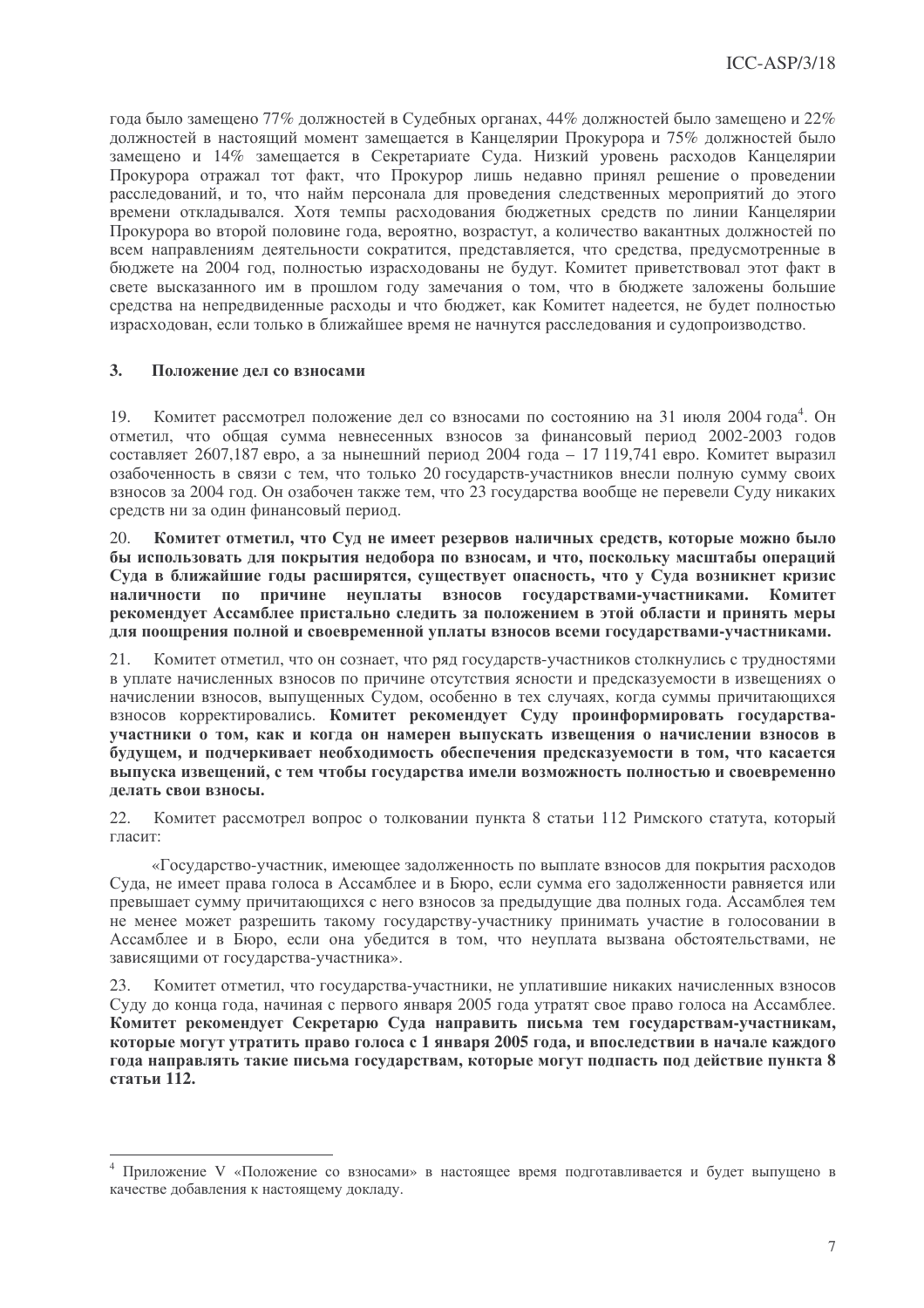#### $\mathbf{R}$ . Бюджетный процесс

#### $\mathbf{1}$ . Изменение сроков проведения совещания и графика подготовки бюджета

Комитет рассмотрел график подготовки и утверждения бюджета в свете рекомендации его 24. предыдущего совещания относительно того, что Ассамблее следует рассмотреть вопрос о переносе своей ежегодной сессии на более поздний срок в течение календарного года. У Комитета вызывал озабоченность тот факт, что четкому планированию и составлению бюджета мешает большой разрыв между представлением проекта бюджета по программам и началом финансового года, для которого составляется проект бюджета, особенно в условиях, когда Суд еще является новой и быстро растущей организацией. Соответственно Комитет рекомендует Ассамблее изменить сроки проведения сессии с тем, чтобы уменьшить временной разрыв между подготовкой бюджета и началом финансового периода.

 $25$ Наиболее простым методом уменьшения этого разрыва было бы проведение сессий Комитета и Ассамблеи в октябре и ноябре, соответственно. Вместе с тем, Комитет также признает, что напряженная программа межправительственных совещаний в конце года, может помешать Ассамблее перенести сроки проведения своей годовой сессии на период позднее сентября месяца. Соответственно Комитет рекомендует Ассамблее установить, что финансовый период Суда будет длиться с 1 июля по 30 июня, при этом совещание Комитета будет проводиться в апреле, а сессия Ассамблеи - в мае месяце.

26. Переход к новому финансовому циклу, начинающемуся 1 июля и оканчивающемуся 30 июля, можно было бы начать с 1 января 2006 года. Вместо того чтобы требовать от Суда подготовить шестимесячный бюджет на первую половину 2006 года, Ассамблея могла бы продлить бюджет 2005 года еще на шесть месяцев. Пополнить бюджет на 2005 год можно было бы либо за счет фонда на покрытие непредвиденных расходов, либо путем представления предложения о внесении конкретных изменений. Начисленные взносы будут объявлены государствам-участникам в следующие сроки: по бюджету на 2005 год – в январе 2005 года, на первую половину 2006 года – в январе 2006 года и на 2006-2007 финансовый год – в июле 2006 гола.

#### $2.$ Создание фонда для покрытия непредвиденных расходов

Комитет сослался на пункт 14 доклада о работе его первого совещания (ICC-ASP/2/7 и  $27$ Corr.1) и пункт 33 доклада о работе его второго совещания (ICC-ASP/3/CBF.1/L.4), в которых он заявил, что поддерживает принцип создания механизма, с помощью которого Суд мог бы изыскивать дополнительные ресурсы для новых ситуаций или непредвиденных событий, возникающих в течение какого-либо финансового периода. Комитет отметил, что несмотря на четко описанные в бюджете предположения, сохраняется значительная неопределенность в отношении некоторых направлений деятельности Суда в 2005 году, которая отражается на способности Суда четко планировать свой бюджет.

Комитет признал, что после одобрения Ассамблеей годового бюджета Суда, возможности 28 гибкого подхода Суда к решению вопросов, возникающих в связи с либо новыми ситуациями, либо дополнительными расходами, связанными с ситуациями, изучаемыми в настоящее время, ограничены. В отсутствие гибкого механизма получения дополнительных средств для рассмотрения ситуаций или неожиданно возникших обстоятельств либо ситуаций и обстоятельств, которые носят относительно неопределенный характер, Суду необходимо будет предусматривать в бюджете на постоянной основе более крупные суммы средств на непредвиденные расходы, чем те, которые должны предусматриваться в рамках осмотрительного управления финансовыми ресурсами. Комитет заявил, что он также сознает, с какими трудностями может столкнуться, в частности, Прокурор, если ему будет поручено заниматься неожиданно возникшей ситуацией, а ограниченный доступ к дополнительному финансированию не позволит ему эффективно и своевременно принять необходимые меры. Лля обеспечения Суда необходимым финансированием с тем. чтобы он мог заниматься ситуациями и обстоятельствами, которые не были предвидены или являются достаточно неопределенными и которые невозможно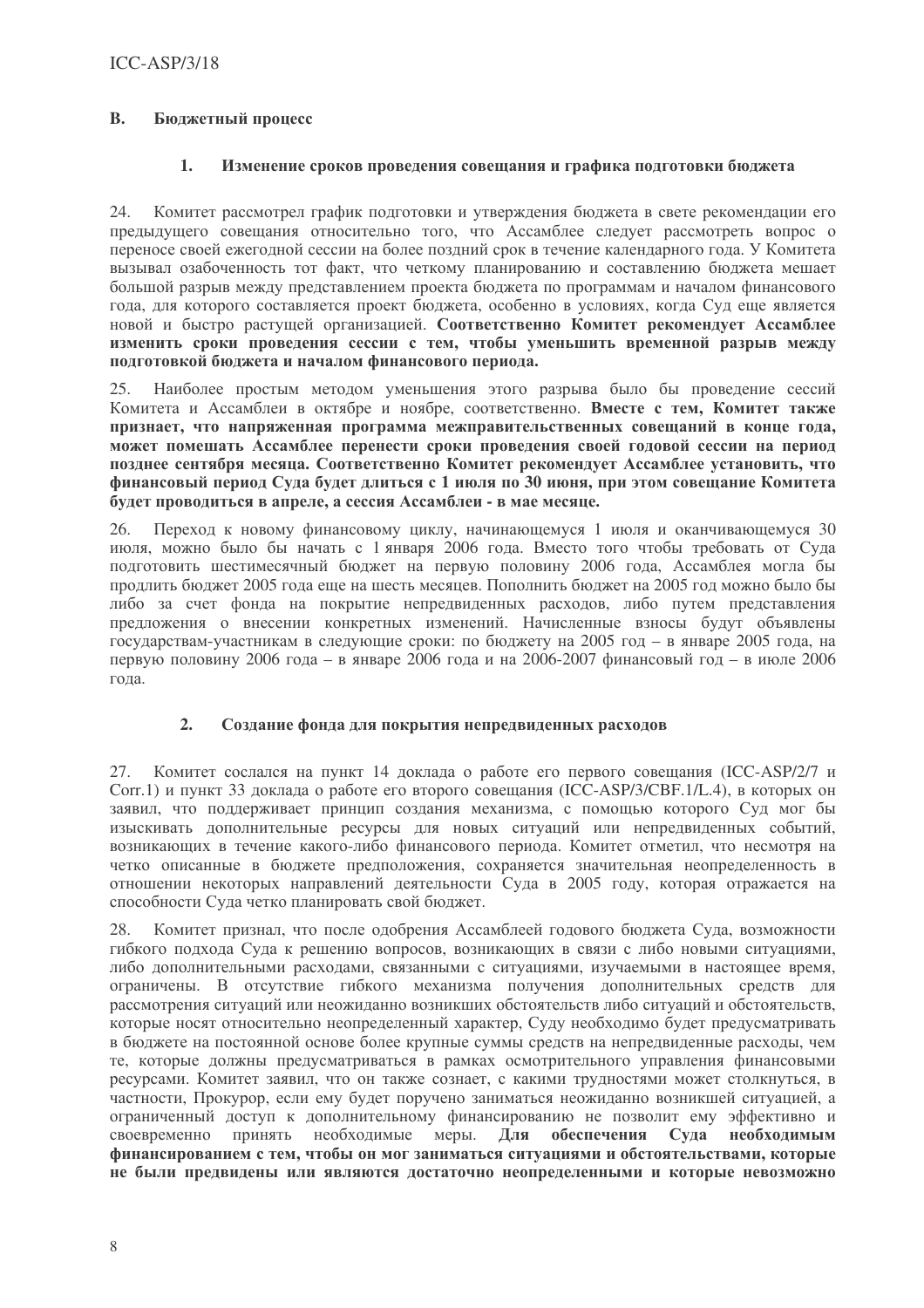### было точно оценить с точки зрения расходов в утвержденном бюджете, Комитет рекомендует создать фонд для покрытия непредвиденных расходов.

Комитет получил от Суда доклад, в котором предлагается создать фонд для покрытия 29 непредвиденных расходов с учетом ограничений, предусмотренных действующими Финансовыми положениями и правилами (ICC-ASP/3/CBF.2/12/Rev.1). После тщательного рассмотрения предложения Суда Комитет пришел к выводу, что Положения и правила не обеспечивают достаточной гибкости и что было бы желательно создать фонд для покрытия непредвиденных расходов с целью обеспечения более полного удовлетворения потребностей Суда.

 $30<sup>°</sup>$ Соответственно Комитет рекомендует предоставить в распоряжение Суда фонд для покрытия непредвиденных расходов с целью покрытия:

- расходов, связанных с новой ситуацией после принятия Прокурором решения о начале  $\mathbf{i}$ расследования в соответствии со статьей 13 Римского статута; и
- $\mathbf{ii}$ неизбежных расходов в связи с изменениями в существующих ситуациях, которые нельзя было предвидеть или которые не могли быть точно оценены в момент утверждения бюджета.

Фонд для покрытия непредвиденных расходов должен использоваться по заявке на  $31.$ выделение из бюджета дополнительных средств, направляемой Комитету через его Председателя, в которой следует кратко изложить причины направления заявки и указать сумму испрашиваемых средств. Суду будет разрешено использовать испрошенные средства с целью, указанной в заявке, по истечении двух недель и с учетом любых замечаний относительно потребностей в ресурсах, высказанных Председателем. Заявка на ресурсы и замечания Председателя будут представляться на рассмотрение Ассамблее на ее очередной сессии. Все утвержденные средства, получаемые таким образом, будут относиться лишь к тому финансовому периоду, на который был утвержден бюджет, и будут требовать полного обоснования в проекте бюджета по программам на следующий финансовый период.

 $32<sub>1</sub>$ Комитет рекомендует также, чтобы изначальный размер учреждаемого фонда для покрытия непредвиденных расходов составлял 15 млн. евро и состоял из остатков за 2002-2003 и 2004 финансовые годы, что позволит избежать дополнительного сбора средств с государств-участников. Комитет сознавал, что на момент проведения третьей сессии Ассамблеи остаток будет равняться 9936,306 евро, но что остаток за 2004 год можно будет использовать только после того, как Ассамблея получит окончательный доклад о финансовом периоде 2004 года. Комитет рекомендует Ассамблее либо i) перевести в фонд для покрытия непредвиденных расходов на данной стадии только остаток за 2002-2003 годы, а в следующем году - часть остатка за 2004 год и таким образом полностью сформировать этот фонд; или ii) перевести остаток за 2002-2003 годы в фонд для покрытия расходов на данной стадии и начислить взносы, которые государства-участники должны будут внести для покрытия недостающей суммы и окончательного формирования фонда в рамках начисления взносов государств-участников за финансовый период 2005 года. Кроме того, Комитет рекомендует Ассамблее периодически рассматривать размеры фонда в свете опыта его использования и потенциальных потребностей Суда. И наконец, Комитет рекомендует, по мере необходимости, ежегодно пополнять этот фонд с разрешения Генеральной Ассамблеи в момент утверждения ею бюджета по программам и устанавливать размеры взносов государств-участников в фонд одновременно с ежегодным начислением взносов в бюджет.

Комитет просит Суд подготовить соответствующие поправки к Финансовым 33. положениям и правилам для представления их Ассамблее на ее третьей сессии (см. Приложение II).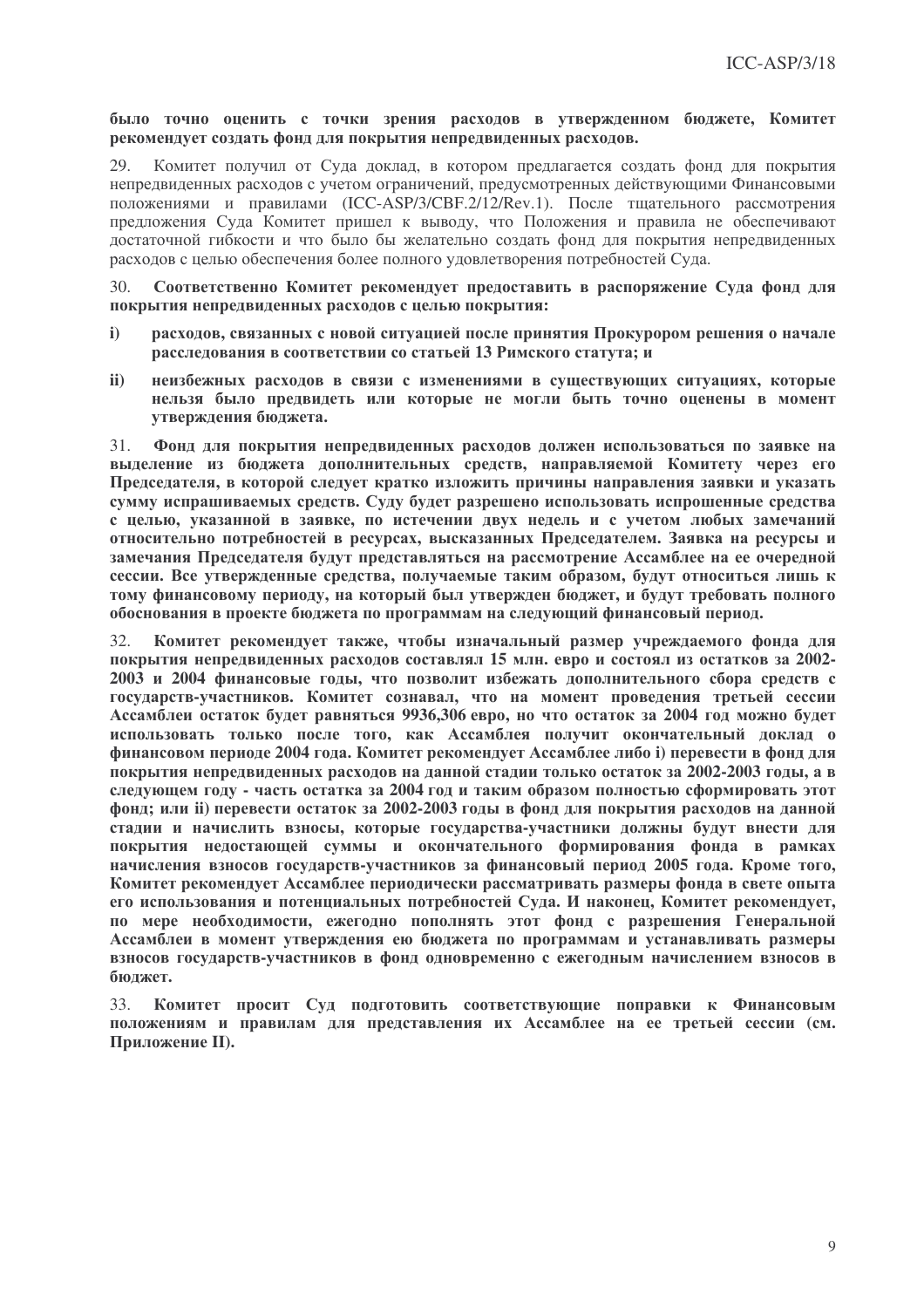#### $\mathbf{C}$ . Рассмотрение проекта бюджета по программам на 2005 год

#### $\mathbf{1}$ . Рекомендации общего характера

#### Общие замечания a)

 $34.$ Комитет отметил, что он рассматривал проект бюджета по программам Международного уголовного суда на 2005 год в период, когда Суд переходит от начальной стадии своей деятельности, на которой он занимался разработкой систем и наймом персонала, к оперативной стадии, на которой будут проводиться расследования и, возможно, вестись судопроизводство в 2005 году. Комитет был восхищен тем, как быстро и эффективно Суд вошел в рабочий ритм за предыдущие два года, и воздал должное сотрудникам Суда за их усилия.

 $35$ Комитет отметил, что бюлжет на 2005 гол был основан на ряле лопушений и многих связанных с ними рабочих гипотезах, и приветствовал транспарентное разъяснение - в самом бюджетном документе и в устных выступлениях - бюджетных допущений Суда на 2005 год. В основе подготовки бюджета лежало то допущение, что в 2005 году Суд глубоко изучит четыре ситуации, продолжая анализ ряда других ситуаций. Ситуация 1 с одним делом будет готова для судебного разбирательства в январе 2005 года, которое продлится восемь месяцев. Расследования по двум делам в рамках ситуации 2 продолжатся до мая 2005 года, когда дела будут готовы для проведения по ним судебного разбирательства. Судебные разбирательства по ситуации 2 будут проходить в течение всей остальной части 2005 года. Ситуация 3 в настоящее время анализируется Канцелярией Прокурора, которая продолжит свой анализ до июля 2005 года, после чего, возможно, начнется расследование. Ситуация 4 находится на продвинутой стадии анализа, который, возможно, не приведет к расследованию или судопроизводству.

Комитет пришел к выводу, что эти предположения являются далеко идущими и разумными,  $36.$ но отметил, что графики работ по каждой ситуации являются весьма неопределенными. Продвижение в работе будет в значительной степени зависеть от сотрудничества с соответствующими национальными и международными органами, условий на местах и от того, будут ли обвиняемые арестованы и переданы в распоряжение Суда. Комитет пришел к выводу, что в бюджете по-прежнему предусматриваются большие суммы на покрытие непредвиденных расходов ввиду отмеченных факторов неопределенности и существенно варьирующейся вероятности реализации конкретных предположений.

37. При рассмотрении бюджета по программам Комитет признал, что смета расходов по некоторым направлениям деятельности вряд ли является реалистичной. Как и при рассмотрении бюджета за прошлый год, он желал избежать предусмотрения в бюджете чрезмерно крупных средств на покрытие непредвиденных расходов, поскольку это может подорвать эффективность и действенность управления операциями Суда. Тем не менее, Комитет подчеркнул необходимость обеспечить для Суда возможность оперативно проводить расследования, открытые Прокурором, и, когда это требуется, осуществлять эффективное судопроизводство.

38 Таким образом, Комитет постановил рекомендовать (см. пункт 28 выше) создание фонда для покрытия непредвиденных расходов с целью обеспечения своевременного доступа к средствам без предусмотрения в бюджете чрезмерно крупных средств на покрытие непредвиденных расходов. Комитет решил также рекомендовать не утверждать средства, необходимость в которых в 2005 году вряд ли возникнет. Кроме того, Комитет поостерегся утверждать новые ресурсы в тех случаях, когда не было очевидным, что объем работы в 2005 году будет оправдывать предусмотрение таких ресурсов. Тем не менее, Комитет высказал предположение, что по мере роста объема работы Суду необходимо будет продолжать расширять свою структуру и что Суд соответственно представит свои заявки на выделение средств (в том числе тех, которые не были утверждены на данной стадии) либо из фонда для покрытия непредвиденных расходов, либо из бюджетов на последующие периоды в зависимости от объема работы. Такой подход позволил Комитету принять рациональные и обоснованные решения относительно выделения средств и обеспечить наличие у Суда достаточных ресурсов для проведения работы по каждой ситуации.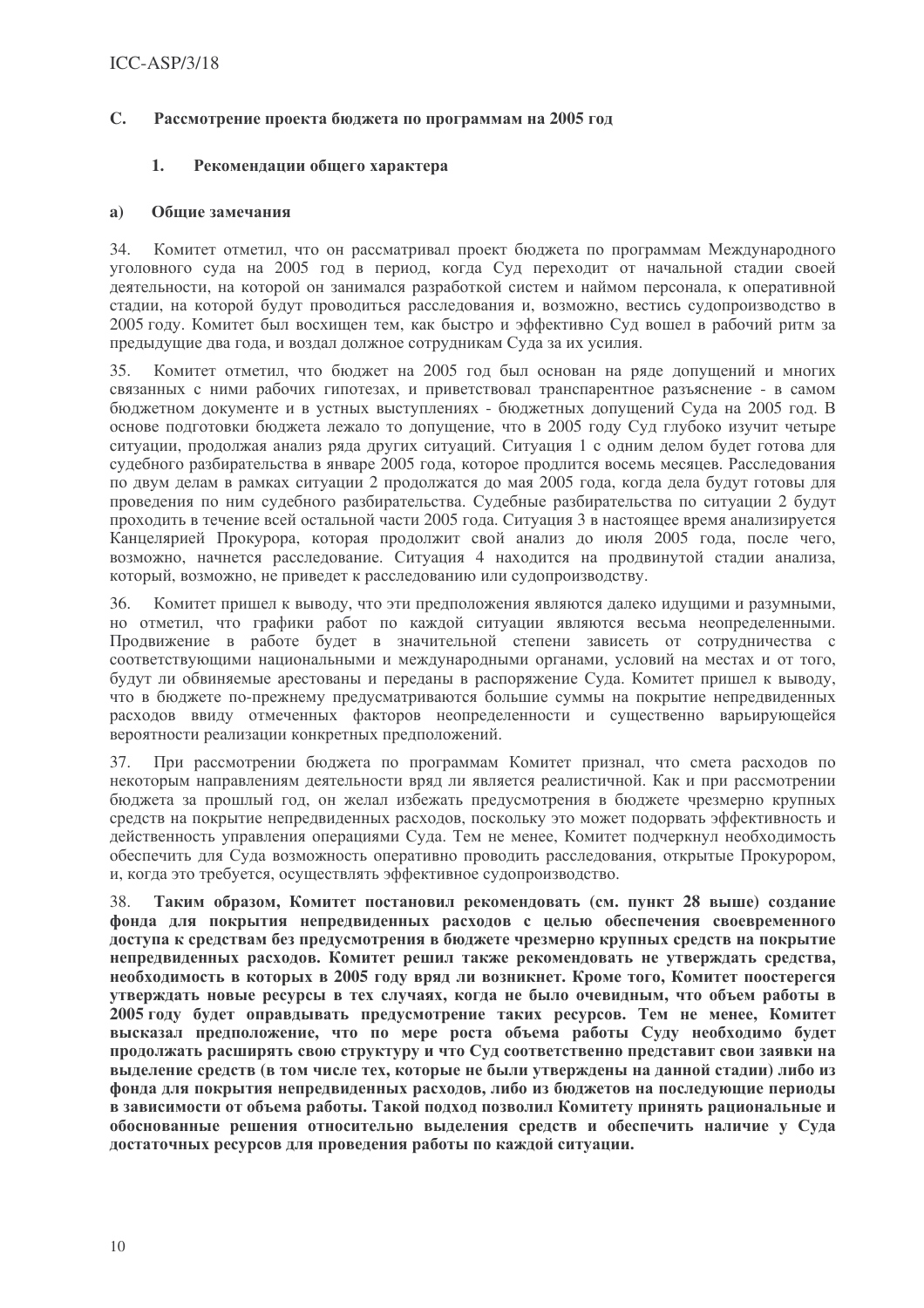#### $\mathbf{b}$ Классификация средств по категориям

39. Комитет напомнил о содержащейся в пункте 14 доклада о работе его первого совещания (ICC-ASP/2/7 и Corr.1) просьбе, чтобы Суд рассмотрел варианты планирования бюджетных ресурсов с учетом каждой ситуации. В бюджете, предложенном на 2005 год, ресурсы представлены в разбивке на две категории: «основные» и «условные». Эти категории были определены в Канцелярии Прокурора, но непоследовательно применялись в Судебных органах и Секретариате. Комитет получил информацию о том, что Суд еще не внедрил системы, необходимые для подготовки такого бюджета, в котором расходы по основным функциям и мероприятиям, связанным с каждой ситуацией, указывались бы раздельно.

 $40.$ Комитет согласился с тем, что использование в бюджете двух категорий ресурсов основных и условных - является полезным усовершенствованием. Это обеспечивает временное решение вопроса на период, пока не будут разработаны системы, позволяющие готовить бюджет с учетом конкретных ситуаций, и повышает внутренний контроль за расходованием средств за счет того, что в ряде случаев подача заявок на ресурсы оговаривается определенными условиями. Вместе с тем, система, основанная на разбивке ресурсов на основные и условные, еще недостаточно хорошо определена для того, чтобы обеспечивать стабильную классификацию расходов по различным категориям на протяжении следующих друг за другом бюджетных периодов, особенно в рамках Судебных органов и Секретариата. Не может эта система обеспечить надежной основы и для эффективной отчетности о финансовой деятельности перед государствами-участниками или отчетности Суда за использование условных ресурсов.

 $\Delta$ 1 Комитет рекомендует на краткосрочную перспективу заменить термин «условные ресурсы» термином «ресурсы, обусловленные ситуацией» с тем, чтобы провести в бюджете четкое различие между расходованием основных ресурсов, которые, скорее всего, будут оставаться относительно неизменными, и ресурсов, связанных с активными ситуациями, которые, вероятно, будут меняться в зависимости от количества ситуаций и этапов работы по каждой ситуации. Далее он рекомендует Суду уточнить определения этих категорий во всех основных программах и сообщить Комитету о результатах проделанной в этом направлении работы на его очередной сессии.

42. В среднесрочной перспективе по мере внедрения более сложной и современной системы отчетности Комитет рекомендует Суду стремится к представлению бюджета в разбивке на ситуации. Такая система даст значительные преимущества с точки зрения транспарентности и отчетности перед государствами-участниками.

#### Составление и представление бюджета ориентированного на достижение конкретных  $\mathbf{c}$ результатов

Комитет напомнил о замечаниях, которые он высказал по формату бюджета, предложенного 43. на 2004 год, и которые содержатся в пунктах 18-21 доклада о работе его первой сессии (ICC-ASP/27 и Corr.1). Хотя Комитет принял к сведению усилия, которые прилагает Суд, и трудности, с которыми Суд сталкивается при переходе на составление бюджета, ориентированного на лостижение конкретных результатов, являясь новой и быстро развивающейся организацией, он пришел к выводу, что ориентированная на достижение конкретных результатов система, которую Суд внедряет в настоящее время, не обеспечивает адекватной основы для планирования и отчетности. В частности, была выражена озабоченность в связи с низким уровнем многих показателей, чрезмерным количеством показателей в ряде подпрограмм и в отдельных случаях в связи с формулировкой целей.

При рассмотрении проекта бюджета по программам на 2005 год Комитет с удовлетворением  $44$ отметил указание в нем основных целей каждого органа Суда, но выразил разочарование в связи с тем, что на уровне подпрограмм бюджет по-прежнему содержит слишком большое количество показателей, которые невозможно будет измерить. Наблюдается также тенденция к шаблонной формулировке целей, предполагаемых достижений, показателей и конечных результатов, при этом различные концептуальные фазы не получили достаточно четкой проработки. Кроме того, бюджетный документ является неоправданно объемным, и включение в него слишком большого числа элементов мешает концентрации внимания на результатах и ключевых показателях.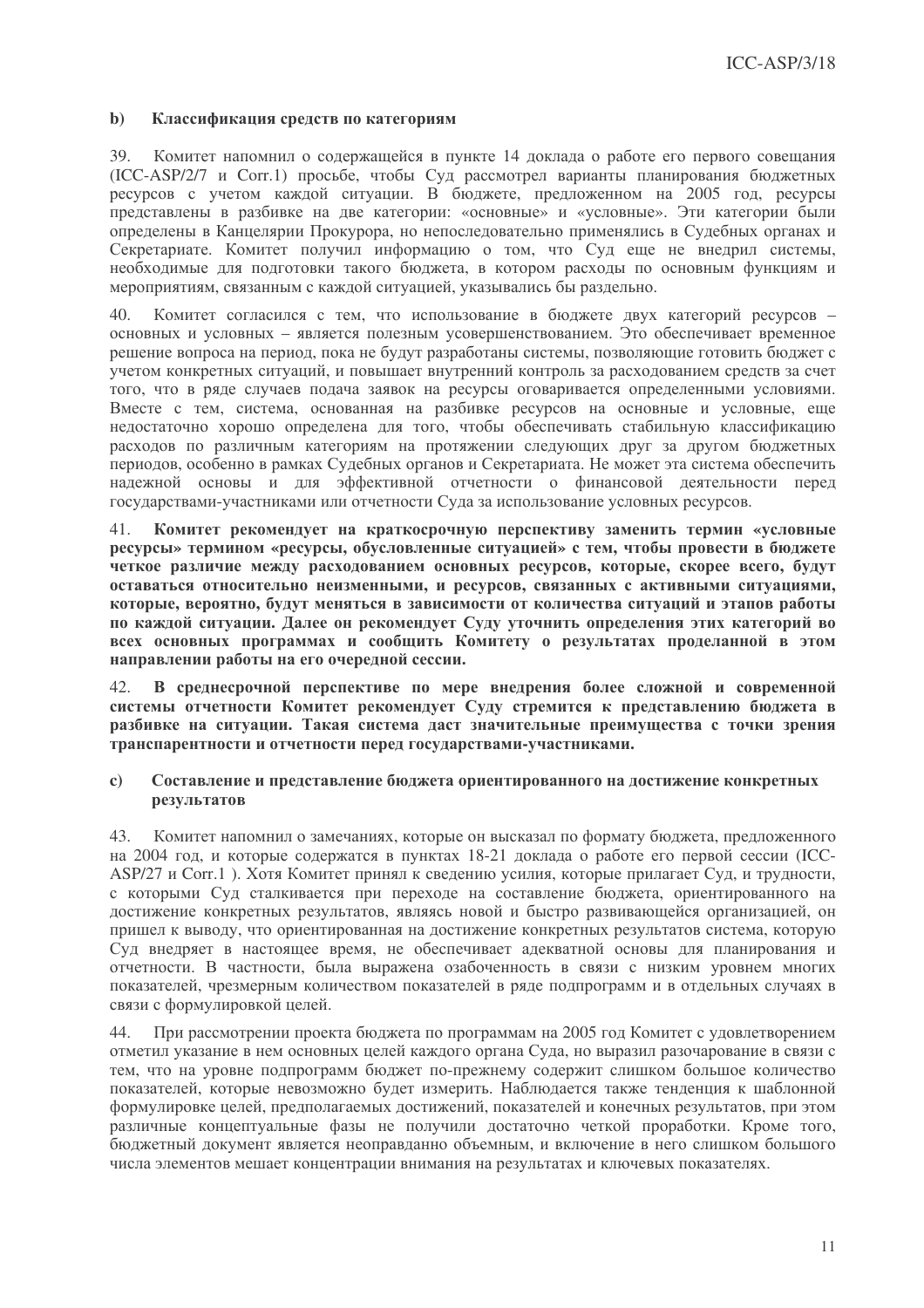Комитет рекомендует Суду глубже осмыслить систему подготовки бюджетов,  $45<sup>7</sup>$ ориентированных на достижение конкретных результатов, и усовершенствовать ее применение с целью обеспечения эффективного управления Судом и действенного надзора со стороны Комитета и Ассамблеи. В частности, Комитет просил обеспечить более тесную увязку между каждой целью, предполагаемыми достижениями, показателями работы и необходимыми ресурсами. Система, ориентированная на конкретные результаты, требует дальнейшей проработки, и только после этого она может служить основой для самооценки и представления Ассамблее отчета о проделанной работе.

В отношении будущих бюджетных документов Комитет рекомендует Суду 46. формулировать серию основных целей и предполагаемых достижений по Суду в целом, отражая совместные планы всех органов Суда по достижению целей Римского статута. Такие цели должны подкрепляться задачами, стоящими перед каждым органом.

Комитет рекомендует также включать в бюджет меньшее количество показателей, 47. подчеркивая необходимость выработки по мере возможности показателей, поддающихся измерению; кроме того, он рекомендует отбирать такие показатели, которые способствовали бы повышению эффективности бюджетного и управленческого процесса.

Комитет решил продолжать следить за разработкой и применением системы 48. составления бюджетов Суда, ориентированной на достижение конкретных результатов.

В отношении формы представления проекта бюджета по программам в будущем  $\Delta$ 9 Комитет рекомендует Суду рассмотреть вопрос об оптимизации формы представления бюджета путем исключения некоторого описательного материала, касающегося структуры и функций в каждой области деятельности, с которыми Комитет уже знаком, а также исключения перечня конечных результатов по каждой секции. Комитет рекомендует также Суду попытаться свести в одну таблицу все таблицы ресурсов и должностей по каждой секции. Кроме того, Комитет просит представлять финансовые данные по Суду в целом, содержащиеся в приложении III к проекту бюджета по программам, в разбивке по секциям. И наконец, Комитет рекомендует в будущем включать в бюджет дополнительную таблицу по статьям расходов в целом и представлять профессиональную подготовку как отдельную статью расходов.

Комитет отметил, что содержащаяся в бюджетном документе информация о работе за  $50.$ финансовый период 2002-2003 годов не включает финансовых данных и касается в основном конечных результатов. Комитет рекомендует Суду включать в будущие доклады о работе данные о финансовой деятельности и информацию о достигнутых, а не конечных результатах. Такая информация должна ежегодно представляться Ассамблее через Комитет либо в проекте бюджета по программам, либо в отдельном докладе о работе.

#### $2.$ Рекомендации, касающиеся основных программ

#### Судебные органы - Президиум и Палаты a)

### Вынесение на рассмотрение Основной программы I: Судебные органы - Президиум и Палаты

Комитет рассмотрел Основную программу І: Судебные органы - Президиум и Палаты. 51. Представляя Основную программу I, Секретарь Суда и руководитель аппарата Президиума отметили, что предлагаемый основной бюджет по Основной программе I основан на том допущении, что в 2005 году Суд будет заниматься двумя ситуациями, по которым проводятся расследования, при этом по крайней мере по одной из этих ситуаций в течение года будет возбуждено уголовное преследование и проведено судебное разбирательство. Комитет был проинформирован о том, что в основе условного бюджета по Основной программе I лежало то лопушение, что Сул булет заниматься олной или несколькими лополнительными ситуациями, по которым проволятся расследования или анализ. Комитет был также проинформирован о том, что должности, фигурирующие в качестве условных в проекте бюджета по программам на 2005 год, предполагается следать основными в проекте бюлжета по программам на 2006 год, поскольку это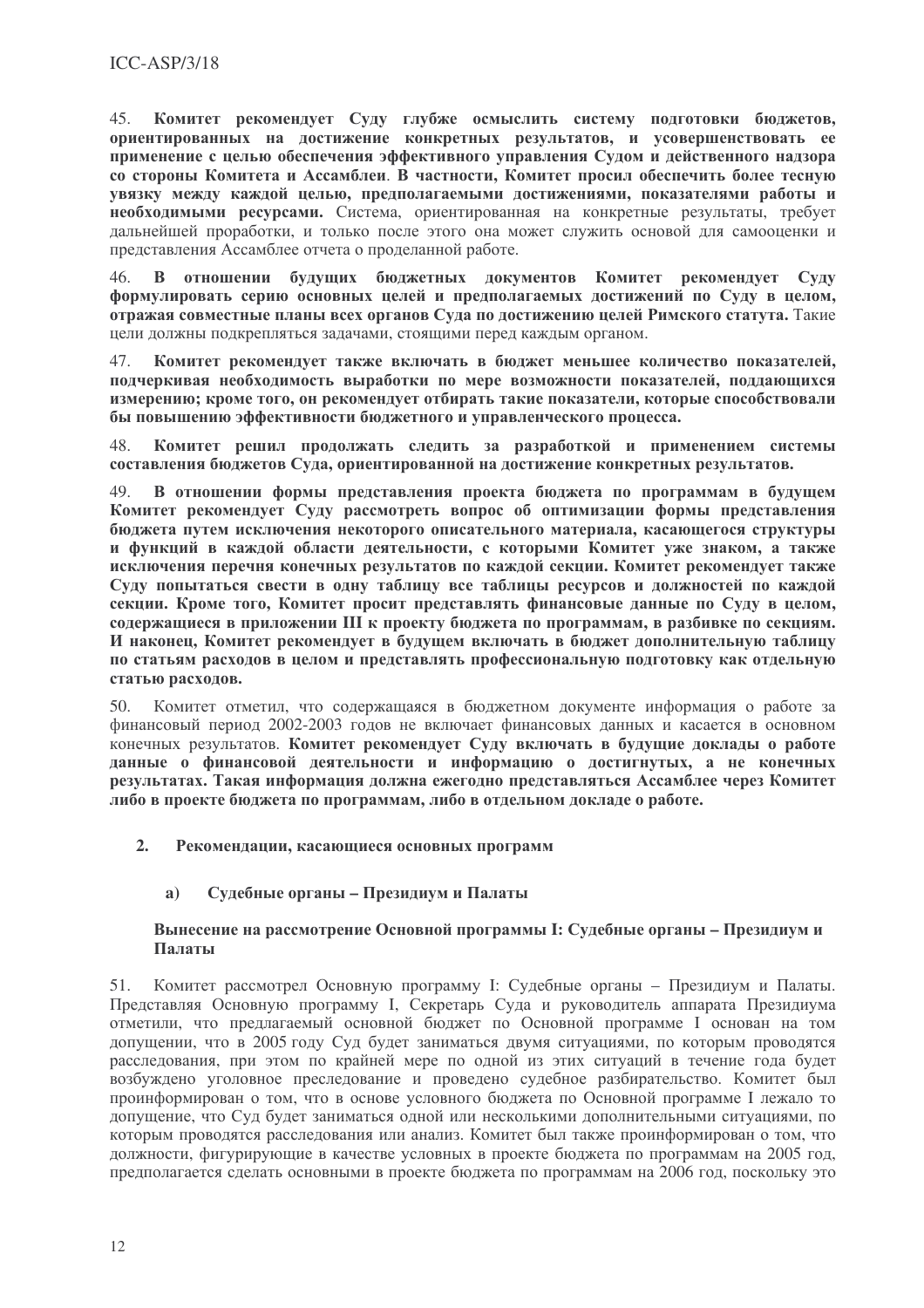облегчит найм квалифицированного профессионала категории специалистов и поможет создать необходимый институциональный потенциал. Комитет был проинформирован о том, что Президиум тщательно изучил кадровые процедуры Международного уголовного трибунала по бывшей Югославии, однако состоящая из отделов структура Судебных органов МУС существенно отличается от структуры МТБЮ, состоящей из камер. Комитет был проинформирован далее о определенная работа в рамках Президиума в 2004 году выполнялась TOM, что «прикомандированными» сотрудниками Палат, но что ввиду предполагаемого увеличения объема работы у Палат в 2005 году подобную схему применить не удастся.

# Замечания и рекомендации Комитета

# Программа 1100: Президиум

Комитет поддерживает создание четырех основных должностей сотрудников категории 52. специалистов для укрепления потенциала в сфере административной работы и информационно-просветительской деятельности (пункты 116, 118, 120 и 122 проекта бюджета по программам на 2005 год)<sup>5</sup>. Вместе с тем, Комитет не рекомендует создание одной предлагаемой условной должности С-2 (пункты 131-133 проекта бюджета по программам на 2005 год), поскольку значительные ресурсы по линии ВПОН обеспечат достаточную гибкость, которая позволит Президиуму удовлетворять административные потребности в течение 2005 года.

# Программа 1200: Палаты

Комитет приветствовал прозрачность и транспарентность описания Секретариатом будущей 53. структуры, которую он предполагает создать для оказания правовой поддержки судьям. Он был проинформирован о том, что, когда Суд будет полностью загружен делами, потребуется 45 сотрудников для проведения соответствующей работы, включая прикрепление к каждому судье по одному сотруднику С-2 и одному сотруднику С-3, при этом ряд сотрудников по правовым вопросам необходимо будет прикрепить к Отделению предварительного производства, Судебному отделению и Апелляционному отделению. Для сравнения можно отметить, что в МТБЮ аналогичные функции выполняют в общей сложности 48 сотрудников по правовым вопросам, тогда как в Специальном суде по Сьерра-Леоне число сотрудников, занимающихся аналогичными вопросами, значительно меньше. Хотя Комитет сознавал различия между этими учреждениями, он подчеркнул необходимость создания Судом как можно более компактной структуры без ущерба для своей способности выносить судебные решения безукоризненно высокого качества. Соответственно Комитет просил Суд в будущем в своих заявках на утверждение предусмотренных должностей представлять дополнительные обоснования с учетом фактического объема работы.

54. Что касается ресурсов, испрашиваемых на 2005 год, то Комитет рекомендует утвердить шесть новых должностей специалистов и три должности сотрудников общего обслуживания. Вместе с тем, он рекомендует не утверждать три условных должности С-4 консультантов по правовым вопросам на том основании, что пока еще нет лостаточных доказательств того, что они потребуются в связи с возросшим объемом работы, и ввиду того, что значительные ресурсы по линии ВПОН обеспечат достаточную гибкость, которая позволит удовлетворять вероятные потребности.

#### $\mathbf{b}$ Канцелярия Прокурора

# Вынесение на рассмотрение Основной программы II: Канцелярия Прокурора

Канцелярия Прокурора и Секретариат Суда вынесли на рассмотрение Основную программу 55. II, и Комитет был кратко проинформирован о планировании в последнее время посещения Судом Демократической Республики Конго. Канцелярия Прокурора отметила, что в основе проекта бюджета по данной программе лежало предположение, что Суд будет заниматься двумя

 $5$  ICC-ASP/3/2\*.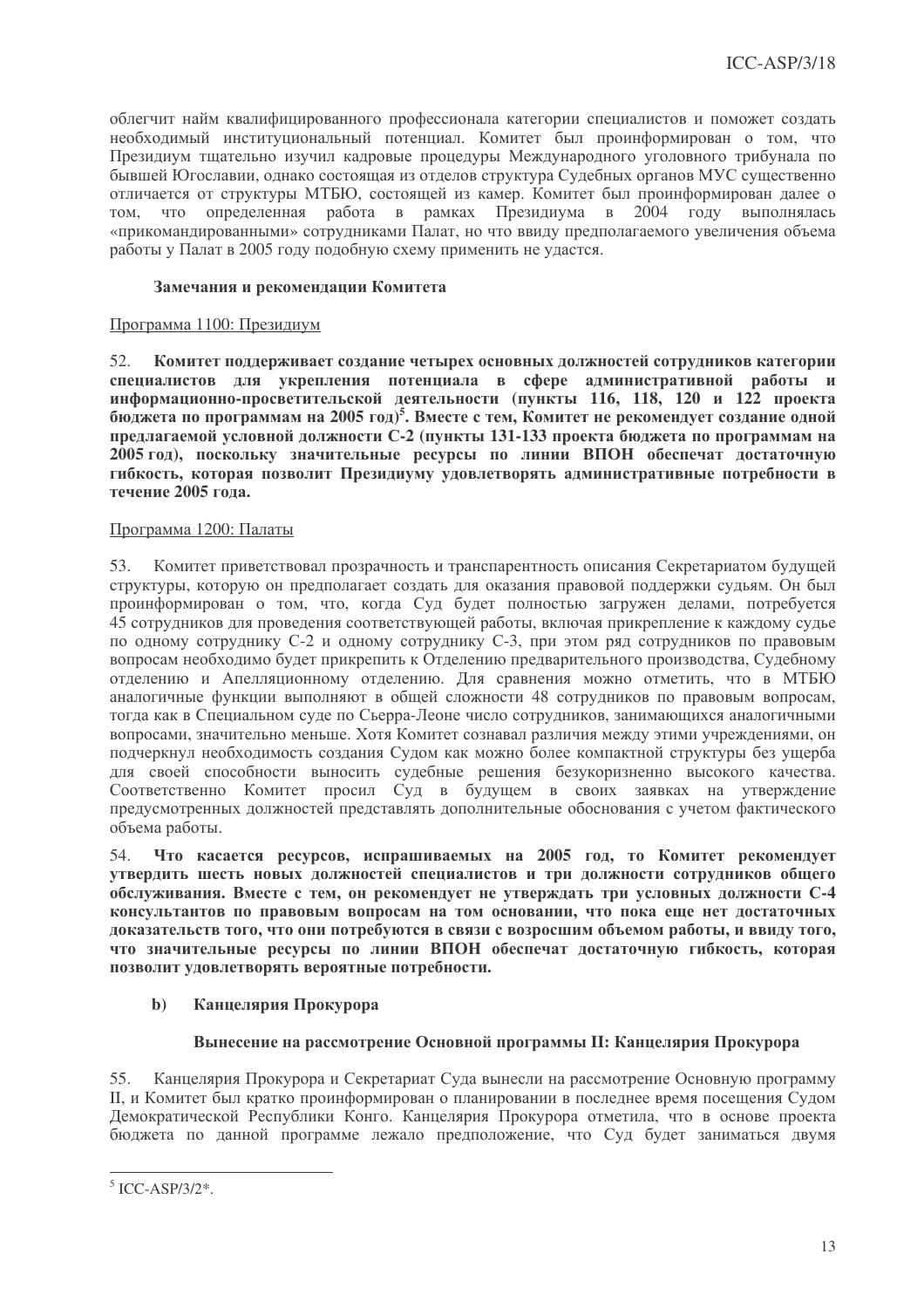ситуациями на основе официального возбуждения дела по обеим ситуациям Прокурором после передачи ситуаций государствами. Он отметил, что эта работа будет в значительной степени опираться на сотрудничество с государствами и международными организациями в интересах экономии средств Суда и что проект бюджета отражает необходимость перехода к этапам расследований и судебных разбирательств после этапа анализа ситуаций. Проект бюджета по программам предусматривает также создание третьей следственной группы для обеспечения того, чтобы Прокурор мог объявить о начале работы по еще одной ситуации, если она будет ему передана.

Комитет отметил, что Канцелярия Прокурора, вероятно, столкнется с серьезными 56. логистическими и практическими трудностями при проведении расследований по двум ситуациям, о начале которых объявит Прокурор. Он отметил, что это может отразиться на графике, намеченном Прокурором, и что предлагаемый бюджет по программам может не обеспечить достаточных ресурсов для проведения мероприятий и обеспечения безопасности на местах для сотрудников Канцелярии Прокурора и Секретариата Суда.

### Замечания и рекомендации Комитета

Комитет с восхищением принял к сведению инновационный и стратегический подход 57. Прокурора к своей работе. Комитет с удовлетворением принял к сведению информацию о том, что Канцелярия Прокурора, не выезжая из Гааги, проводит глубокий анализ ситуаций, тщательно и заблаговременно планируя следственные мероприятия и стремясь проводить целенаправленные расследования в поддержку небольшого числа отобранных обвинений, которые будут предъявлены наиболее одиозным организаторам преступных актов. Как представляется, эта стратегия обеспечивает средства, необходимые для максимизации воздействия  $\mathbf{M}$ затратоэффективности деятельности Суда, позволяя избежать дорогостоящих следственных мероприятий, которые проводятся специальными трибуналами.

Комитет отметил, что Суд принял решение не создавать отделений на местах, на базе 58. которых будут проводиться следственные мероприятия и осуществляться функции защиты свидетелей, и что Суд разрабатывает планы эффективного осуществления этих функций за счет периодических поездок на места. Комитет отметил, что решение не создавать отделения на местах на данном этапе должно позволить сэкономить средства и уменьшить риски, связанные с организацией постоянного присутствия на местах, и согласился, что по мере возможности следовало бы избегать создания таких отделений. Вместе с тем, Комитет сознает, что такие отделения, возможно, все же необходимо будет создать, если Суд придет к выводу, что он не способен проводить эффективные расследования и обеспечивать надлежащую защиту свидетелей, не имея отделений на местах. Поскольку в проекте бюджета по программам на создание отделения на местах предусматривается выделение лишь ограниченных ресурсов. Комитет высказал предположение, что в случае принятия решения о расширении деятельности на местах, возможно, потребуется обеспечить выделение значительных дополнительных ресурсов из фонда для покрытия непредвиденных расходов или будущих бюджетов по программам.

Комитет был также проинформирован о том, что проект бюджета по программам строится 59. на том прелположении, что безопасность на местах и транспортировка в некоторых районах булут обеспечиваться в основном национальными или международными компетентными органами. Комитет выразил мнение, что бесплатно получить серьезную поддержку в вопросах безопасности и транспортировки от каких-либо других органов вряд ли будет возможно. Комитет высказал предположение, что Суду, возможно, потребуется испрашивать значительные дополнительные ресурсы, которые будут выделяться из фонда для покрытия непредвиденных расходов или будущих бюджетов по программам.

Комитет отметил, что Прокурор провел существенную реорганизацию Канцелярии 60 Прокурора за период после утверждения предыдущего бюджета. Хотя в прошлом году Комитет рекомендовал предоставить Суду полномочия по перераспределению должностей в рамках каждой основной программы с целью обеспечения гибкости, он не предполагал, что эти полномочия будут использоваться в таких широких масштабах.

Что касается новой структуры, то Комитет выразил обеспокоенность в связи с необычной 61 логоворенностью, согласно которой руковолитель кабинета Прокурора одновременно является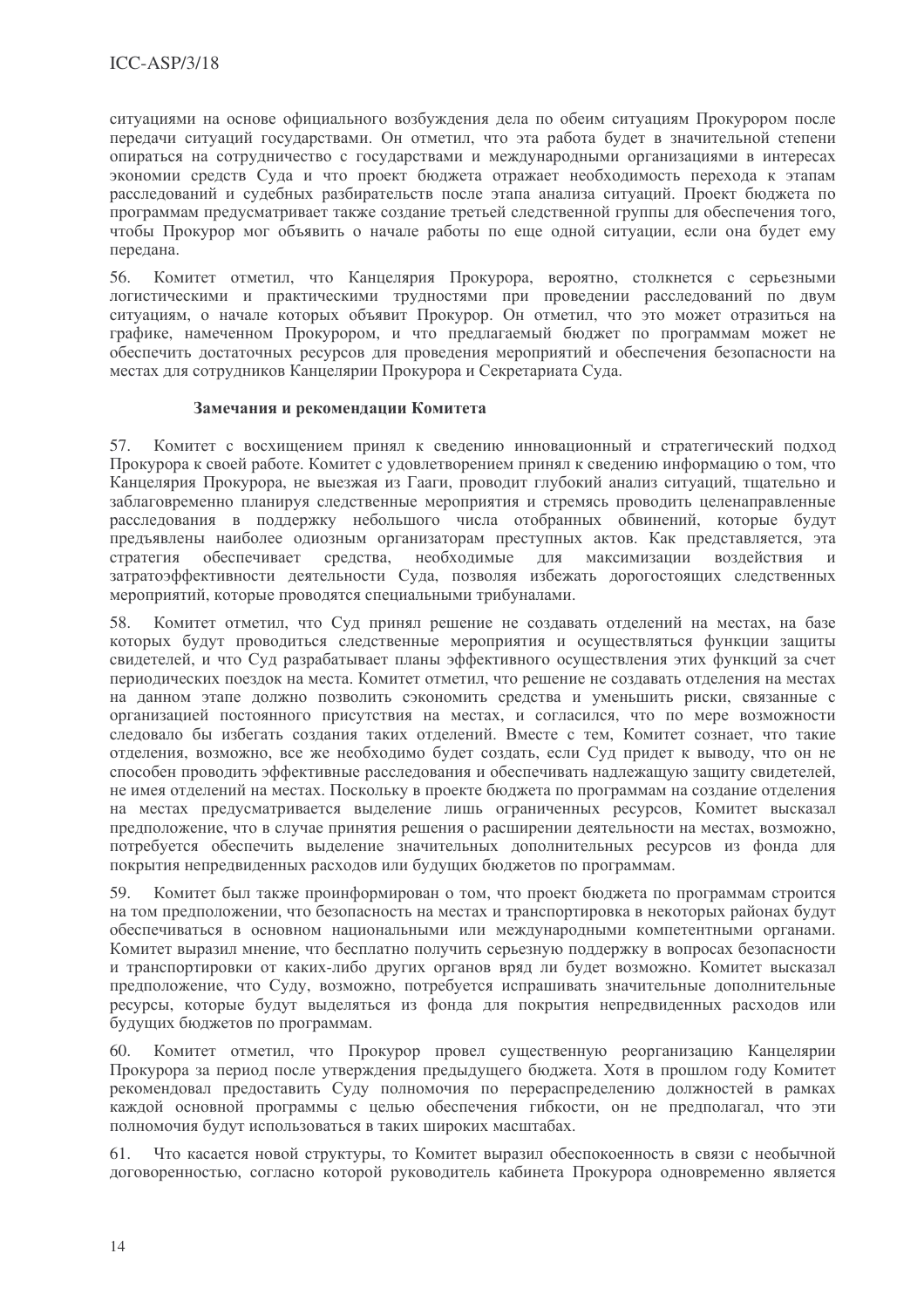руководителем Отдела по юрисдикции, дополняемости и сотрудничеству (ОЮДС). Как представляется, эта договоренность не обеспечивает четкого разделения полномочий в рамках Канцелярии Прокурора и может осложнять выполнение своей роли двумя избранными заместителями Прокурора. Комитет высказал мнение, что Прокурор мог бы рассмотреть вопрос о возвращении ОЮДС в непосредственное подчинение его Собственной канцелярии с целью урегулирования вопроса о двойной роли, которую играет руководитель этого Отдела.

Комитет отметил также дублирование административных структур в рамках Канцелярии Прокурора. Хотя небольшой административный и кадровый потенциал Собственной канцелярии Прокурора является, по мнению Комитета, приемлемым и способствует укреплению независимости Прокурора, Комитет все же выразил озабоченность по поводу того, что Канцелярия Прокурора начала брать на себя выполнение административных функций, которые должны выполняться Секретарем Суда в целом.

# Программа 2100: Прокурор

Комитет рекомендует не утверждать три условных должности письменных 63. переводчиков в Секции обслуживания (пункт 184 проекта бюджета по программам на 2005 год) ввиду значительных ассигнований на эти цели по линии ВПОН. Комитет рекомендует также, чтобы Суд доложил о возможности рационализации переводческих служб Суда путем сосредоточения их в одном месте - Секретариате Суда - при полном соблюдении требований Канцелярии Прокурора в отношении конфиденциальности.

Комитет рекомендует заменить Группу по кадровой стратегии одной должностью 64. (предпочтительно уровня С-3) сотрудника по людским ресурсам в рамках Собственной канцелярии Прокурора или Секции обслуживания. Комитет подчеркивает, что работа, связанная с людскими ресурсами, должна выполняться Секретариатом для Суда в целом, и рекомендует перераспределить две остающихся должности в рамках Канцелярии Прокурора или при необходимости передать их Секретариату Суда.

65. Комитет не убежден в том, что Канцелярия Прокурора нуждается в отдельной Группе общественной информации, и рекомендует заменить Группу единственным сотрудником в Собственной Канцелярии Прокурора, которому будет поручено оказывать поддержку Прокурору в области внешних связей и коммуникаций. Комитет рекомендует перераспределить две остающиеся должности.

Программа 2200: Отдел по юрисдикции, дополняемости и сотрудничеству

66. Комитет одобряет концепцию Секции анализа ситуаций и создание дополнительной должности аналитика класса С-3 (пункт 223 проекта бюджета по программам на 2005 год), но он не убежден в целесообразности предусмотрения в следственных группах двух дополнительных должностей младших аналитиков на уровне С-2 (пункт 225 проекта бюлжета по программам на 2005 гол). Включение этих лолжностей в слелственные группы привело бы к дублированию функций других членов этих групп и подрыву эффективности четкого разграничения между функциями анализа ситуаций и ведения следствия. Поэтому Комитет рекомендует также сократить соответствующие ассигнования на путевые расходы в размере 133,0 евро<sup>6</sup> (пункт 226 проекта бюджета по программам на 2005 год) на 35 процентов.

# Программа 2300: Следственный отдел

67. Комитет отметил, что обстоятельства и сроки возможного открытия производства Прокурором в связи с третьей ситуацией в течение 2005 года остаются неясными, признав при этом важность обеспечения возможностей для быстрого начала следствий Прокурором после

 $6$  См. сноску 2.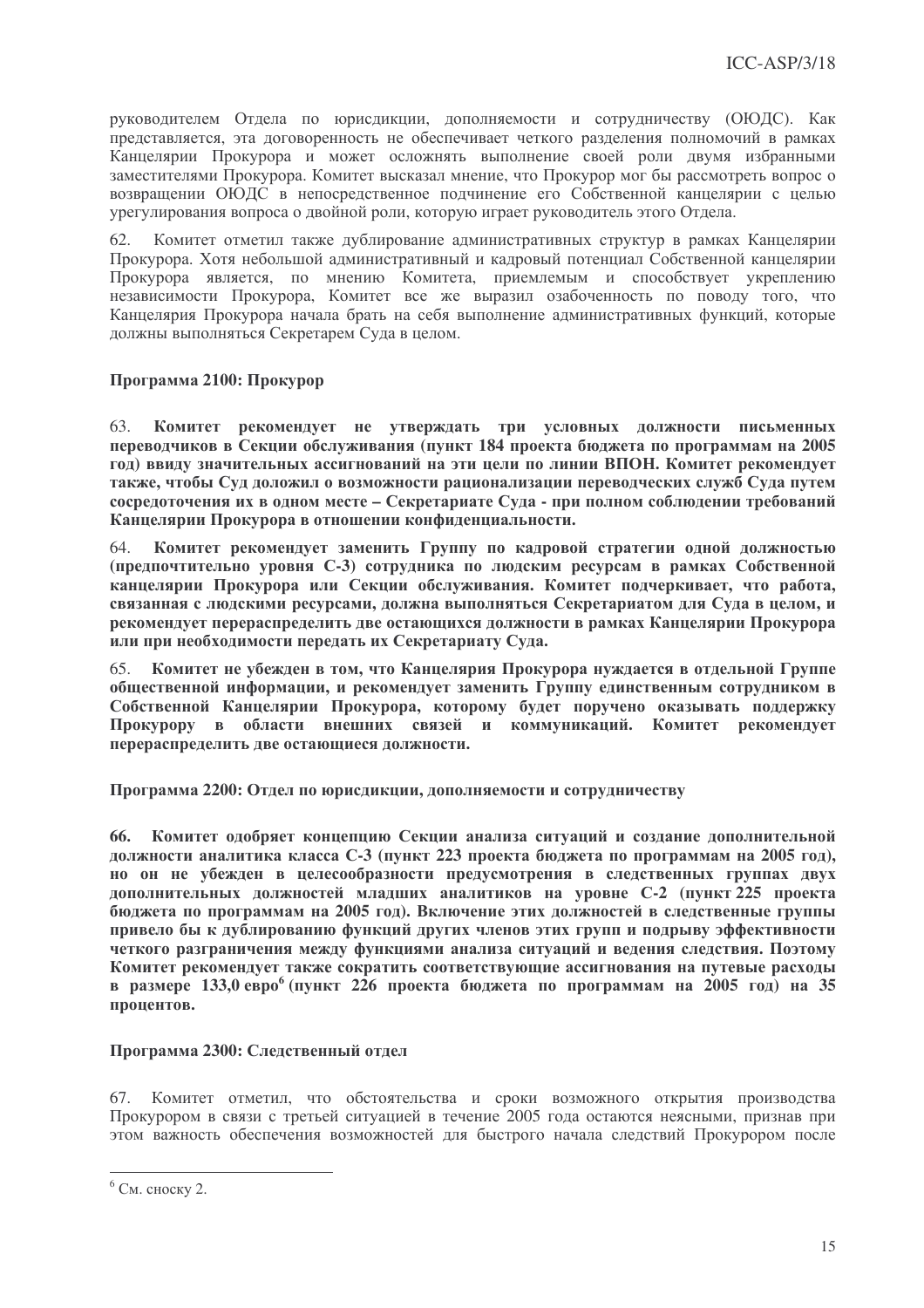принятия им решения об открытии следствия. Поэтому он рекомендует не утверждать на настоящее время предлагаемую третью следственную группу (пункт 248 проекта бюджета по программам на 2005 год) и одну должность помощника по связи на местах (пункт 250 проекта бюджета по программам на 2005 год). Комитет рекомендует также сократить на одну треть ассигнования на путевые расходы для Отдела с учетом сокращения утвержденного персонала. Однако Комитет ожидает, что Суд обратится с просьбой о выделении ресурсов для открытия следствий в случае начала производства в связи с третьей ситуацией, а также с учетом рабочей нагрузки Канцелярии Прокурора, в том числе, при необходимости, из средств фонда для покрытия непредвиденных расходов.

## Программа 2400: Отдел уголовного преследования

68. Комитет отметил, что потребность Канцелярии Прокурора в дополнительном персонале в Отделе уголовного преследования в 2005 году будет находиться под воздействием ряда неопределенностей и что рабочая нагрузка групп судебного разбирательства пока что остается неопробованной. Он отметил, что Секция уголовного преследования уже включает достаточное количество должностей для создания двух групп досудебного производства и одной группы судебного разбирательства. Поэтому Комитет рекомендует не утверждать на настоящее время 13 дополнительных должностей, предложенных для Секции уголовного преследования. Однако Комитет ожидает, что Суд обратится с просьбой об утверждении второй группы судебного разбирательства и расширении состава существующих групп на более позднем этапе, по мере увеличения объема связанной с судебным разбирательством работы и после того, как будет продемонстрировано, что рабочая нагрузка Канцелярии Прокурора требует увеличения численного состава групп.

Следуя изложенной в пункте 68 логике, Комитет рекомендует не утверждать на 69. настоящее время две условные должности адвокатов по апелляциям в Апелляционной секнии.

Секретариат  $\mathbf{c}$ 

# Вынесение на рассмотрение Основной программы III: Секретариат

70. В своем обзоре проекта бюджета по программам на 2005 год Секретарь особо остановился на том, что по мере продвижения Суда в своей деятельности к этапу проведения следствий и судебного разбирательства ожидается, что самый большой рост объема рабочей нагрузки произойдет в Отделе обслуживания Суда и Отделе по делам потерпевших и адвокатов, а потому они нуждаются в значительном увеличении выделяемых ресурсов. Секретарь подчеркнул ту ответственность, которая возлагается на него в связи с обеспечением защиты и участия потерпевших и свидетелей, и пояснил, что предлагаемое выделение ресурсов в рамках проекта бюджета по программам на 2005 год свидетельствует о той важности, которое он придает выполнению работы в связи с этой ответственностью.

71. Комитет был проинформирован о том, что, как ожидается, новый этап деятельности Суда приведет к новым масштабам выполняемой Секретариатом функции в области безопасности, когда он будет распространять обеспечиваемую им защиту из места пребывания Суда в Гааге на районы ведения следствия на местах. Секретарь подчеркнул, что Суд отдает предпочтение работе с уже существующими на местах механизмами обеспечения безопасности, но что тем не менее Секция охраны и безопасности Секретариата в 2005 году расширит масштабы своей работы.

72. Комитет принял к сведению, что часть предусмотренных Секретариатом дополнительных расходов является результатом отнесения расходов на коммунальные услуги в своих временных помещениях, которые ранее покрывались страной пребывания, на счет Суда.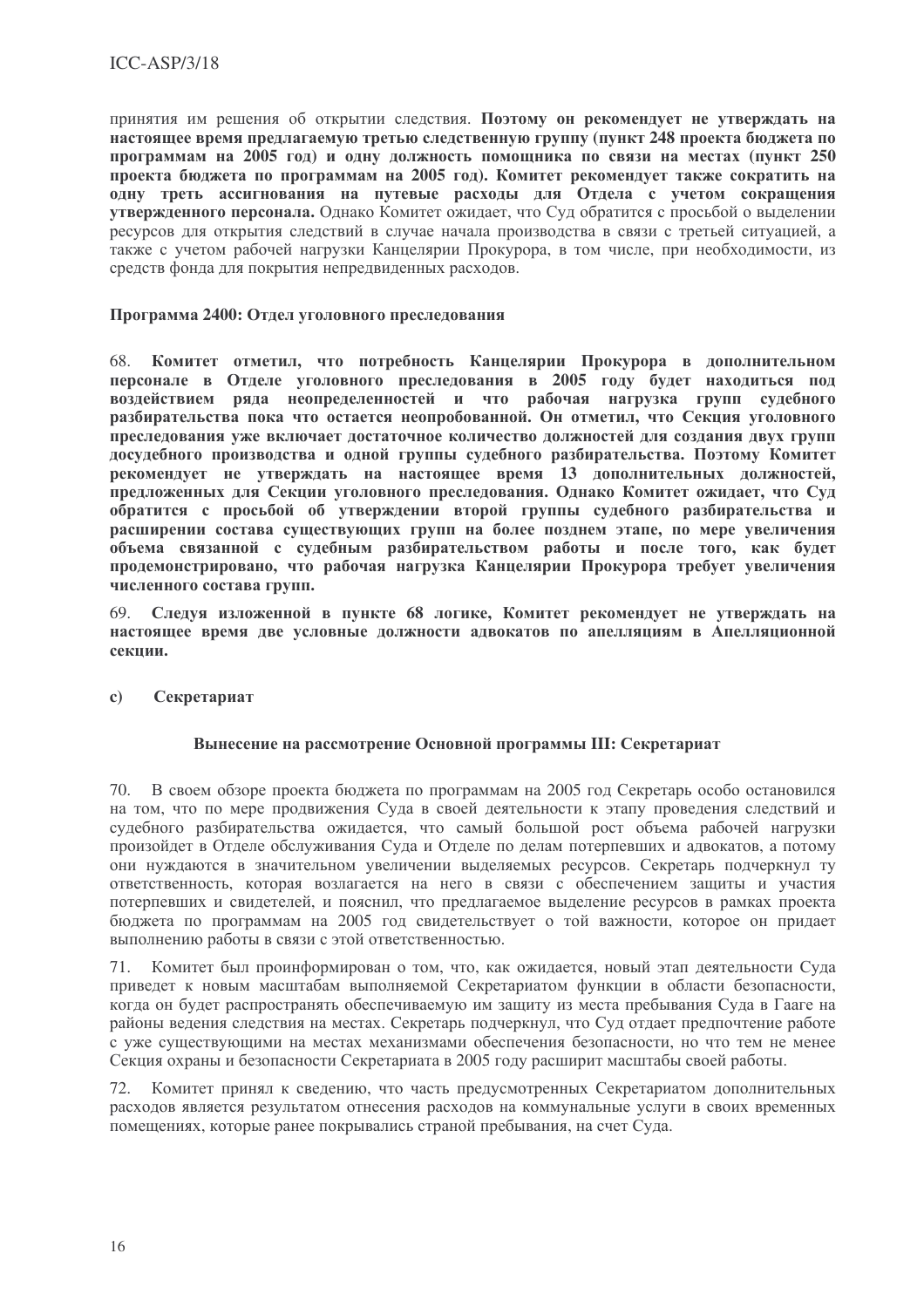### Замечания и рекомендации Комитета

73. Комитет отметил, что в ряде случаев запросы о выделении ресурсов на поездки имеют очень ограниченное обоснование или не имеют его совсем и что, как представляется, наблюдается тенденция к распределению небольших сумм средств на путевые расходы среди всех секций. В связи с этим Комитет рекомендует сократить общие бюджетные средства Секретариата на путевые расходы на 25 процентов и просит Секретаря перераспределить средства в соответствии с приоритетами.

Комитет отметил также, что в ряде случаев обоснования в отношении предусматриваемых 74. для оплаты услуг консультантов средств не являются убедительными, и выразил обеспокоенность в связи с тем, что такие ресурсы расходовались не с максимальной рассудительностью. В связи с этим Комитет рекомендует сократить общие бюджетные ассигнования для Секретариата на услуги консультантов на 25 процентов и просит Секретаря перераспределить средства в соответствии с приоритетами.

### 3100: Канцелярия Секретаря

75. Комитет отметил, что ассигнования в размере 185,0 евро<sup>7</sup> на ВПОН предлагаются для покрытия «периодов максимальной нагрузки и оплаты продолжительных отпусков по болезни и родам» (пункт 283 проекта бюджета по программам на 2005 год). Комитет отметил, что такие потребности не требуют отдельной статьи ассигнований и должны предусматриваться в рамках ассигнований, предназначенных для расходов по персоналу. В связи с этим Комитет рекомендует не утверждать эту сумму.

76 Комитет рекомендует не утверждать должность сотрудника по административной поддержке категории общего обслуживания, предложенную для Собственной Канцелярии Секретаря (пункт 285 проекта бюджета по программам на 2005 год), поскольку в Канцелярии уже имеется несколько сотрудников по административной поддержке, а Комитету не было представлено достаточного обоснования.

77. Комитет отметил, что должность сотрудника по информационной безопасности класса С-4 пока не занята, и поинтересовался тем, не будет ли целесообразней отнести функцию обеспечения информационной безопасности к Секции информационных и коммуникационных технологий. Учитывая, что должность С-4 является вакантной, а потому невозможно предсказать рабочую нагрузку, связанную с исполнением функций занимающего ее сотрудника, Комитет рекомендует перенести на будущий бюджетный период вопрос о должности аналитика по вопросам соблюдения правил информационной безопасности ОО-ПР (пункт 294 проекта бюджета по программам на 2005 год).

3200: Отдел общего административного обслуживания

С учетом автоматизированного и компьютеризированного характера работы Группы 78. бухгалтерского учета, Группы выплаты зарплаты и Группы платежных операций Финансовой секции Комитет не убежден в достаточности обоснований в отношении трех помощников по финансовым вопросам, о которых говорится в пункте 323 проекта бюджета по программам на 2005 год. Поэтому Комитет рекомендует не утверждать эти должности и включить в бюджет ассигнования на ВПОН из расчета трех месяцев работы трех сотрудников того же уровня для обеспечения достаточной гибкости Финансовой секции в регулировании любой чрезмерной рабочей нагрузки.

79. Что касается Секции информационных и коммуникационных технологий, то Комитет отметил задержку в осуществлении нескольких проектов в области информационных технологий, прелусмотренных Сулом на 2004 год, и он осознает обязательства, взятые Секретариатом в его представлении проекта бюджета по программам на 2004 год, внедрить обеспечиваемое небольшой

 $7$  См. сноску 2.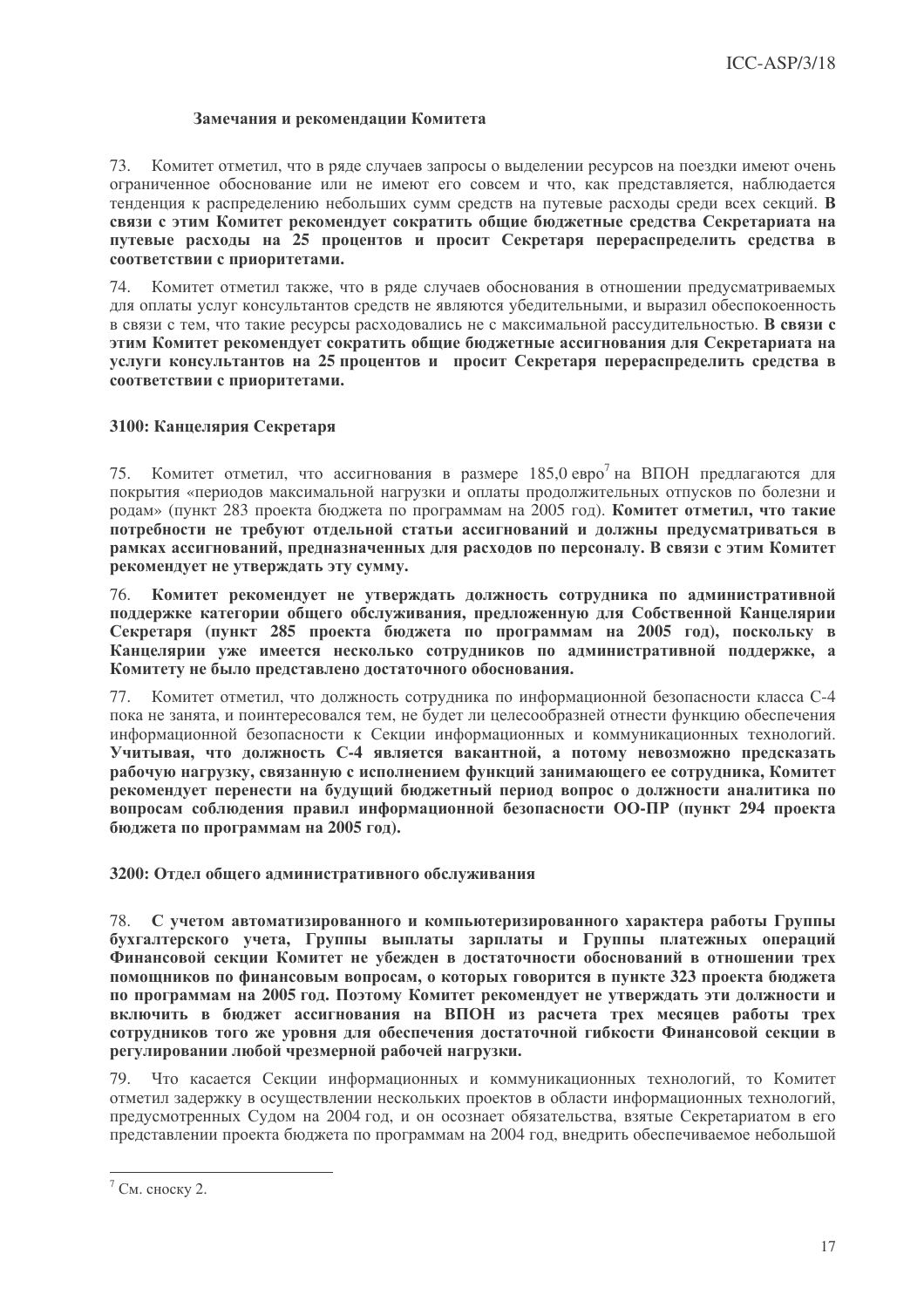поддержкой и эффективное функционирование информационных и коммуникационных технологий. В соответствии с этим Комитет рекомендует утвердить лишь одну из двух должностей класса С-2, о которых говорится в пунктах 344 и 345 проекта бюджета по программам на 2005 год, и просит Секретаря перераспределить предлагаемую рабочую нагрузку. Он рекомендует также не утверждать четыре должности разряда ОО-ПР, о которых говорится в пунктах 346, 347 и 348 проекта бюджета по программам на 2005 год, поскольку рабочая нагрузка в связи с исполнением этих функций пока что определена в нелостаточной степени.

Кроме того, Комитет не убежден в обоснованности условных ресурсов, предлагаемых 80 для Секции информационных и коммуникационных технологий. В связи с этим он рекомендует не утверждать шесть условных должностей категории общего обслуживания (пункты 353-358 проекта бюджета по программам на 2005 год), ассигнования на услуги по контрактам в размере 153,0 евро<sup>8</sup>, общие оперативные расходы в размере 262,0 евро, принадлежности и материалы в размере 40,0 евро и мебель в размере 763,0 евро (пункты 367-370 проекта бюджета по программам на 2005 год).

Что касается Бюджетно-контрольной секции, то Комитет рекомендует Секретарю 81 рассмотреть вопрос о переводе этой Секции из Отдела общего административного обслуживания в его Собственную Канцелярию для обеспечения более тесной связи с ним с учетом важности функции планирования, составления бюджета и контроля. Комитет отметил также, что может возникнуть потребность в укреплении Секции в будущем для расширения потенциала Суда в области планирования, составления бюджета с ориентацией на достижение конкретных результатов и управления рисками в соответствии с другими содержащимися в данном докладе рекомендациями.

# 3300: Отдел обслуживания Суда

Комитет отметил перераспределение должности С-2 в качестве младшего сотрудника по 82. правовым вопросам в Секции по вопросам содержания под стражей (пункт 391 проекта бюджета по программам на 2005 год). Хотя Комитет признает необходимость достижения Судом договоренностей в отношении содержания под стражей, он не убежден в том, что на данное время требуется несколько должностей, и отметил, что должность С-2, по-видимому, охватывает те же функции, что и существующие должности. Комитет рекомендует Секретарю держать в поле зрения ресурсы для этой Секции.

83. Комитет отметил, что в бюджете предусматриваются ассигнования на общие оперативные расходы, достаточные для покрытия расходов на аренду у страны пребывания блока из 12 камер в течение 2005 года. По его пониманию со времени подготовки бюджета появилась также возможность совместного использования нескольких камер с МТБЮ, у которого есть резервные возможности. Комитет рекомендует Суду рассмотреть вопрос об аренде камер у МТБЮ в случае необходимости.

84. Комитет отметил, что в Секции устного и письменного перевода Суда и Группе по делам потерпевших и свидетелей предлагается существенное число новых должностей. Необходимость в этих должностях в большой степени зависит от того, будет ли начато в течение 2005 года, как предполагается, судопроизводство в связи с ситуациями 1 и 2. Комитет рекомендует утверждать эти должности на основе конкретной ситуации при том понимании, что должности не будут заполняться до тех пор, пока того не потребует рабочая нагрузка.

# 3500: Отдел по делам потерпевших и адвокатов

85. В рамках Секции поддержки защиты Комитет отметил ассигнования на правовую помощь. Поскольку Комитет не имел возможности рассмотреть доклад Ассамблее государств-участников о вариантах обеспечения надлежащей адвокатской защиты обвиняемых<sup>9</sup> (см. пункт 115 ниже) на

 $8$  См. сноску 2.

 $9$  ICC-ASP/3/CBF.2/3.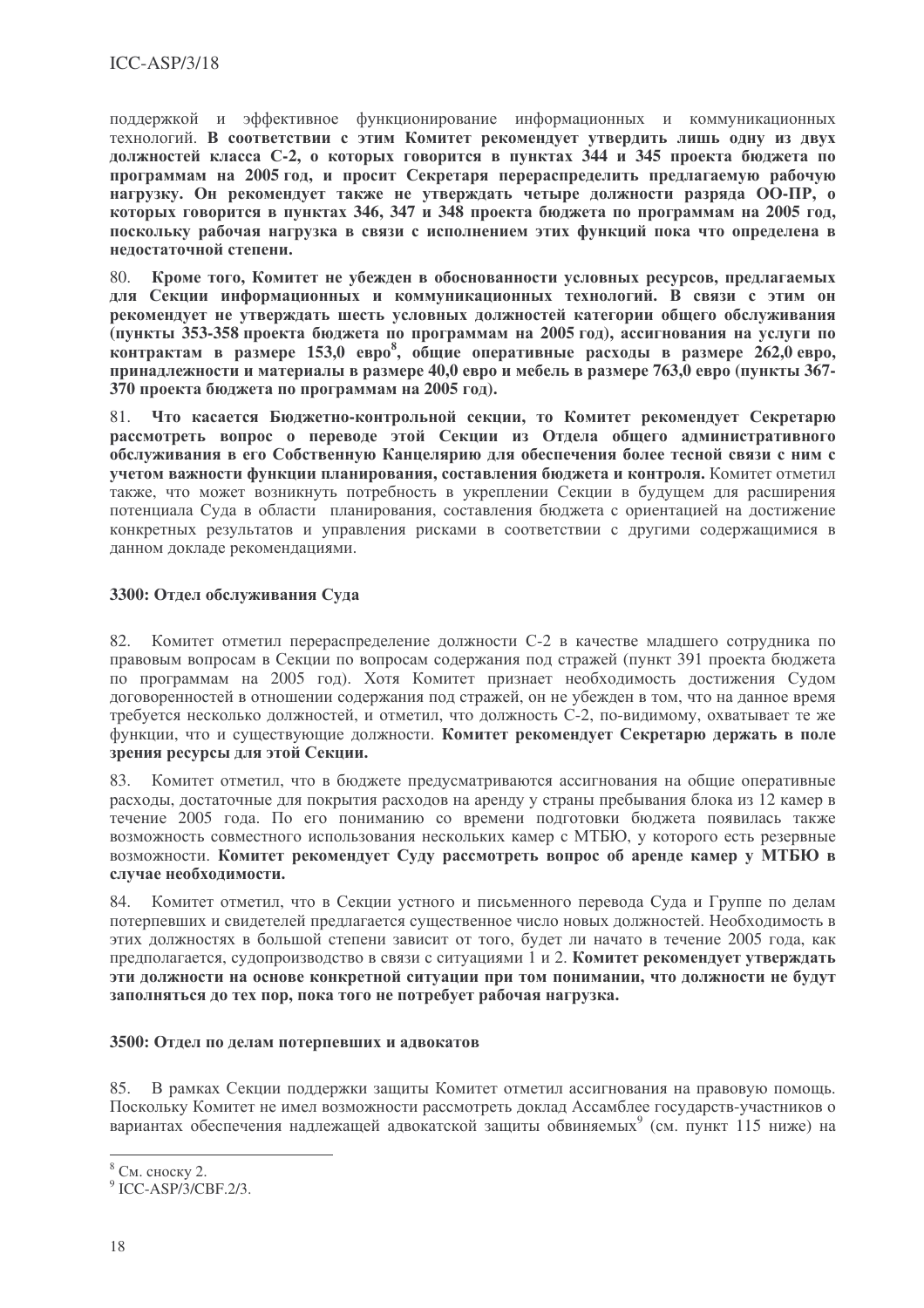своем третьем совещании, Комитет указал о своем намерении вернуться к этому вопросу и связанных с ним ресурсах на своем следующем совещании.

86. Что касается Секции по вопросам участия потерпевших и возмещения им ушерба. то Комитет осознает важность и беспрецедентный характер обязанностей и функций Суда в отношении потерпевших. Комитет отметил, что эти функции необходимо будет исполнять с осторожностью с учетом чувствительности вопросов потерпевших и рисков для репутации Суда в случае чрезмерной завышенности ожиданий. Комитет отметил также, что объем работы в области участия потерпевших и возмещения им ущерба пока что неясен и что рабочая нагрузка адвокатов пока что не была опробована на практике. Комитет рекомендует утвердить предлагаемые основные должности для обеспечения создания Канцелярии публичных адвокатов потерпевших и укрепления административных функций в Секции. Он рекомендует также не утверждать на настоящее время шесть предлагаемых условных должностей, поскольку уже существуют должности для охвата каждой из функций и не ясен вопрос о том, будет ли обосновано создание этих должностей в течение 2005 года рабочей нагрузкой. Однако Комитет ожидает, что Суд обратится с запросом об утверждении дополнительных должностей на более позднем этапе, при необходимости, из средств фонда для покрытия непредвиденных расходов.

Комитет призвал Суд обеспечить тесное сотрудничество между соответствующими 87. органами и секциями, занимающимися исполнением функций в отношении потерпевших.

#### $\mathbf{d}$ Секретариат Ассамблеи государств-участников

## Вынесение на рассмотрение Основной программы IV: Секретариат Ассамблеи государств-участников

88. Комитет заслушал представление Секретаря и Директора Секретариата о предлагаемом бюджете по программам на 2005 года по Основной программе IV, касающейся Секретариата Ассамблеи государств-участников.

 $89$ Комитет был проинформирован о том, что бюджет Секретариата был подготовлен исходя из предположения о проведении одной сессии Ассамблеи в Гааге, двух совещаний Бюджетнофинансового комитета в Гааге, а также исходя из того, что совещания Бюро будут по-прежнему проводиться в Нью-Йорке. Комитет отметил, что любое увеличение числа проведения совещаний вероятно потребует дополнительных ресурсов.

# Замечания и рекомендации Комитета

90. Комитет отметил, что в проект бюджета (пункт 482 проекта бюджета по программам на 2005 год) были включены ассигнования в сумме 68,0 евро<sup>10</sup> для вебсайта Секретариата. Комитет подчеркнул, что информацию Ассамблеи следует включать в вебсайт Суда в рамках общей инфраструктуры Суда в области ИТ. Комитет рекомендует утвердить ассигнования при том понимании, что это будут разовые расходы для развития дополнительного потенциала на вебсайте Суда с целью удовлетворения конкретных функциональных потребностей Секретариата. Комитет просит далее Секретариат Суда обеспечивать Секретариат Ассамблеи надлежащим общим административным обслуживанием и поддержкой в его работе, как это предусмотрено в положениях резолюции ICC-ASP/2/Res.3 Ассамблеи, в которых Секретариат Ассамблеи рассматривается с точки зрения административных целей как часть Секретариата Суда.

 $10$  См. сноску 2.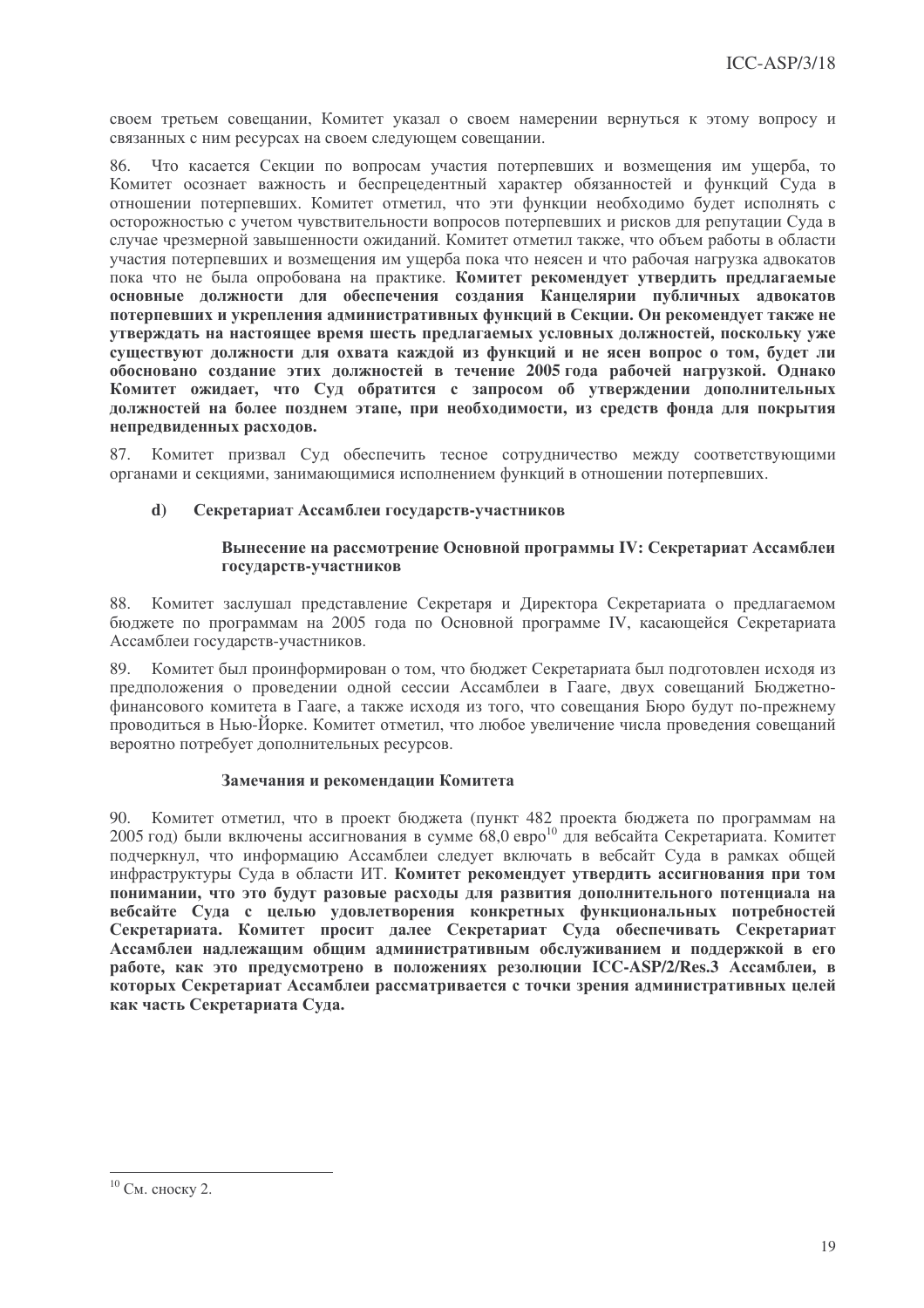#### $e)$ Инвестиции в помещения Суда

### Вынесение на рассмотрение Основной программы V: Инвестиции в помещения Суда

91. Комитет заслушал представление Секретаря о предлагаемом бюджете по программам на 2005 год по Основной программе V, касающейся инвестиций в помещения Суда.

## Замечания и рекомендации Комитета

92. Комитет не высказал возражений против ассигнований для инвестирования во временные помещения. Однако Комитетом было подчеркнуто, что он не ожидает, что расходы на все будущие усовершенствования во временных помещениях будут непременно покрываться из бюджета Суда.

Комитет приветствовал разъяснение Секретаря относительно того, что Суд планирует 93 строительство комплекса на 48 камер в тюрьме в Схевенингене с учетом подтверждения относительно местоположения постоянных помещений Суда, а также того, что до тех пор камеры будут арендоваться в той же тюрьме.

#### D. Бюджет предлагаемого бюро по связи в Нью-Йорке

94. Комитет рассмотрел доклад Суда в отношении создания бюро по связи в Нью-Йорке и прилагаемый к нему бюджет, где испрашиваются 438,0 евро<sup>11</sup> для финансирования бюро в 2005 году (ICC-ASP/3/6). Хотя Комитет осознает необходимость работы с Организацией Объединенных Наций и постоянными представительствами в Нью-Йорке, он не убежден в том, что в представлении изложены достаточные основания для создания бюро по связи. Комитет, в частности, не убежден в том, что функции связи, особенно функции по информированию Канцелярии Прокурора о проходящих в Совете Безопасности обсуждениях, нельзя должным образом исполнять из Гааги с использованием современных коммуникационных технологий и периодических командировок. Кроме того, те обширные задачи, которые определены в докладе для бюро по связи в Нью-Йорке, не соизмеримы с ограниченными людскими ресурсами, запрашиваемыми в докладе для укомплектования такого бюро. Кроме того, по мнению Комитета, для того, чтобы убедить государства-участники в том, что бюро по связи в Нью-Йорке значительно повысит ценность работы Суда, необходим высокий уровень обоснования.

В этих обстоятельствах Комитет рекомендует Суду вновь представить предложение по бюро по связи в следующем году, после дальнейшего рассмотрения возможностей прямой связи между соответствующими органами Суда и партнерами в Нью-Йорке и обеспечения того, чтобы предлагаемые функции были должным образом увязаны с объемом испрашиваемых ресурсов.

#### Бюджет предлагаемого секретариата Целевого фонда для потерпевших  $E_{\bullet}$

96. Комитет рассмотрел доклад Ассамблее о мероприятиях и проектах Совета управляющих Целевого фонда для потерпевших за 2003-2004 годы и прилагаемое к нему бюджетное представление (ICC-ASP/3/14). Комитет не получил предлагаемого добавления к докладу по вопросу об аудиторском заключении с оговорками, подготовленном внешним аудитором по финансовым ведомостям Целевого фонда за период 2002-2003 годов.

97. Комитет отметил, что статья 22 проекта положений Целевого фонда для потерпевших, где говорится, что расходы секретариата покрываются Судом, противоречит пункту 2 резолюции ICC/ASP/1/Res.6 Ассамблеи, где говорится:

«Ассамблея государств-участников

<sup>&</sup>lt;sup>11</sup> См. сноску 2.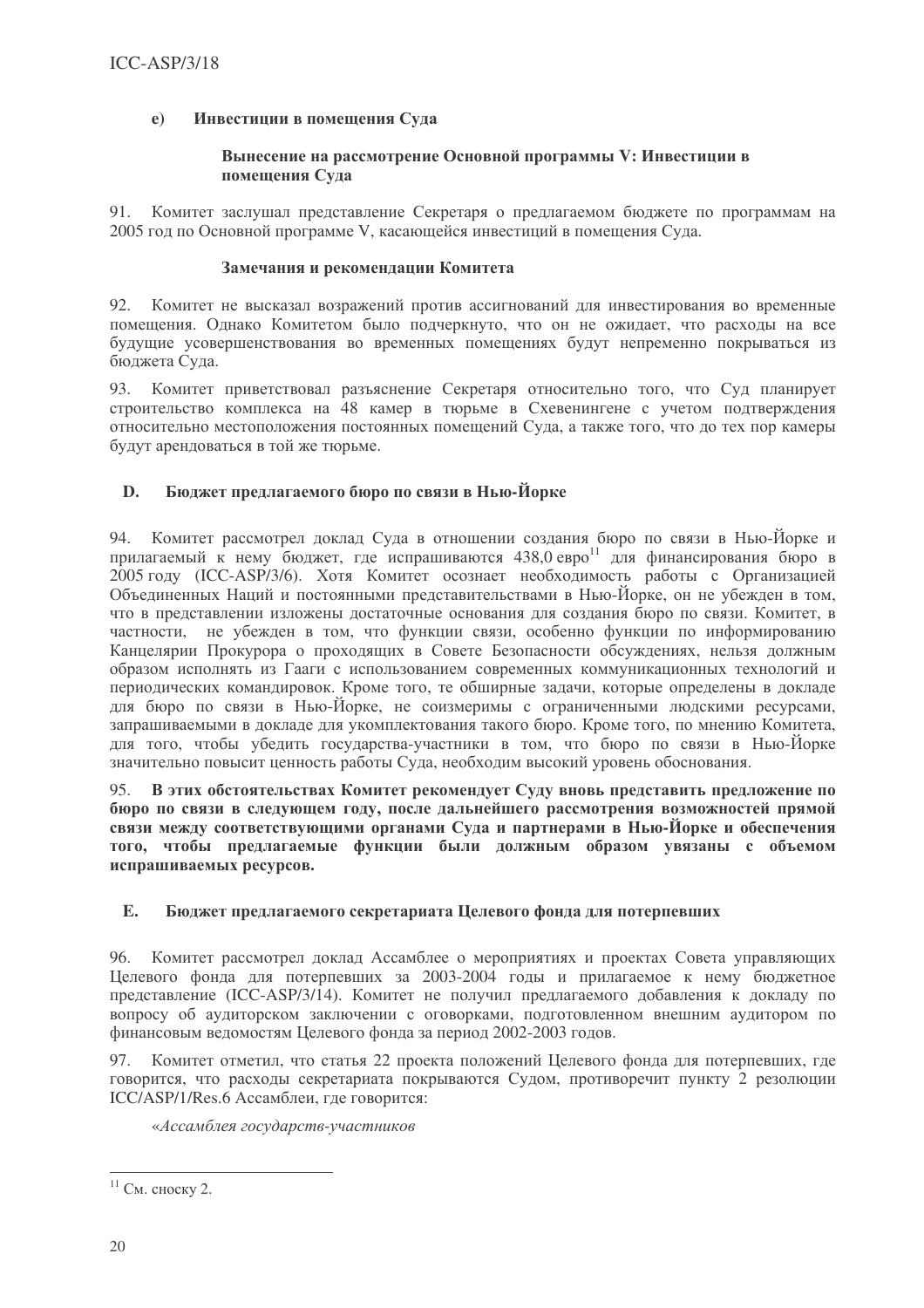$\overline{2}$ . постановляет также, что Целевой фонд финансируется за счет:

добровольных взносов правительств, a) международных организаций, частных лиц, корпораций и других субъектов согласно соответствующим критериям, принятым Ассамблеей государств-участников;

денежных средств и иного имущества, изъятых посредством штрафов или конфискации и переданных в Целевой фонд по распоряжению Суда на основании пункта 2 статьи 79 Статута;

средств, взысканных в порядке возмещения ущерба по распоряжению Суда  $\mathcal{C}$ ) на основании правила 98 Правил процедуры и доказывания;

таких средств, - за исключением начисленных взносов, - которые  $\mathbf{d}$ Ассамблея государств-участников может решить выделить Целевому фонду;»

98. Поскольку проект положений Целевого фонда по-видимому противоречит предыдущей резолюции Ассамблеи в отношении основы финансирования предлагаемого секретариата Пелевого фонда для потерпевших, неясно, на какой основе Комитет мог бы рассмотреть предлагаемый бюджет секретариата. Поэтому Комитет не смог рассмотреть бюджетное представление о предлагаемом секретариате Целевого фонда. Комитет рекомендует Ассамблее рассмотреть вопрос о противоречии между резолюцией ICC/ASP/1/Res.6 Ассамблеи и проектом положений Фонда.

99. Комитет отметил также, что предлагаемый секретариат Целевого фонда будет поддерживать тесные отношения с Секцией Суда по вопросам участия потерпевших и возмещения им ущерба, и попросил представить ему информацию по данному вопросу на его следующем совещании с разъяснением о разграничении сфер ответственности каждого органа. Кроме того, Комитет отметил, что если исходить из того, что Ассамблея предполагает финансирование предлагаемого секретариата Целевого фонда за счет добровольных взносов, то было бы преждевременным утверждать существенный бюджет для секретариата в отсутствие достаточного числа объявленных добровольных взносов.

#### F. Другие доклады

#### $\mathbf{1}$ . Доклад о постоянных помещениях Суда

100. Комитет получил доклад о ходе разработке требований к постоянным помещениям Суда, и перед ним выступили г-н Эдмонд Велленстайн, Генеральный директор Целевой группы по МУС Министерства иностранных дел страны пребывания, Секретарь и судья Коль. Комитет был проинформирован о том, что Суд и страна пребывания совместно работают над рассмотрением и модификацией проекта архитектурного задания на проектирование от апреля 2002 года, которое было подготовлено страной пребывания. Судья Коль руководит работой Суда по рассмотрению функциональных требований, содержащихся в задании на проектирование. Ожидается, что вопрос об окончательном варианте задания на проектирование может быть урегулировано к концу года. Комитет был также проинформирован о том, что участок, первоначально выбранный для постоянных помещений Суда, представляется теперь слишком малым из-за увеличения в расчетах в отношении численности сотрудников Суда с 600-800 до примерно 1800 и необходимости в более широких мерах в области безопасности, нежели ранее предусматривалось. Г-н Велленстайн сказал, что страна пребывания изучает возможности расширения участка, в отношении которого было высказано предпочтение. Как представитель государства пребывания, так и Секретарь заявили, что вариант постоянного размещения Суда в существующих помещениях МТБЮ изучался, но был сочтен практически нецелесообразным.

101. Комитет отметил, что Ассамблея пока не приняла принципиального решения о переходе к планированию строительства постоянных помещений Суда и что стоимость такого проекта вполне может превысить 500 млн. евро. Поэтому Комитет рекомендует Ассамблее рассмотреть вопрос о желательности созлания целенаправленно построенных постоянных помещений Сула.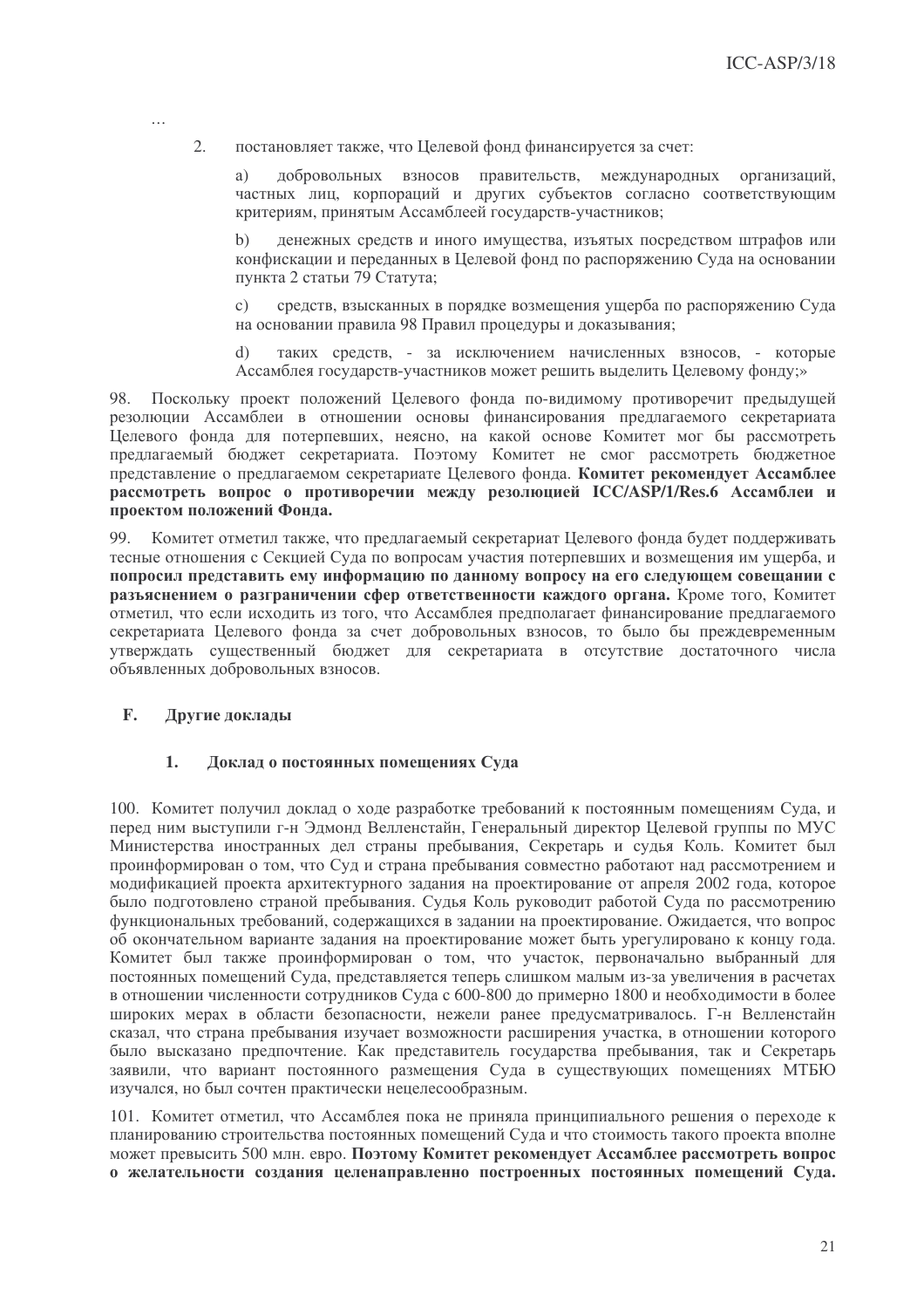Хотя разработка подробных планов и вариантов финансирования может занять несколько лет, Комитет считает необходимым получить мнения Ассамблеи.

102. Учитывая значительное финансовое бремя, которое будет возложено на государстваучастники в связи со строительством постоянных помещений, Комитет рекомендует также Суду и Ассамблее рассмотреть вопрос о возможности продолжения пользования временными помещениями в более долгосрочной перспективе. Комитет отметил, что постоянные помещения вряд ли будут иметься в распоряжении как минимум до 2012 года и что Суду придется располагаться на временном участке по меньшей мере в течение десятилетия. Комитет просит Суд подготовить анализ расходов и преимуществ, связанных с дальнейшим пользованием существующими помещениями, для оказания содействия Ассамблее в рассмотрении вариантов.

103. Комитет указал на свою готовность продолжать работу с Судом и страной пребывания в рамках продолжения работы над планами в отношении постоянных помещений.

#### $2.$ Доклад по вопросу об инвестициях во временные помещения Суда

104. Комитету был представлен доклад (ICC-ASP/3/CBF.2/7) об инвестициях во временные помещения Суда, и перед ним выступил г-н Эдмонд Велленстайн, Генеральный директор Целевой группы по МУС Министерства иностранных дел страны пребывания. Комитет был проинформирован о том, что маловероятно, что Суд покинет свое нынешнее место пребывания до 2012 года. Секретарь проинформировал Комитет о том, что поскольку страна пребывания не в состоянии финансировать строительство второй судебной палаты, Суд, соответственно, включил в проект бюджета по программам на 2005 год пункт с просьбой к Ассамблее профинансировать строительство такой палаты.

105. Комитет напомнил о пункте 14 доклада о его втором совещании (ICC-ASP/3/CBF.1/L.4) и получил разъяснение о том, что страна пребывания взяла на себя обязательство предоставить 10 млн. евро для инвестирования во временные помещения и 23 млн. евро для покрытия расходов на аренду помещений в течение десяти лет. Страна пребывания отметила, что с того времени покрытые ею фактические расходы возросли до 30 млн. евро в отношении инвестирования и что ожидаемые расходы по аренде в течение десяти лет выросли втрое в результате инфляции и постоянного роста стоимости недвижимости.

106. Комитет приветствовал уже сделанные страной пребывания инвестиции во временные помещения Суда и попросил информировать его о дальнейшем прогрессе.<sup>12</sup>

#### $3.$ Доклад об информационно-просветительской деятельности Суда

107. Комитет рассмотрел доклад Суда о его информационно-просветительской деятельности (ICC-ASP/3/CBF.2/10). Из доклада Суда ясно, что он активно и успешно работал над распространением информации и что Председатель, в частности, добился информирования аудитории в различных частях мира. Однако Комитет обеспокоен отсутствием последовательной стратегии в области общественной информации, информационно-просветительской деятельности и связи. Представляется, что в каждом органе наблюдается настрой на независимость, который мешает сотрудничеству в осуществлении целостной стратегии Судом и который может привести к дублированию работы.

108. Комитет просит Суд разработать единую, комплексную стратегию в области общественной информации и информационно-просветительской деятельности. В стратегии должны указываться цели на краткосрочную и среднесрочную перспективы, четко определяться целевые аудитории и предусматриваться поддающиеся измерению показатели, по которым можно судить об успешности работы. Комитет просит Суд представить обновленный доклад о своей стратегии в следующем проекте бюджета по программам.

<sup>&</sup>lt;sup>12</sup> См. пункты 91-93 выше и пункт 118 ниже.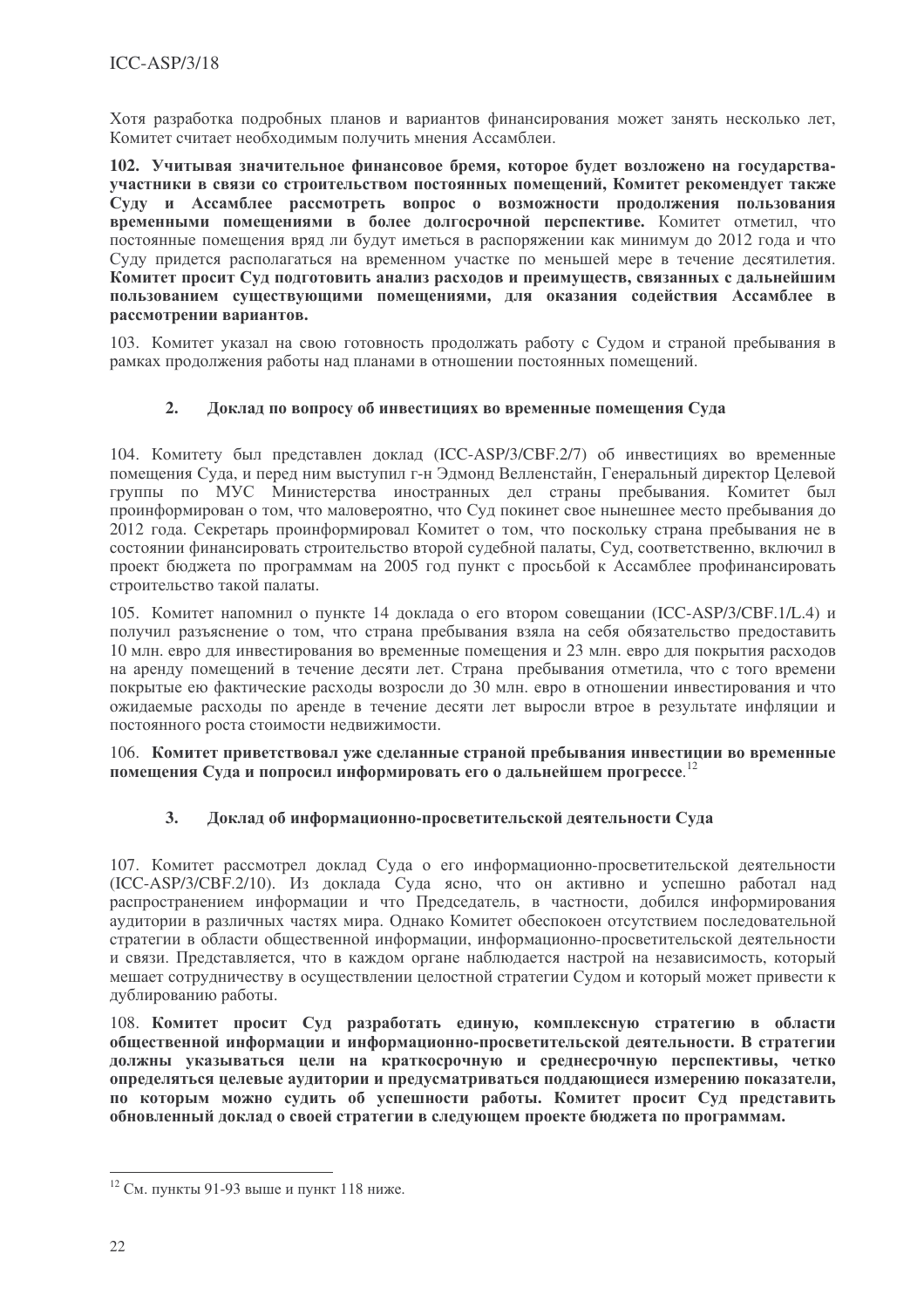#### $\overline{4}$ . Доклад о целевых фондах

109. Комитет принял к сведению доклад об управлении целевыми фондами и внебюджетных средствах, полученных Судом (ICC-ASP/3/CBF.2/14 и Add.1). Сальдо целевых фондов по состоянию на 31 марта 2004 года было следующим:

| Программа стажировок и посещения Суда специалистами             | 1 000 392 евро |
|-----------------------------------------------------------------|----------------|
| Повышение осведомленности о мандате МУС в отношении потерпевших | 104 295 евро   |
| Видеофильм о создании МУС                                       | $41615$ ebpo   |
| Библиотечный фонд МУС по вопросам потерпевших и свидетелей      | 41 392 евро    |
| Наименее развитые страны, участвующие в деятельности Ассамблеи  | 30 000 евро    |
| Общий целевой фонд                                              | 29 786 евро    |

110. Комитет отметил, что в ряде случаев добровольные взносы могут быть использованы для дополнения функций, финансируемых главным образом из бюджета Суда с разверсткой взносов. В таких обстоятельствах Комитет рекомендует, чтобы в будущих бюджетах по программам содержались сметы в отношении добровольных ресурсов (включая должности), ожидаемых в течение финансового периода по каждой программе и подпрограмме с четким указанием цели выделения ресурсов.

#### 5. Доклад об организационной структуре Суда

111. Комитет отметил, что представленная организационная структура (ICC-ASP/3/CBF.2/9) имеет большую ценность, и рекомендует в будущем включать ее в проект бюджета по программам.

#### 6. Доклад о деятельности в области закупок

112. Комитет принял к сведению документ, озаглавленный «Закупочная деятельность Комитета по обзору закупок за период с 1 января 2003 года по 30 апреля 2004 года» (ICC-ASP/3/CBF.2/13), и постановил и впредь заниматься рассмотрением данного вопроса.

#### $\overline{7}$ . Доклад о производительности труда письменных переводчиков

113. Комитет принял к сведению доклад о производительности труда письменных переводчиков (ICC-ASP/3/CBF.2/1) и постановил возвратиться к этому вопросу позднее.

#### $\mathbf{8}$ . Доклад об участии потерпевших и возмещении им ущерба

114. Комитет принял к сведению доклад об участии потерпевших и возмещении им ущерба (ICC-ASP/3/CBF.2/2).

#### $\mathbf{Q}$ Доклад о вариантах обеспечения надлежащей адвокатской защиты обвиняемых

115. Комитет не смог уделить достаточное время в ходе своего совещания обсуждению доклада Ассамблее о вариантах обеспечения надлежащей адвокатской защиты обвиняемых (ICC-ASP/3/CBF.2/3) и постановил возвратиться к данному докладу на своем следующем совещании.

116. Комитет обратился к Суду с просьбой представить дополнительную информацию на его следующем совещании по вопросу о том, каким образом Суд намерен определять статус белности лля целей правовой помощи.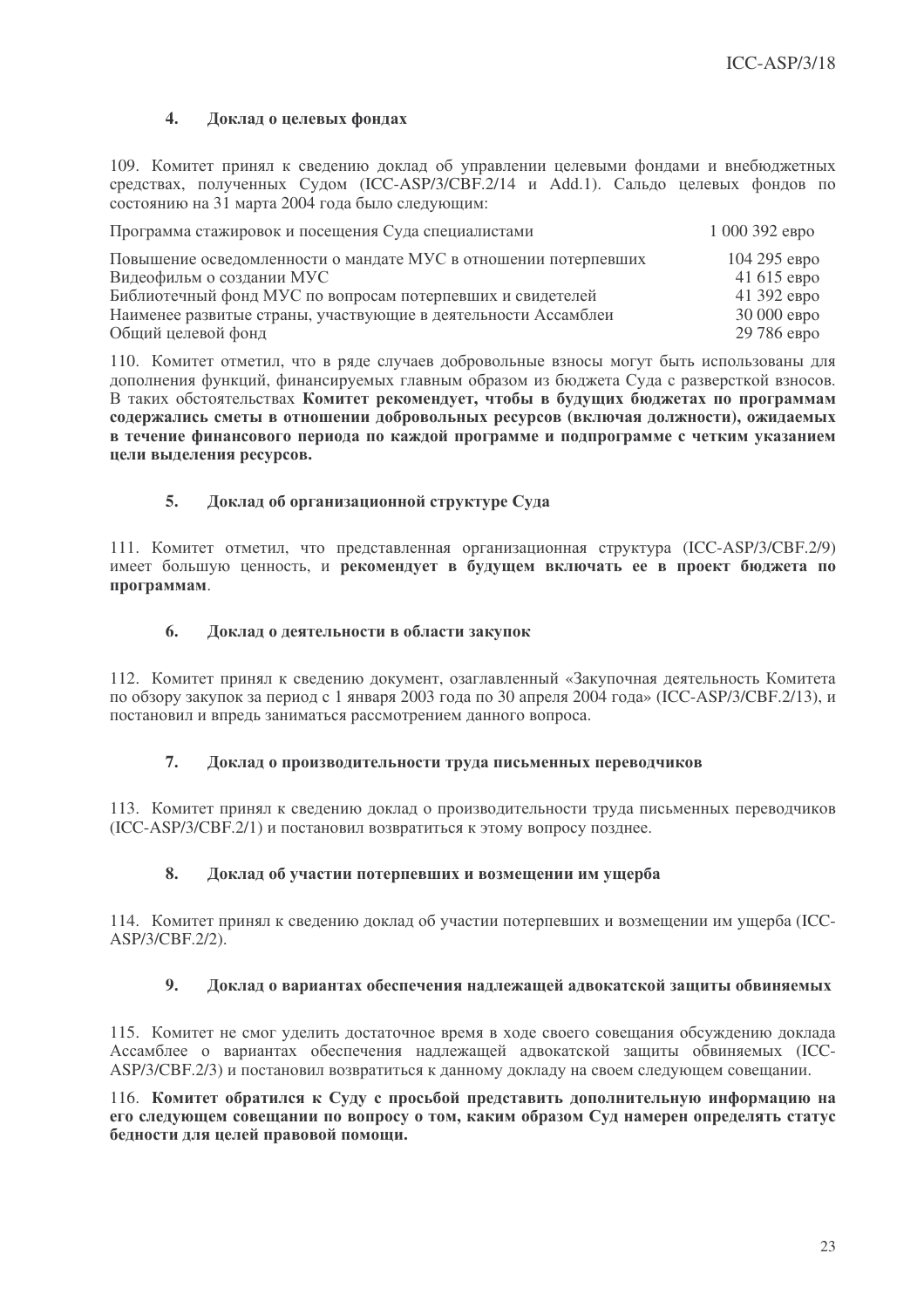#### $10.$ Доклад об информационной технологии

117. Комитет принял к сведению доклад об информационной технологии (ICC-ASP/3/CBF.2/4).

#### Доклад о помещениях для содержания под стражей  $11.$

118. Комитету было сообщено, что МТБЮ проинформировал Секретариат о том, что камеры имеются в наличии, и их количество будет увеличиваться.

# 12. Доклад о консультантах и перераспределении должностей

119. Комитет принял к сведению доклад о консультантах, нанимавшихся Судом (ICC-ASP/3/CBF.2/8), и просил Суд представить еще один доклад для третьей сессии Ассамблеи об использовании им услуг консультантов, процедурах получения услуг консультантов и гражданстве консультантов, нанимавшихся Судом. Комитет далее просил представить ему на его следующем совещании доклад о политике Суда в области управления людскими ресурсами, в том числе, в частности, о процедурах найма, системе контрактов, служебной аттестации и географическом распределении сотрудников.

#### $13.$ Доклад о системе служебной аттестации сотрудников

120. Комитет принял к сведению доклад о разработке системы служебной аттестации сотрудников (ICC-ASP/3/CBF.2/16) и постановил вернуться к рассмотрению этого вопроса позднее, когда он будет обсуждать вопрос об управлении людскими ресурсами.

#### Доклад о сотрудничестве по вопросам охраны и безопасности с другими 14. международными и региональными организациями

121. Комитет принял к сведению доклад о сотрудничестве по вопросам охраны и безопасности с другими международными и региональными организациями (ICC-ASP/3/CBF.2/18)  $\mathbf{H}$ настоятельно призвал к скорейшему заключению соглашения, о котором говорится в его пункте 5. Кроме того, Комитет напомнил о его рекомендации в отношении возможности достижения соглашений с другими межправительственными организациями<sup>13</sup>, и в этой связи попросил держать его в курсе развития событий.

#### $G<sub>r</sub>$ Прочие вопросы

# Будущие совещания

122. Комитет постановил провести свое следующее совещание в Гааге 4-6 апреля 2005 года. Он постановил также, что если Ассамблея не изменит финансовый период в соответствии с рекомендацией, содержащейся в пункте 25 настоящего доклада, то Комитет проведет свое пятое совещание в Гааге 1-5 августа 2005 года.

<sup>&</sup>lt;sup>13</sup> ICC-ASP/CBF.1/L.4, пункт 19.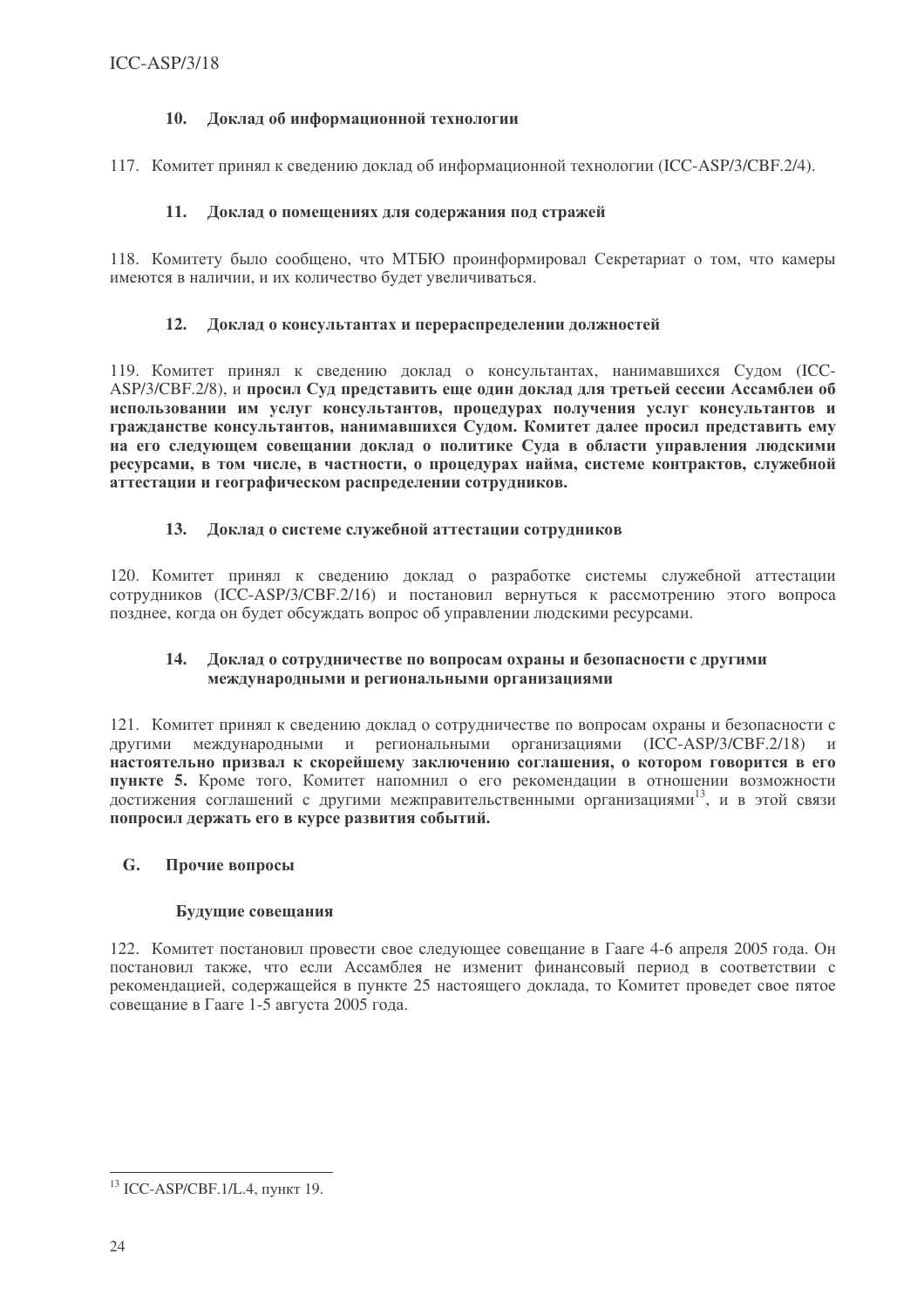# Приложение I

# Перечень документов

# **Бюджетно-финансовый комитет**

| $ICC-ASP/3/2*$                        | Проект бюджета по программам на 2005 год (переиздан по<br>техническим причинам)                                         |
|---------------------------------------|-------------------------------------------------------------------------------------------------------------------------|
| ICC-ASP/3/4                           | Финансовые ведомости за период с 1 сентября 2002 года по 31<br>декабря 2003 года                                        |
| $ICC-ASP/3/5$                         | Финансовые ведомости Целевого фонда для потерпевших за период<br>с 1 сентября 2002 года по 31 декабря 2003 года         |
| $ICC-ASP/3/6$                         | Создание Бюро по связи в Нью-Йорке для Международного<br>уголовного суда и Секретариата Ассамблеи государств-участников |
| $ICC-ASP/3/14$                        | Доклад Ассамблее государств-участников о мероприятиях и<br>проектах Совета управляющих Целевого фонда для потерпевших   |
| ICC-ASP/2/7 и Corr. 1                 | Доклад Бюджетно-финансового комитета (4-8 августа 2003 года)                                                            |
| ICC-ASP/3/CBF.1/L.4                   | Доклад Бюджетно-финансового комитета (29-31 марта 2004 года)                                                            |
| ICC-ASP/3/CBF.2/L.1/Rev.2<br>и Corr.1 | Предварительная повестка дня                                                                                            |
| ICC-ASP/3/CBF.2/L.2                   | Аннотированный перечень<br>пунктов,<br>включенных<br>B<br>предварительную повестку дня                                  |
| ICC-ASP/3/CBF.2/1                     | Доклад о производительности труда письменных переводчиков                                                               |
| ICC-ASP/3/CBF.2/2                     | Доклад об участии потерпевших и возмещении им ущерба                                                                    |
| ICC-ASP/3/CBF.2/3                     | Доклад Ассамблее государств-участников о вариантах обеспечения<br>надлежащей адвокатской защиты обвиняемых              |
| ICC-ASP/3/CBF.2/4                     | Доклад по информационной технологии                                                                                     |
| ICC-ASP/3/CBF.2/5                     | Доклад Ассамблее государств-участников об обсуждении вопросов,<br>касающихся постоянных помещений Суда                  |
| ICC-ASP/3/CBF.2/6                     | Доклад о помещениях для содержания под стражей                                                                          |
| ICC-ASP/3/CBF.2/7                     | Доклад об инвестициях во временные помещения Суда                                                                       |
| ICC-ASP/3/CBF.2/8                     | Консультанты, нанимавшиеся Судом                                                                                        |
| ICC-ASP/3/CBF.2/9                     | Организационная структура Суда                                                                                          |
| ICC-ASP/3/CBF.2/10                    | Доклад об информационно-просветительской деятельности Суда                                                              |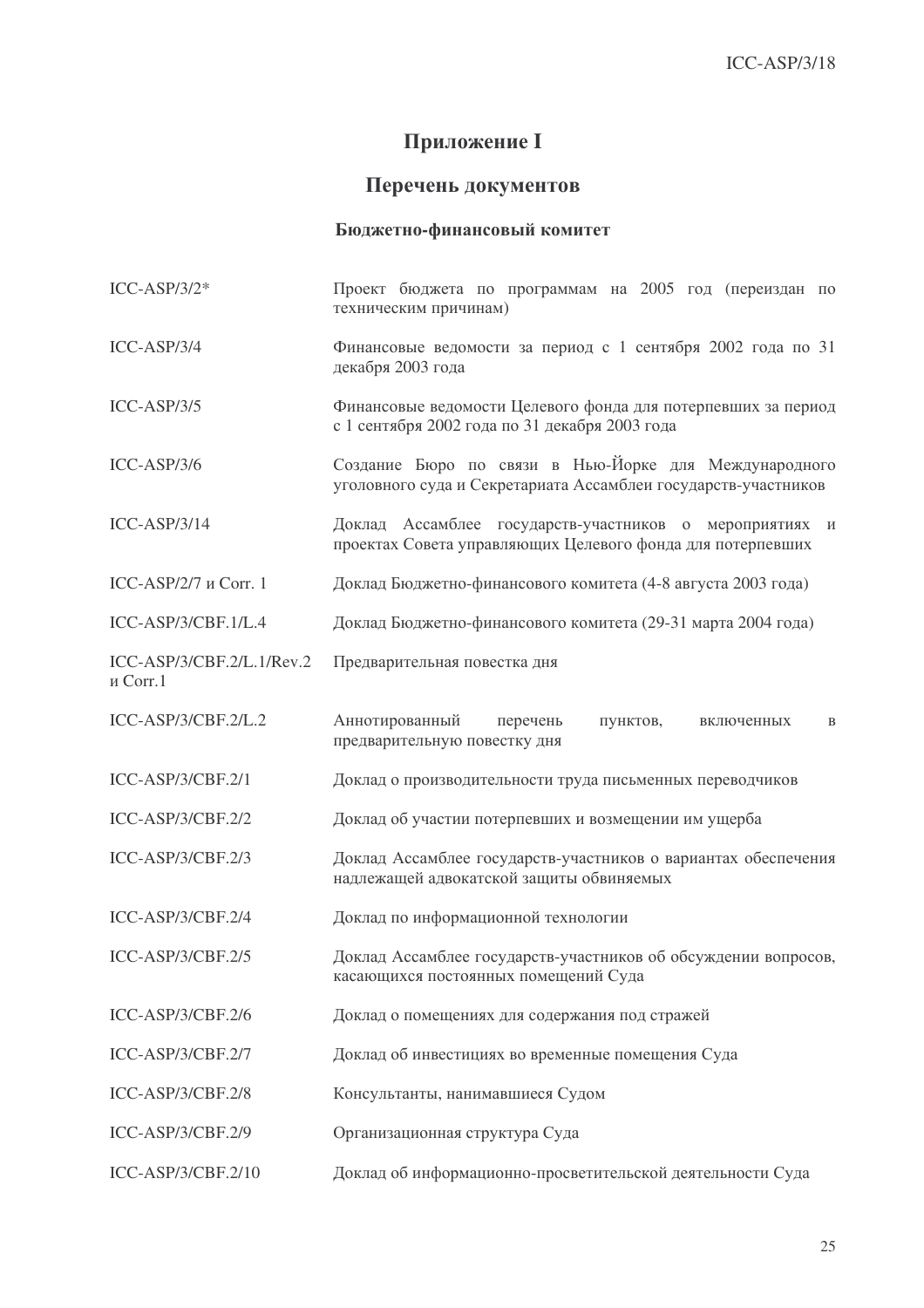# $ICC-ASP/3/18$

 $ICC-ASP/3/CBF.2/11$ Доклад о графике подготовки бюджета

ICC-ASP/3/CBF.2/12/Rev.1\* Доклад по предложению относительно фонда для покрытия непредвиденных расходов

ICC-ASP/3/CBF.2/13 Закупочная деятельность Комитета по обзору закупок за период с 1 января 2003 года по 30 апреля 2004 года

ICC-ASP/3/CBF.2/14 и Add.1 Доклад об управлении целевыми фондами и внебюджетных средствах, полученных Судом

- ICC-ASP/3/CBF.2/15/Rev.3 Предварительный доклад о финансовом положении Суда за полугодие
- Доклад о разработке системы служебной аттестации сотрудников ICC-ASP/3/CBF.2/16
- $ICC-ASP/3/CBF.2/17$ Доклад о сверхурочной работе
- $ICC-ASP/3/CBF.2/18$ Доклад о сотрудничестве по вопросам охраны и безопасности с другими международными и региональными организациями
- ICC-ASP/3/CBF.2/19 Доклад о сопоставлении данных за различные годы в предлагаемых бюджетах по программам
- $ICC-ASP/3/CBF.2/20$ Доклад в связи с запросом информации о консультантах и перераспределении должностей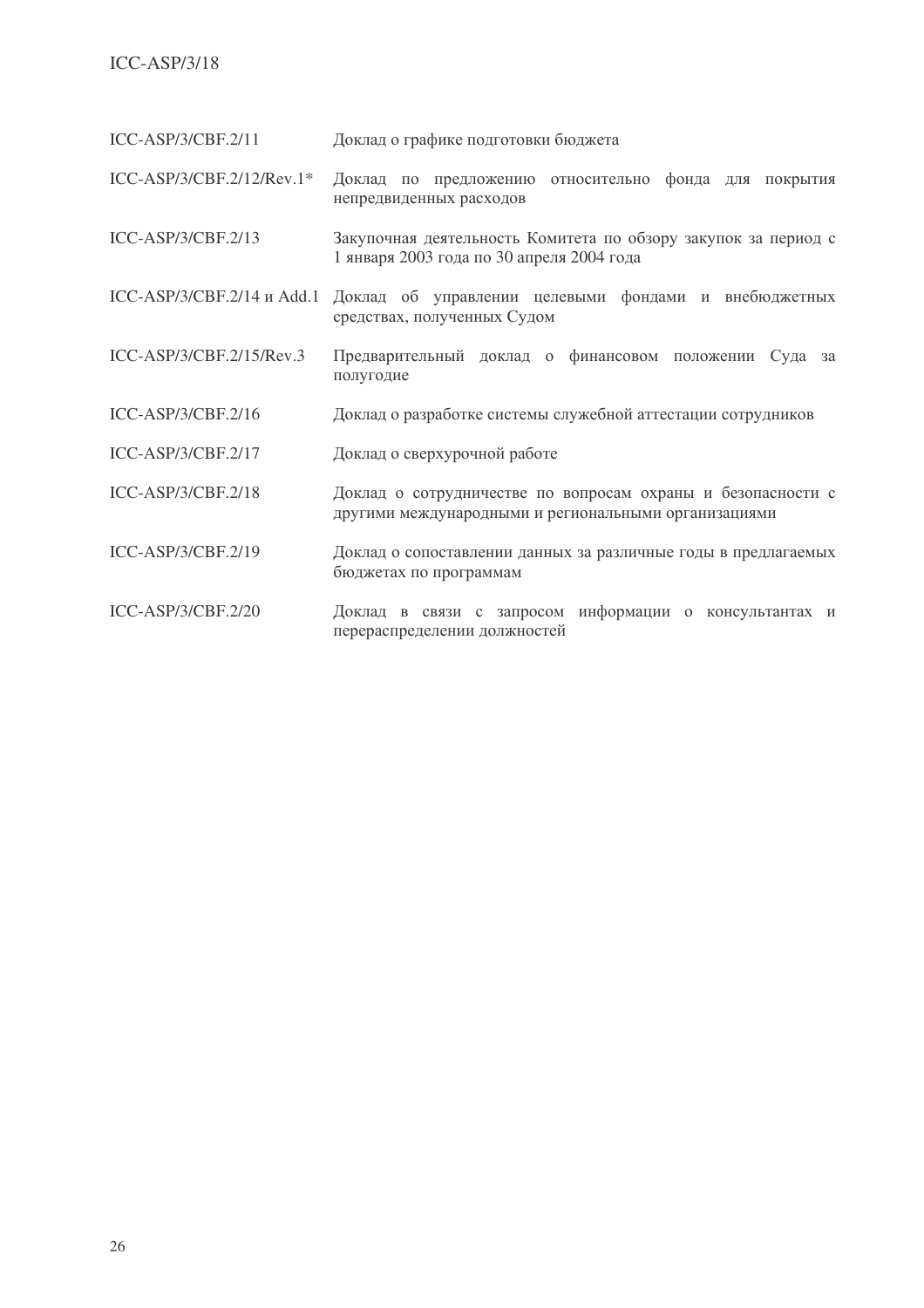# Приложение II

# Предложение о создании фонда для покрытия непредвиденных расходов

Ниже приволятся поправки, которые необходимо внести в Финансовые положения и правила, с целью создания фонда для покрытия непредвиденных расходов.

# Поправки к положению 6 - Фонды

### После положения 6.5 включить следующий текст:

- 66 Учреждается Фонд для покрытия непредвиденных расходов, с тем чтобы Суд мог покрывать:
	- a) расходы, связанные с новой ситуаций, после принятия Прокурором решения о начале расследования; или
	- неизбежные расходы, связанные с изменениями в существующих  $b)$ ситуациях, которые нельзя было предвидеть или точно оценить в момент принятия бюджета.

Размеры фонда и средства, на которые он финансируется (например, начисленные взносы и/или остатки наличности в бюлжете), определяются Ассамблеей государств-участников.

- 6.7 Если возникает необходимость в произведении непредвиденных или неизбежных расходов, то Секретарю разрешается на основании его собственного решения или просьбы Прокурора или Председателя принимать обязательства на сумму, не превышающую общий размер Фонда для покрытия непредвиденных расходов. Прежде чем принимать такие обязательства, Секретарь представляет Председателю Бюджетно-финансового комитета короткое дополнительное бюджетное уведомление. Через две недели после направления уведомления Председателю Бюджетно-финансового комитета и с учетом любых замечаний финансового характера по потребностям в области финансирования, представленных Председателем, Секретарь может принимать обязательства, согласно принятому решению или поступившей просьбе. Все финансирование, получаемое таким образом, относится к тому (тем) финансовому(ым) периоду(ам), по которым уже был утвержден бюджет по программам.
- 6.8 Авансы, предоставленные из Фонда для покрытия непредвиденных расходов, возмещаются как только появляются средства для целей, на которые были произведены расходы.
- 6.9 Секретарь докладывает Ассамблее государств-участников через Бюджетнофинансовый комитет о любом использовании полномочий на принятие обязательств, предусмотренных положением 6.7.
- $6.10$ Поступления от капиталовложений Фонда для покрытия непредвиденных расходов классифицируются как прочие поступления и кредитуются на счет Общего фонда.

# Поправка к положению 5 – Предоставление денежных средств

### Исправить положение 5.8 следующим образом:

5.8 Производимые государством-участником платежи зачисляются прежде всего в фонд оборотных средств, затем в счет причитающихся взносов в Общий фонд, а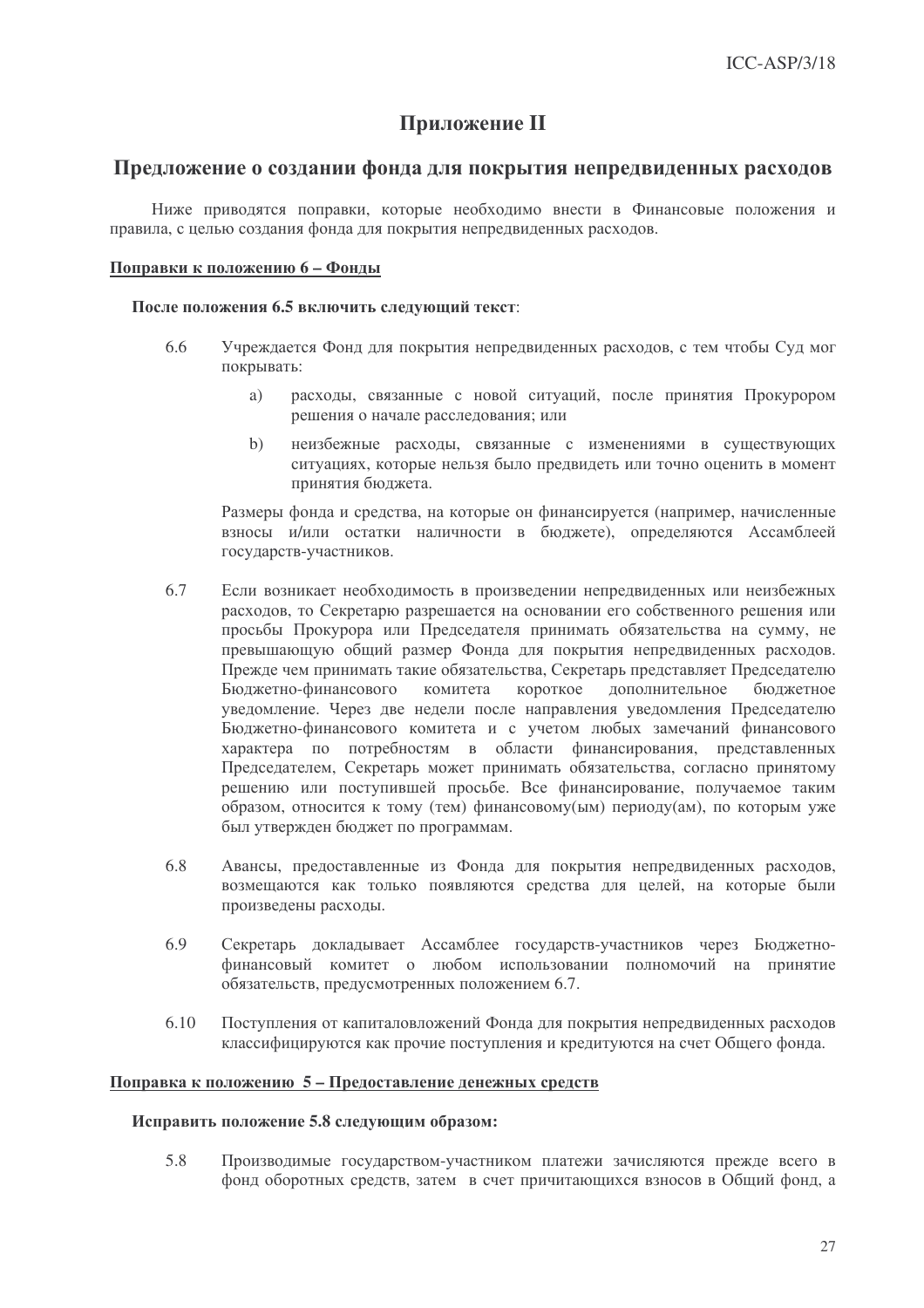затем в Фонд для покрытия непредвиденных расходов в том порядке, в котором они были начислены в отношении государства-участника.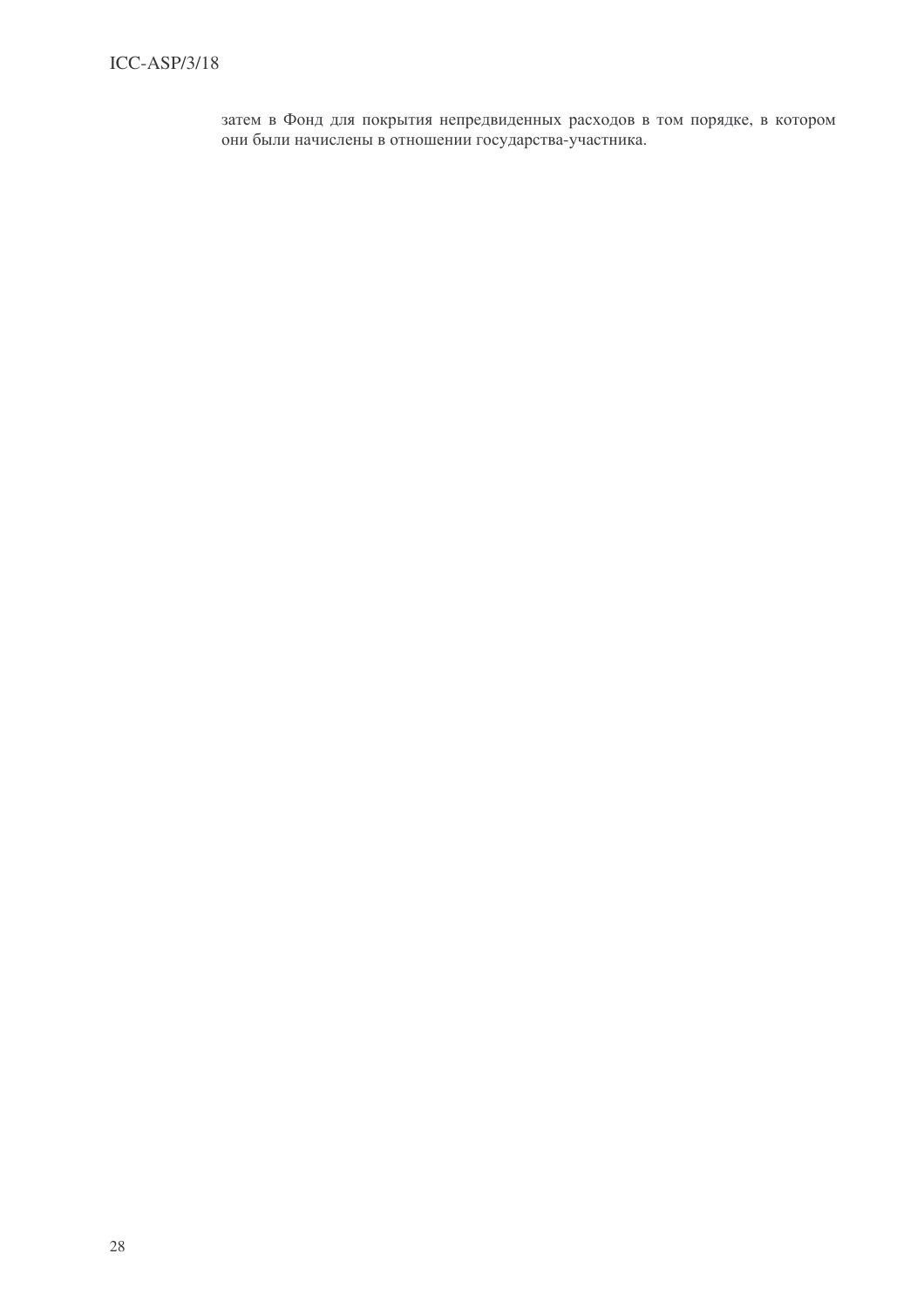# Приложение III

# Бюджетные последствия выполнения рекомендаций Бюджетно-финансового комитета

# Сопоставление предлагаемого бюджета с рекомендациями Бюджетно-финансового комитета

# ВСЕГО ПО ВСЕМ ОСНОВНЫМ ПРОГРАММАМ

| Статья                                                                         | Предлагаемый бюджет на 2005 год |          |       |          | Предлагаемый бюджет на 2005 год  |         |          | БФК                                   |       | БФК - Предлагаемый бюджет на<br>2005 zoo |          |         |
|--------------------------------------------------------------------------------|---------------------------------|----------|-------|----------|----------------------------------|---------|----------|---------------------------------------|-------|------------------------------------------|----------|---------|
|                                                                                | Штатное расписание на 2005 год  |          |       |          | $(a \text{ molc.} \text{ espo})$ |         |          | Штатное расписание на<br>$2005$ $200$ |       | $(a \text{ mol.} \text{ espo})$          |          |         |
|                                                                                | Основное                        | Условное | Обшее | Основной | Условный                         | Общий   | Основное | Условное                              | Обшее | Основной                                 | Условный | Общий   |
| Cv                                                                             | 18                              |          | 18    | 4011     |                                  | 4011    | 18       |                                       | 18    | 4011                                     |          | 4011    |
| Сотрудники категории специалистов                                              | 222                             | 58       | 280   | 20 9 54  | 3180                             | 24 134  | 220      | 23                                    | 243   | 20 769                                   | 1072     | 21 841  |
| Сотрудники категории общего обслуживания                                       | 202                             | 44       | 246   | 9952     | 1375                             | 11 327  | 196      | 27                                    | 223   | 9539                                     | 836      | 10 375  |
| Итого - сотрудники                                                             | 424                             | 102      | 526   | 30 906   | 4554                             | 35 461  | 416      | 50                                    | 466   | 30 308                                   | 1908     | 32 216  |
| Временный персонал общего назначения<br>Временный<br>персонал для обслуживания |                                 |          |       | 1137     | 1708                             | 2845    |          |                                       |       | 1009                                     | 1708     | 2717    |
| совещаний                                                                      |                                 |          |       | 370      |                                  | 370     |          |                                       |       | 370                                      |          | 370     |
| Сверхурочные                                                                   |                                 |          |       | 269      | 83                               | 352     |          |                                       |       | 269                                      | 83       | 352     |
| Консультанты                                                                   |                                 |          |       | 605      |                                  | 605     |          |                                       |       | 537                                      |          | 537     |
| Итого по другим сотрудникам                                                    |                                 |          |       | 2381     | 1791                             | 4172    |          |                                       |       | 2185                                     | 1791     | 3976    |
| Путевые расходы                                                                |                                 |          |       | 1298     | 1326                             | 2624    |          |                                       |       | 1201                                     | 1024     | 2225    |
| Представительские расходы                                                      |                                 |          |       | 41       |                                  | 41      |          |                                       |       | 41                                       |          | 41      |
| Услуги по контрактам                                                           |                                 |          |       | 7703     | 3652                             | 11355   |          |                                       |       | 7871                                     | 3498     | 11 369  |
| Общие оперативные расходы                                                      |                                 |          |       | 4406     | 1810                             | 6216    |          |                                       |       | 4406                                     | 1548     | 5954    |
| Принадлежности и материалы                                                     |                                 |          |       | 802      | 73                               | 875     |          |                                       |       | 848                                      | 33       | 881     |
| Мебель и оборудование                                                          |                                 |          |       | 3771     | 1038                             | 4809    |          |                                       |       | 3771                                     | 275      | 4046    |
| Итого по статьям, не связанным с                                               |                                 |          |       |          |                                  |         |          |                                       |       |                                          |          |         |
| персоналом                                                                     |                                 |          |       | 18 021   | 7899                             | 25 9 20 |          |                                       |       | 18 138                                   | 6378     | 24 5 16 |
| Всего по всем основным программам                                              |                                 |          |       | 55 319   | 14 244                           | 69 5 63 |          |                                       |       | 54 642                                   | 10 077   | 64 719  |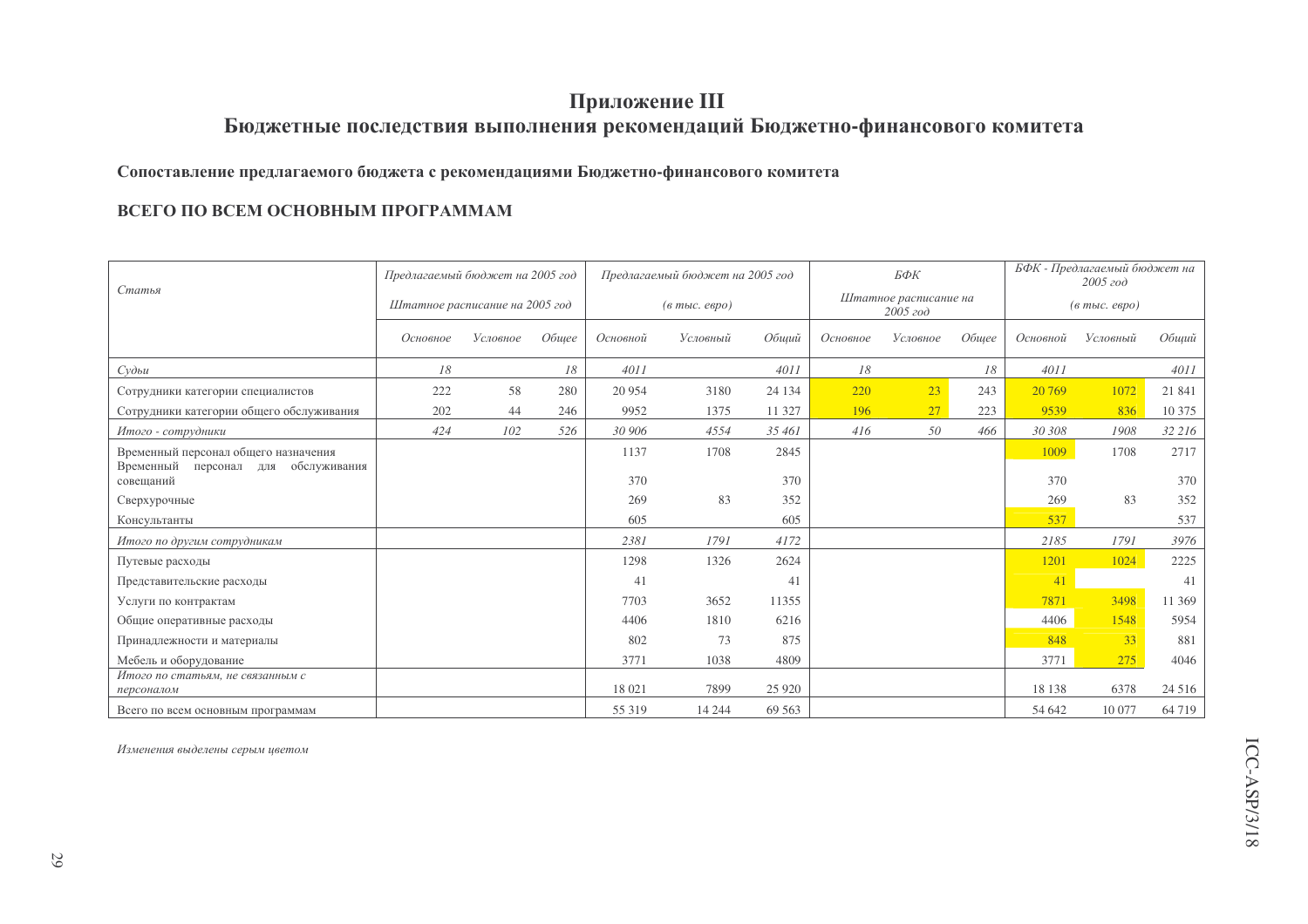# 1. Основная программа I - Судебные органы

| Статья                                         |          | Предлагаемый бюджет на<br>$2005$ $200$ |       |                                  | Предлагаемый бюджет на 2005 год |       |                                | БФК            |       | БФК - Предлагаемый бюджет на<br>2005 год |                 |       |  |
|------------------------------------------------|----------|----------------------------------------|-------|----------------------------------|---------------------------------|-------|--------------------------------|----------------|-------|------------------------------------------|-----------------|-------|--|
|                                                |          | Штатное расписание на 2005 год         |       | $(a \text{ molc.} \text{ espo})$ |                                 |       | Штатное расписание на 2005 год |                |       | $(a \text{ mol.} \text{ espo})$          |                 |       |  |
|                                                | Основное | Условное                               | Общее | Основной                         | Условный                        | Общий | Основное                       | Условное       | Обшее | Основной                                 | Условный        | Общий |  |
| Судьи                                          | 18       |                                        | 18    | 4011                             |                                 | 4011  | 18                             |                | 18    | 4011                                     |                 | 4011  |  |
| Сотрудники категории специалистов              | 27       | 4                                      | 31    | 2070                             | 236                             | 2306  | 27                             | $\overline{0}$ | 27    | 2070                                     | $\vert 0 \vert$ | 2070  |  |
| Сотрудники категории общего обслуживания       | 14       |                                        | 14    | 688                              |                                 | 688   | 14                             |                | 14    | 688                                      |                 | 688   |  |
| Итого - сотрудники                             | 41       | 4                                      | 45    | 2758                             | 236                             | 2994  | 41                             |                | 41    | 2758                                     |                 | 2758  |  |
| Временный персонал общего назначения           |          |                                        |       | 100                              | 200                             | 300   |                                |                |       | 100                                      | 200             | 300   |  |
| Сверхурочные                                   |          |                                        |       |                                  |                                 |       |                                |                |       | 5                                        |                 | 5     |  |
| Консультанты                                   |          |                                        |       | 50                               |                                 | 50    |                                |                |       | 50                                       |                 | 50    |  |
| Итого по другим сотрудникам                    |          |                                        |       | 155                              | 200                             | 355   |                                |                |       | 155                                      | 200             | 355   |  |
| Путевые расходы                                |          |                                        |       | 140                              |                                 | 140   |                                |                |       | 140                                      |                 | 140   |  |
| Представительские расходы                      |          |                                        |       | 11                               |                                 |       |                                |                |       |                                          |                 | 11    |  |
| Услуги по контрактам                           |          |                                        |       | 25                               |                                 | 25    |                                |                |       | 25                                       |                 | 25    |  |
| Принадлежности и материалы                     |          |                                        |       |                                  |                                 |       |                                |                |       |                                          |                 |       |  |
| Итого по статьям, не связанным с<br>персоналом |          |                                        |       | 180                              |                                 | 180   |                                |                |       | 180                                      |                 | 180   |  |
| Всего по Основной программе I                  |          |                                        |       | 7104                             | 436                             | 7540  |                                |                |       | 7104                                     | 200             | 7304  |  |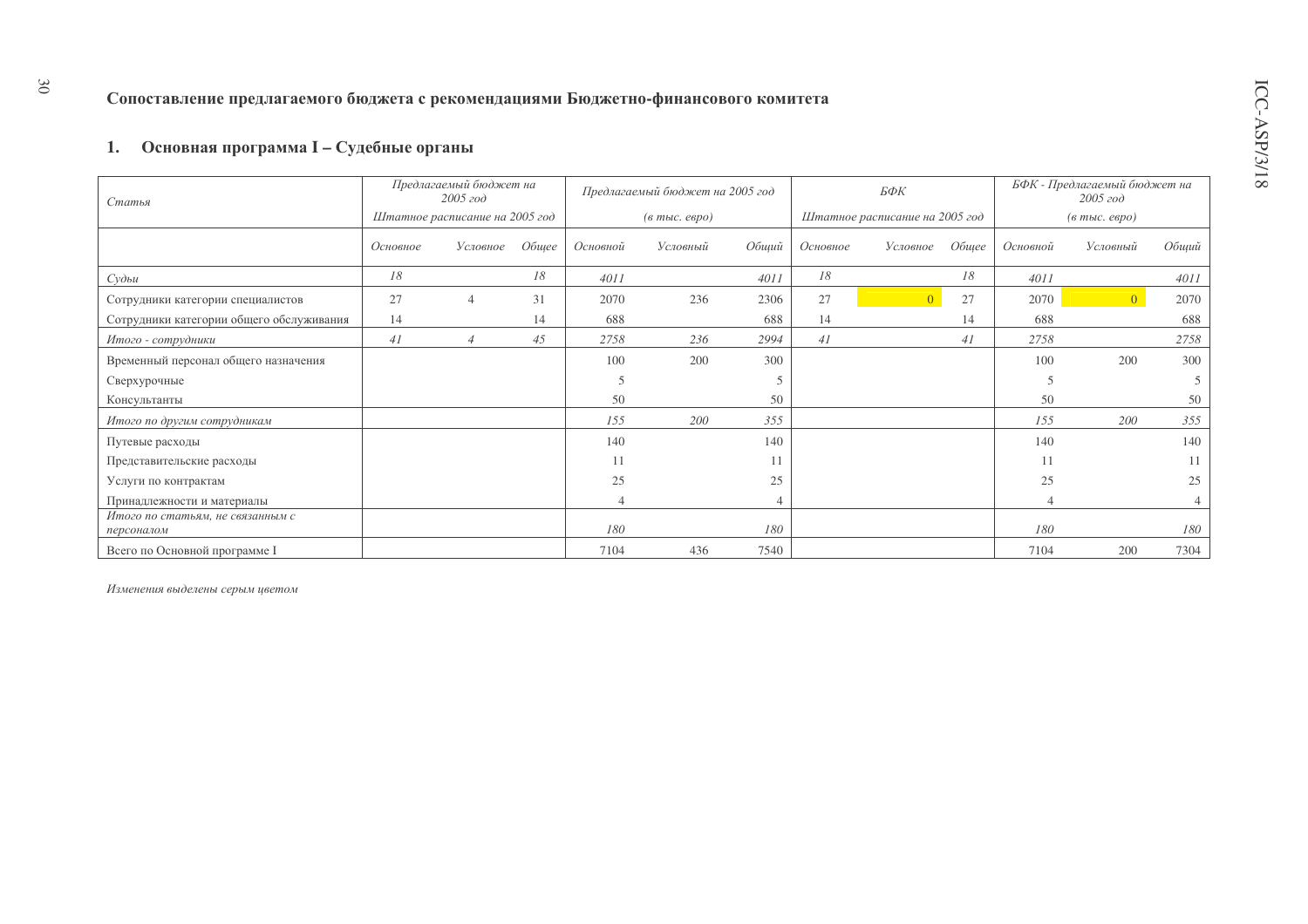# 1.1 Программа 1100 – Президиум

| Статья                                         | Предлагаемый бюджет на<br>2005 zoo |          |       |                                        | Предлагаемый бюджет на 2005 год | БФК   |                                |          | БФК - Предлагаемый бюджет на<br>$2005$ $z$ o $\partial$ |                                  |          |       |
|------------------------------------------------|------------------------------------|----------|-------|----------------------------------------|---------------------------------|-------|--------------------------------|----------|---------------------------------------------------------|----------------------------------|----------|-------|
|                                                | Штатное расписание на 2005 год     |          |       | $(e$ m <sub>bl</sub> $c$ . $e$ e $po)$ |                                 |       | Штатное расписание на 2005 год |          |                                                         | $(a \text{ molc.} \text{ espo})$ |          |       |
|                                                | Основное                           | Условное | Обшее | Основной                               | Условный                        | Общий | Основное                       | Условное | Обшее                                                   | Основной                         | Условный | Общий |
| Судьи                                          |                                    |          |       | 701                                    |                                 | 701   |                                |          | 3                                                       | 701                              |          | 701   |
| Сотрудники категории специалистов              | <sub>(</sub>                       |          |       | 467                                    | 41                              | 508   | 6                              |          | 6                                                       | 467                              |          | 467   |
| Сотрудники категории общего обслуживания       |                                    |          |       | 160                                    |                                 | 160   |                                |          |                                                         | 160                              |          | 160   |
| Итого - сотрудники                             | 9                                  |          | 10    | 627                                    | 41                              | 668   | 9                              |          | Q                                                       | 627                              |          | 627   |
| Временный персонал общего назначения           |                                    |          |       | 100                                    |                                 | 100   |                                |          |                                                         | 100                              |          | 100   |
| Сверхурочные                                   |                                    |          |       |                                        |                                 |       |                                |          |                                                         |                                  |          |       |
| Консультанты                                   |                                    |          |       | 50                                     |                                 | 50    |                                |          |                                                         | 50                               |          | 50    |
| Итого по другим сотрудникам                    |                                    |          |       | 155                                    |                                 | 155   |                                |          |                                                         | 155                              |          | 155   |
| Путевые расходы                                |                                    |          |       | 80                                     |                                 | 80    |                                |          |                                                         | 80                               |          | 80    |
| Представительские расходы                      |                                    |          |       | 10                                     |                                 | 10    |                                |          |                                                         | 10                               |          | 10    |
| Итого по статьям, не связанным с<br>персоналом |                                    |          |       | 90                                     |                                 | 90    |                                |          |                                                         | 90                               |          | 90    |
| Всего по программе                             |                                    |          |       | 1573                                   | 41                              | 1614  |                                |          |                                                         | 1573                             |          | 1573  |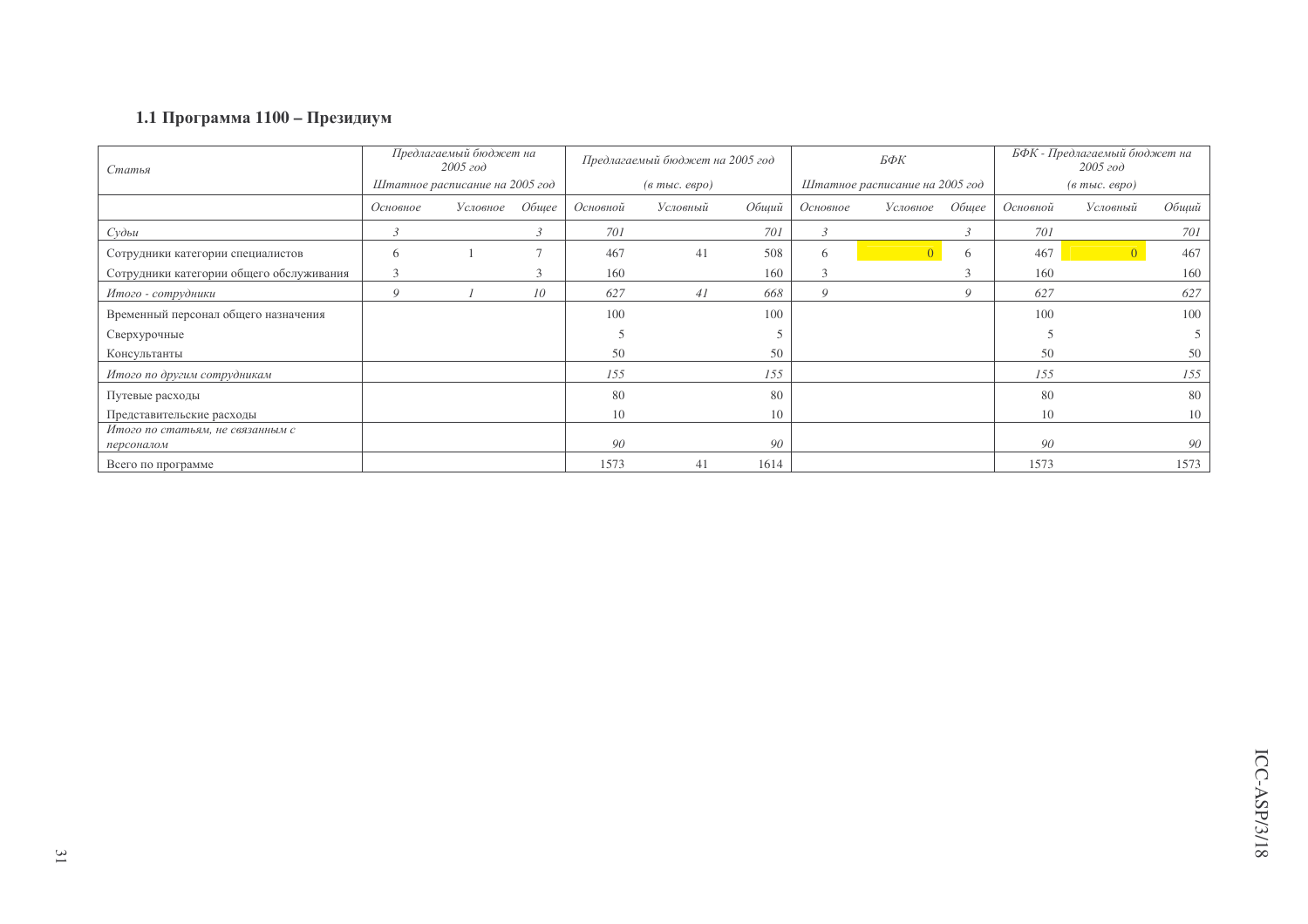### 1.2 Программа 1200 – Палаты

| Статья                                         |                                | Предлагаемый бюджет на<br>2005 zoo |       |                                  | Предлагаемый бюджет на 2005 год |       |                                | БФК      |       |                                          | БФК - Предлагаемый бюджет на<br>2005 zoo |       |  |
|------------------------------------------------|--------------------------------|------------------------------------|-------|----------------------------------|---------------------------------|-------|--------------------------------|----------|-------|------------------------------------------|------------------------------------------|-------|--|
|                                                | Штатное расписание на 2005 год |                                    |       | $(a \text{ molc.} \text{ espo})$ |                                 |       | Штатное расписание на 2005 год |          |       | $(a \text{ mol.} \text{ } e \text{spo})$ |                                          |       |  |
|                                                | Основное                       | Условное                           | Общее | Основной                         | Условный                        | Общий | Основное                       | Условное | Общее | Основной                                 | Условный                                 | Общий |  |
| $Cy$ $\partial b$ $u$                          | 15                             |                                    | 15    | 3310                             |                                 | 3310  | 15                             |          | 15    | 3310                                     |                                          | 3310  |  |
| Сотрудники категории специалистов              | 21                             | $\mathcal{R}$                      | 24    | 1603                             | 195                             | 1798  | 21                             |          | 21    | 1603                                     | $\left  0 \right\rangle$                 | 1603  |  |
| Сотрудники категории общего обслуживания       | 11                             |                                    |       | 528                              |                                 | 528   |                                |          | 11    | 528                                      |                                          | 528   |  |
| Итого - сотрудники                             | 32                             |                                    | 35    | 2131                             | 195                             | 2326  | 32                             |          | 32    | 2131                                     |                                          | 2131  |  |
| Временный персонал общего назначения           |                                |                                    |       |                                  | 200                             | 200   |                                |          |       |                                          | 200                                      | 200   |  |
| Итого по другим сотрудникам                    |                                |                                    |       |                                  | 200                             | 200   |                                |          |       |                                          | 200                                      | 200   |  |
| Путевые расходы                                |                                |                                    |       | 60                               |                                 | 60    |                                |          |       | 60                                       |                                          | 60    |  |
| Представительские расходы                      |                                |                                    |       |                                  |                                 |       |                                |          |       |                                          |                                          |       |  |
| Услуги по контрактам                           |                                |                                    |       | 25                               |                                 | 25    |                                |          |       | 25                                       |                                          | 25    |  |
| Принадлежности и материалы                     |                                |                                    |       |                                  |                                 |       |                                |          |       |                                          |                                          |       |  |
| Итого по статьям, не связанным с<br>персоналом |                                |                                    |       | 90                               |                                 | 90    |                                |          |       | 90                                       |                                          | 90    |  |
| Всего по программе                             |                                |                                    |       | 5531                             | 395                             | 5926  |                                |          |       | 5531                                     | 200                                      | 5731  |  |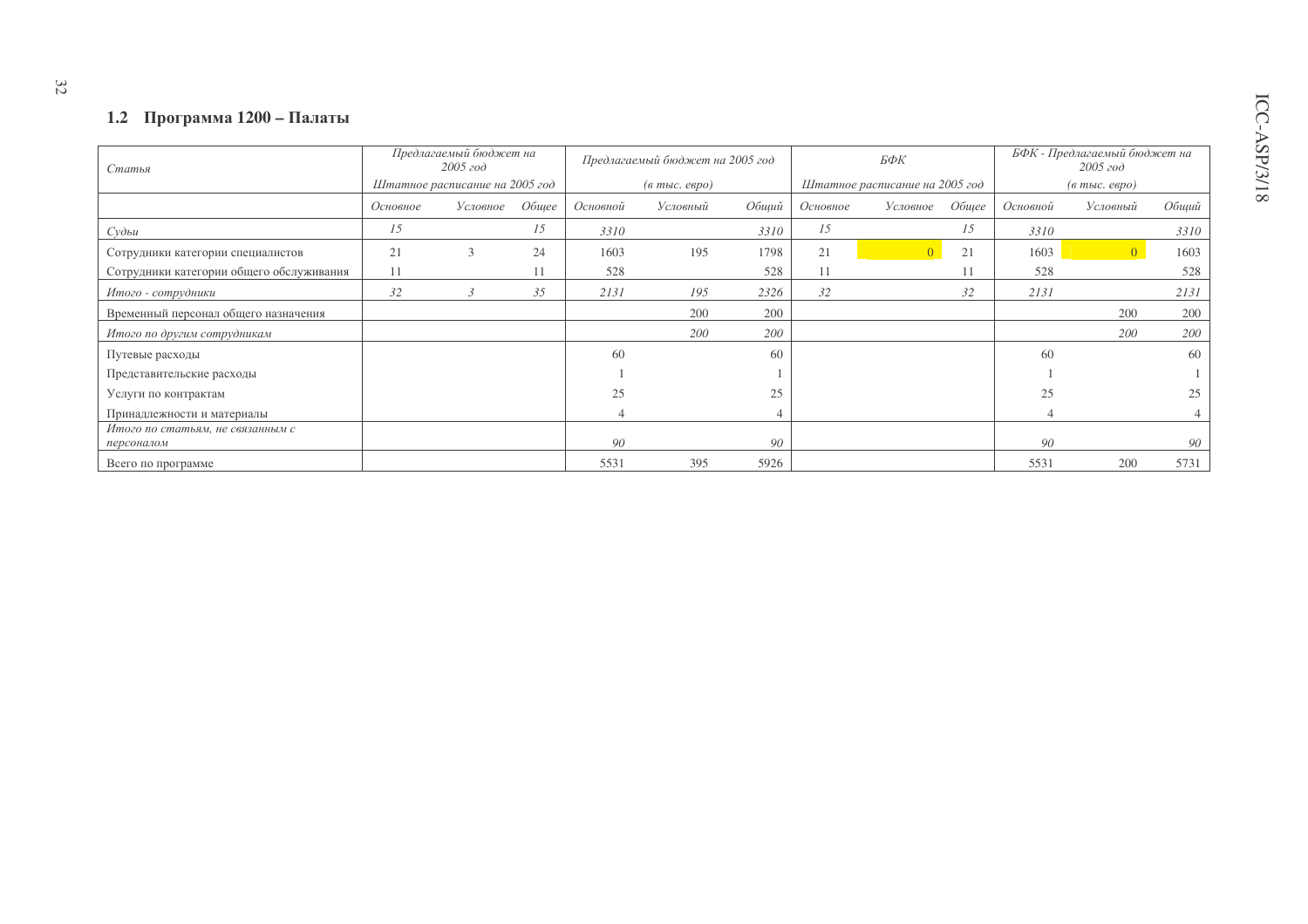Сопоставление предлагаемого бюджета с рекомендациями Бюджетно-финансового комитета

# 2. Основная программа II - Канцелярия Прокурора

| Статья                                                              | Предлагаемый бюджет на 2005 год |          |       |                                  | Предлагаемый бюджет на 2005 год |         |          | БФК                            |       | БФК - Предлагаемый бюджет на 2005<br>200 |          |        |  |
|---------------------------------------------------------------------|---------------------------------|----------|-------|----------------------------------|---------------------------------|---------|----------|--------------------------------|-------|------------------------------------------|----------|--------|--|
|                                                                     | Штатное расписание на 2005 год  |          |       | $(a \text{ molc.} \text{ espo})$ |                                 |         |          | Штатное расписание на 2005 год |       | $(e$ m <sub>bl</sub> $c$ . $e$ e $po$ )  |          |        |  |
|                                                                     | Основное                        | Условное | Общее | Основной                         | Условный                        | Обший   | Основное | Условное                       | Общее | Основной                                 | Условный | Общий  |  |
| Сотрудники категории<br>специалистов<br>Сотрудники категории общего | 90                              | 28       | 118   | 8750                             | 1725                            | 10475   | 89       |                                | 90    | 8681                                     | 82       | 8763   |  |
| обслуживания                                                        | 35                              | 14       | 49    | 1771                             | 539                             | 2310    | 35       | 8                              | 43    | 1771                                     | 307      | 2078   |  |
| Итого - сотрудники                                                  | 125                             | 42       | 167   | 10 521                           | 2264                            | 12 785  | 124      | 9                              | 133   | 10452                                    | 389      | 10 841 |  |
| общего<br>Временный<br>персонал<br>назначения                       |                                 |          |       | 398                              | 1428                            | 1826    |          |                                |       | 398                                      | 1428     | 1826   |  |
| Сверхурочные                                                        |                                 |          |       | 15                               | 15                              | 30      |          |                                |       | 15                                       | 15       | 30     |  |
| Консультанты                                                        |                                 |          |       | 175                              |                                 | 175     |          |                                |       | 175                                      |          | 175    |  |
| Итого по другим сотрудникам                                         |                                 |          |       | 588                              | 1443                            | 2031    |          |                                |       | 588                                      | 1443     | 2031   |  |
| Путевые расходы                                                     |                                 |          |       | 793                              | 957                             | 1750    |          |                                |       | 762                                      | 747      | 1509   |  |
| Представительские расходы                                           |                                 |          |       | 10                               |                                 | 10      |          |                                |       | 10                                       |          | 10     |  |
| Услуги по контрактам                                                |                                 |          |       | 217                              | 524                             | 741     |          |                                |       | 217                                      | 524      | 741    |  |
| Общие оперативные расходы                                           |                                 |          |       | 50                               |                                 | 50      |          |                                |       | 50                                       |          | 50     |  |
| Принадлежности и материалы                                          |                                 |          |       | 26                               | 25                              | 51      |          |                                |       | 26                                       | 25       | 51     |  |
| Мебель и оборудование                                               |                                 |          |       | 519                              | 275                             | 794     |          |                                |       | 519                                      | 275      | 794    |  |
| Итого по статьям, не<br>связанным с персоналом                      |                                 |          |       | 1615                             | 1781                            | 3396    |          |                                |       | 1584                                     | 1571     | 3155   |  |
| Всего по Основной программе II                                      |                                 |          |       | 12 7 24                          | 5488                            | 18 21 2 |          |                                |       | 12 6 24                                  | 3403     | 16 027 |  |

Изменения выделены серым

цветом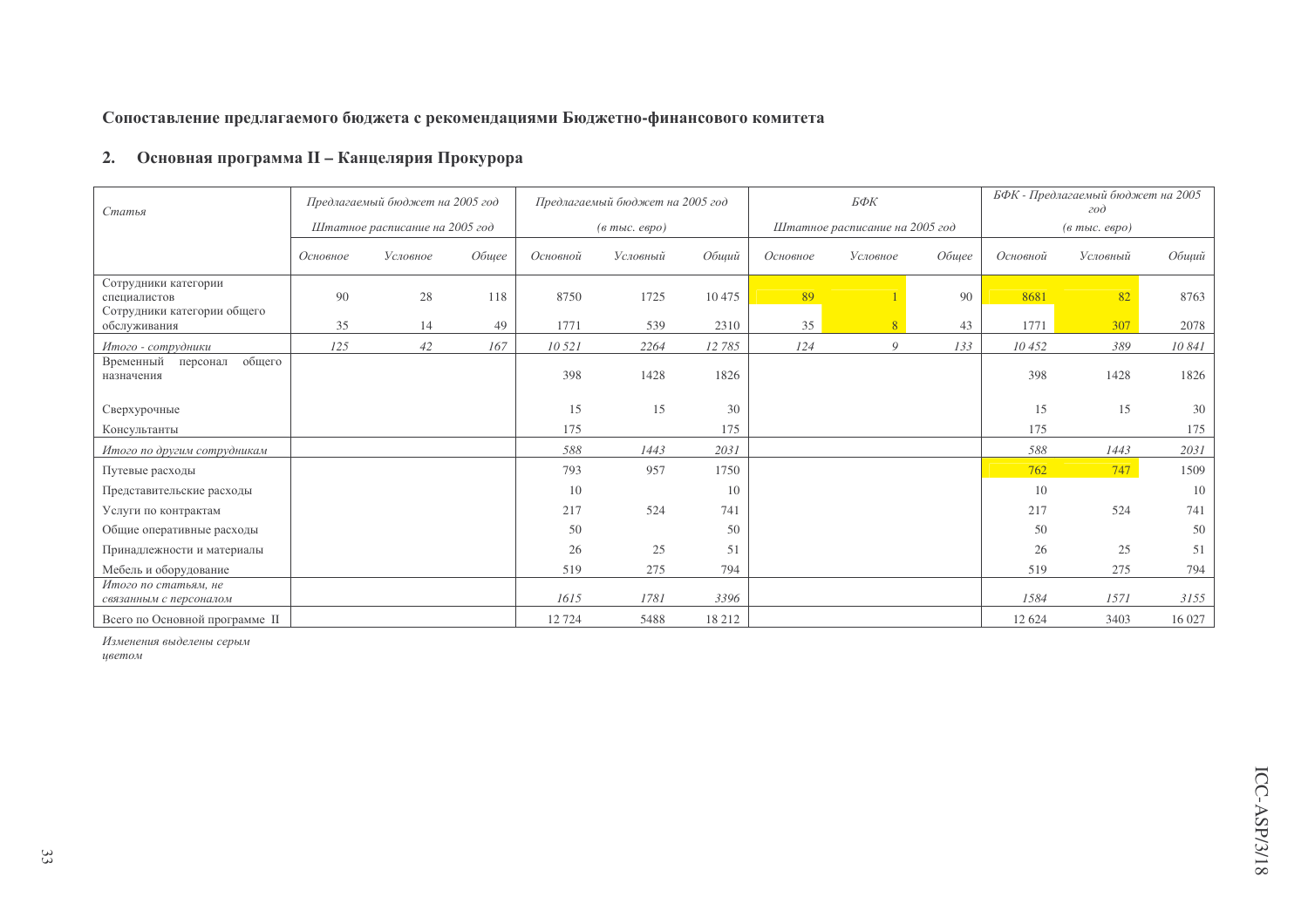# 2.1 Программа 2100 - Прокурор

| Статья                                                              | Предлагаемый бюджет на 2005 год |   |          |                                  | Предлагаемый бюджет на 2005 год |          |          | БФК                            |          | БФК - Предлагаемый бюджет на 2005<br>200 |       |      |  |
|---------------------------------------------------------------------|---------------------------------|---|----------|----------------------------------|---------------------------------|----------|----------|--------------------------------|----------|------------------------------------------|-------|------|--|
|                                                                     | Штатное расписание на 2005 год  |   |          | $(a \text{ molc.} \text{ espo})$ |                                 |          |          | Штатное расписание на 2005 год |          | $(a \text{ molc.} \text{ espo})$         |       |      |  |
|                                                                     | Условное<br>Общее<br>Основное   |   | Основной | Условный                         | Общий                           | Основное | Условное | Общее                          | Основной | Условный                                 | Общий |      |  |
| Сотрудники категории<br>специалистов<br>Сотрудники категории общего | 20                              | 3 | 23       | 1973                             | 148                             | 2121     | 20       |                                | 20       | 1973                                     |       | 1973 |  |
| обслуживания                                                        | 15                              | 3 | 18       | 761                              | 84                              | 845      | 15       | 3                              | 18       | 761                                      | 84    | 845  |  |
| Итого - сотрудники                                                  | 35                              | 6 | 41       | 2734                             | 232                             | 2966     | 35       | 3                              | 38       | 2734                                     | 84    | 2818 |  |
| общего<br>Временный<br>персонал<br>назначения                       |                                 |   |          | 330                              | 744                             | 1074     |          |                                |          | 330                                      | 744   | 1074 |  |
| Сверхурочные                                                        |                                 |   |          | 15                               | 15                              | 30       |          |                                |          | 15                                       | 15    | 30   |  |
| Консультанты                                                        |                                 |   |          | 175                              |                                 | 175      |          |                                |          | 175                                      |       | 175  |  |
| Итого по другим сотрудникам                                         |                                 |   |          | 520                              | 759                             | 1279     |          |                                |          | 520                                      | 759   | 1279 |  |
| Путевые расходы                                                     |                                 |   |          | 141                              | 53                              | 194      |          |                                |          | 141                                      | 53    | 194  |  |
| Представительские расходы                                           |                                 |   |          | 10                               |                                 | 10       |          |                                |          | 10                                       |       | 10   |  |
| Услуги по контрактам                                                |                                 |   |          | 217                              | 424                             | 641      |          |                                |          | 217                                      | 424   | 641  |  |
| Общие оперативные расходы                                           |                                 |   |          | 50                               |                                 | 50       |          |                                |          | 50                                       |       | 50   |  |
| Принадлежности и материалы                                          |                                 |   |          | 26                               | 25                              | 51       |          |                                |          | 26                                       | 25    | 51   |  |
| Мебель и оборудование                                               |                                 |   |          | 351                              |                                 | 351      |          |                                |          | 351                                      |       | 351  |  |
| Итого по статьям, не связанным<br>с персоналом                      |                                 |   |          | 795                              | 502                             | 1297     |          |                                |          | 795                                      | 502   | 1297 |  |
| Всего по программе                                                  |                                 |   |          | 4049                             | 1493                            | 5542     |          |                                |          | 4049                                     | 1345  | 5394 |  |

Изменения выделены серым

цветом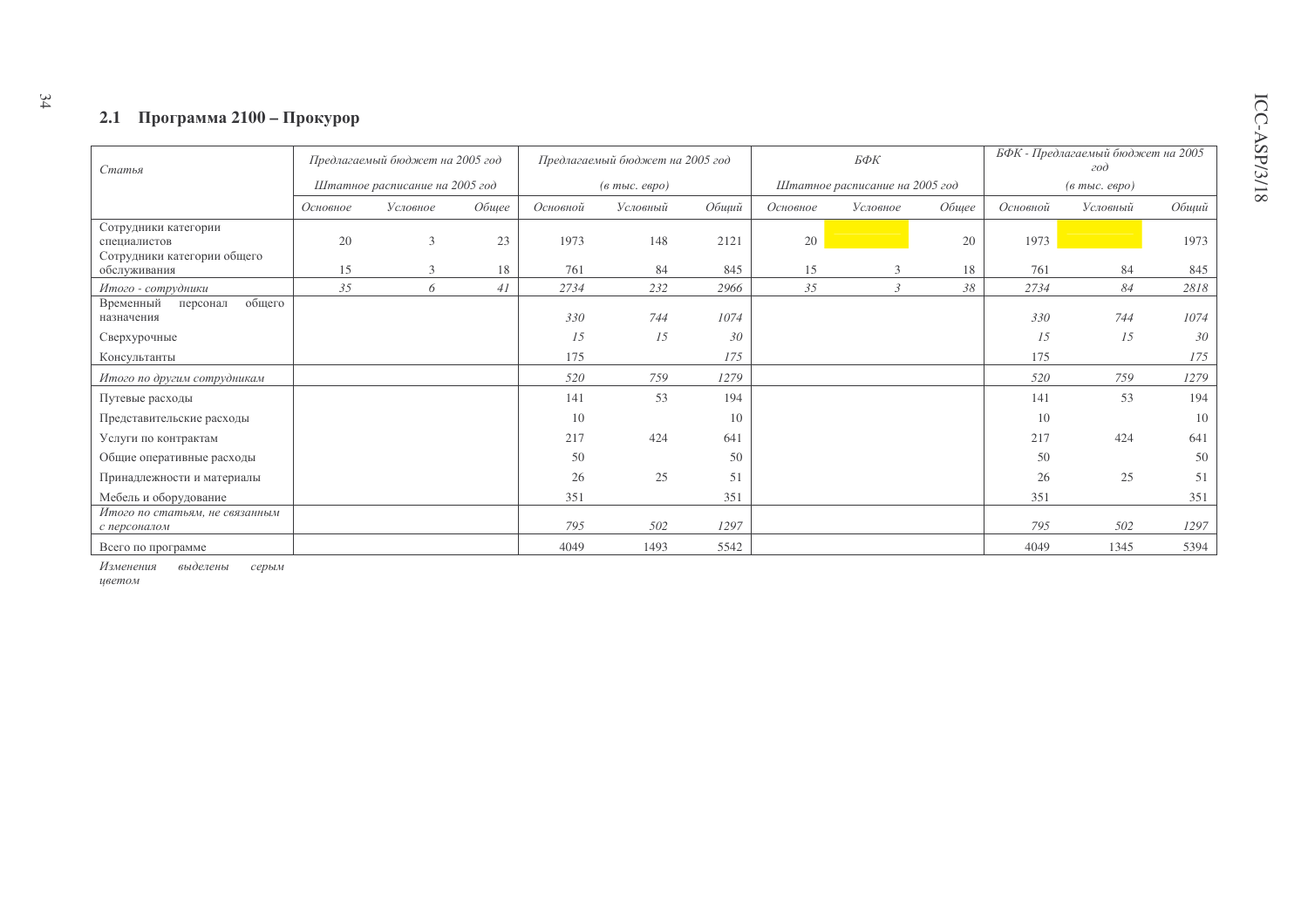### 2.2 Программа 2200 – Отдел по юрисдикции, дополняемости и сотрудничеству

| Статья                                               | Предлагаемый бюджет на 2005 год |          |       |          | Предлагаемый бюджет на 2005 год        |       | БФК                                              |          | БФК - Предлагаемый бюджет<br>на 2005 год                |          |                |       |
|------------------------------------------------------|---------------------------------|----------|-------|----------|----------------------------------------|-------|--------------------------------------------------|----------|---------------------------------------------------------|----------|----------------|-------|
|                                                      | Штатное расписание на 2005 год  |          |       |          | $(e$ m <sub>bl</sub> $c$ . $e$ e $po)$ |       | Штатное расписание на<br>$2005$ $z$ o $\partial$ |          | $(a \text{ mol.} \text{ e} \text{e} \text{p} \text{o})$ |          |                |       |
|                                                      | Основное                        | Условное | Обшее | Основной | Условный                               | Общий | Основное                                         | Условное | Общее                                                   | Основной | Условный       | Общий |
| Сотрудники категории специалистов                    | $\pm$                           | $\sim$   | 13    | 1044     | 123                                    | 1167  | 11                                               |          | -1-1                                                    | 1044     | $\overline{0}$ | 1044  |
| Сотрудники категории общего обслуживания             |                                 |          |       | 100      |                                        | 100   |                                                  |          |                                                         | 100      |                | 100   |
| Итого - сотрудники                                   | 13                              |          | 15    | 1144     | 123                                    | 1267  | 13                                               |          |                                                         | 1144     |                | 1144  |
| Временный персонал общего назначения<br>Сверхурочные |                                 |          |       | 68       |                                        | 68    |                                                  |          |                                                         | 68       |                | 68    |
| Итого по другим сотрудникам                          |                                 |          |       | 68       |                                        | 68    |                                                  |          |                                                         | 68       |                | 68    |
| Путевые расходы<br>Представительские расходы         |                                 |          |       | 330      |                                        | 330   |                                                  |          |                                                         | 299      |                | 299   |
| Итого по статьям, не связанным с<br>персоналом       |                                 |          |       | 330      |                                        | 330   |                                                  |          |                                                         | 299      |                | 299   |
| Всего по программе                                   |                                 |          |       | 1542     | 123                                    | 1665  |                                                  |          |                                                         | 1511     |                | 1511  |

Изменения выделены серым цветом

### **2.3** Программа 2300 - Следственный отдел

| Статья                                         | Предлагаемый бюджет на 2005 год<br>Штатное расписание на 2005 год |             |       | Предлагаемый бюджет на 2005 год |                                  |       |          | БФК                            |       |          | БФК - Предлагаемый бюджет на<br>$2005$ $z$ o $\partial$ |       |
|------------------------------------------------|-------------------------------------------------------------------|-------------|-------|---------------------------------|----------------------------------|-------|----------|--------------------------------|-------|----------|---------------------------------------------------------|-------|
|                                                |                                                                   |             |       |                                 | $(a \text{ molc.} \text{ espo})$ |       |          | Штатное расписание на 2005 год |       |          | $(a \text{ molc.} \text{ espo})$                        |       |
|                                                | Основное                                                          | Условное    | Общее | Основной                        | Условный                         | Общий | Основное | Условное                       | Общее | Основной | Условный                                                | Общий |
| Сотрудники категории специалистов              | 42                                                                | 11          | 53    | 3958                            | 705                              | 4663  | 42       |                                | 43    | 3958     | 82                                                      | 4040  |
| Сотрудники категории общего<br>обслуживания    | 14                                                                | $\mathbf Q$ | 23    | 710                             | 386                              | 1096  | 14       |                                | 19    | 710      | 223                                                     | 933   |
| Итого - сотрудники                             | 56                                                                | 20          | 76    | 4668                            | 1091                             | 5759  | 56       | 6                              | 62    | 4668     | 305                                                     | 4973  |
| Временный персонал общего назначения           |                                                                   |             |       |                                 | 684                              | 684   |          |                                |       |          | 684                                                     | 684   |
| Итого по другим сотрудникам                    |                                                                   |             |       |                                 | 684                              | 684   |          |                                |       |          | 684                                                     | 684   |
| Путевые расходы                                |                                                                   |             |       | 270                             | 855                              | 1125  |          |                                |       | 270      | 645                                                     | 915   |
| Услуги по контрактам                           |                                                                   |             |       |                                 | 100                              | 100   |          |                                |       |          | 100                                                     | 100   |
| Мебель и оборудование                          |                                                                   |             |       | 168                             | 275                              | 443   |          |                                |       | 168      | 275                                                     | 443   |
| Итого по статьям, не связанным с<br>персоналом |                                                                   |             |       | 438                             | 1230                             | 1668  |          |                                |       | 438      | 1020                                                    | 1458  |
| Всего по программе                             |                                                                   |             |       | 5106                            | 3005                             | 8111  |          |                                |       | 5106     | 2009                                                    | 7115  |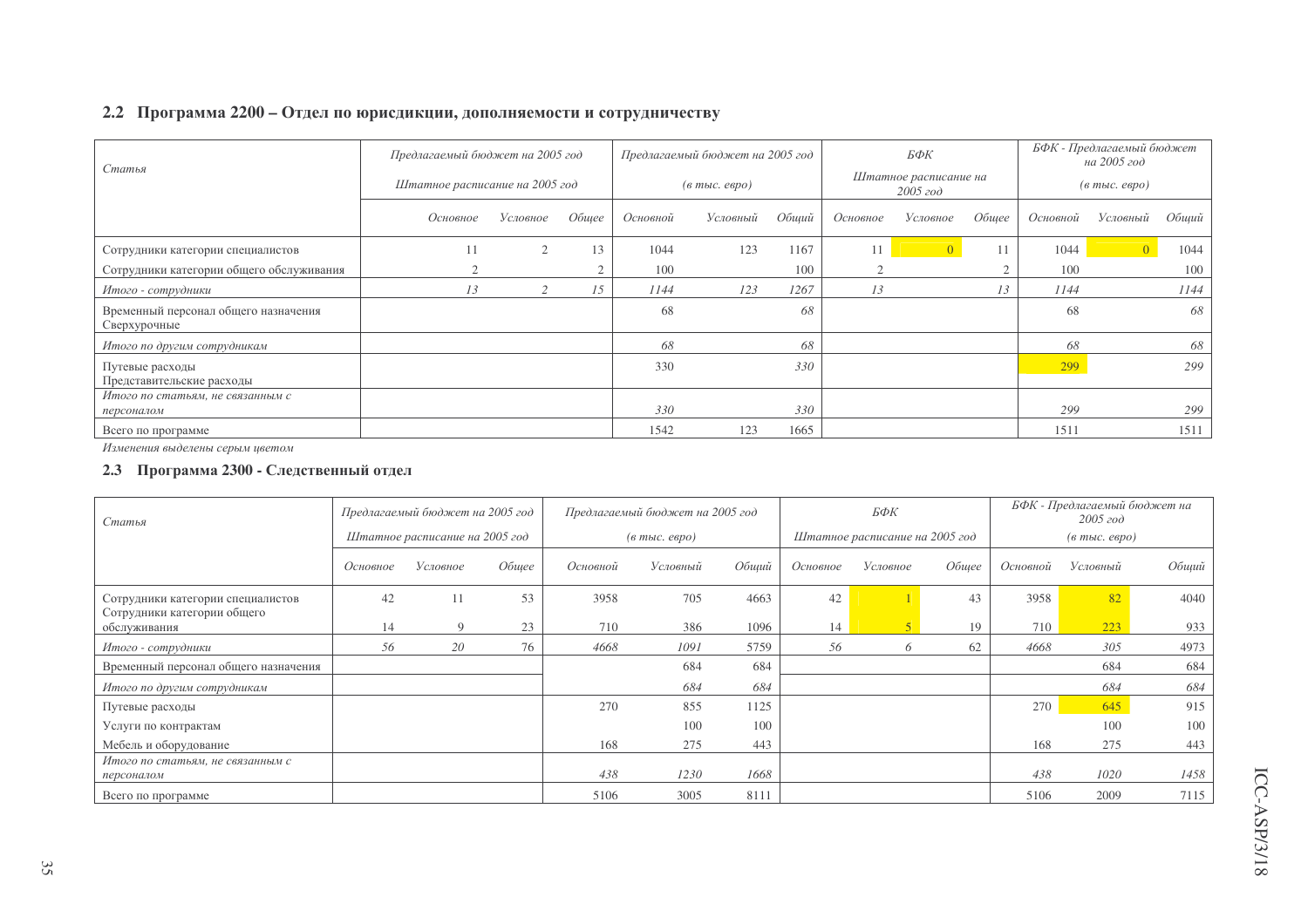# 2.4 Программа 2400 - Отдел уголовного преследования

36

| Статья                                          |          | Предлагаемый бюджет на 2005 год |       |          | Предлагаемый бюджет на 2005 год  |       |          | БФК                            |       |          | БФК - Предлагаемый бюджет на 2005<br>200 |       |
|-------------------------------------------------|----------|---------------------------------|-------|----------|----------------------------------|-------|----------|--------------------------------|-------|----------|------------------------------------------|-------|
|                                                 |          | Штатное расписание на 2005 год  |       |          | $(a \text{ molc.} \text{ espo})$ |       |          | Штатное расписание на 2005 год |       |          | $(a \text{ into.} \text{~e$}$ go)        |       |
|                                                 | Основное | Условное                        | Обшее | Основной | Условный                         | Обший | Основное | Условное                       | Обшее | Основной | Условный                                 | Обший |
| Сотрудники категории<br>специалистов            |          | 12                              | 29    | 1775     | 749                              | 2524  | 16       |                                | 16    | 1706     |                                          | 1706  |
| Сотрудники категории<br>общего обслуживания     | 4        |                                 | 6     | 200      | 69                               | 269   | 4        |                                |       | 200      |                                          | 200   |
| Итого - сотрудники                              | 21       | 14                              | 35    | 1975     | 818                              | 2793  | 20       | $\theta$                       | 20    | 1906     |                                          | 1906  |
| Путевые расходы<br>Представительские<br>расходы |          |                                 |       | 52       | 49                               | 101   |          |                                |       | 52       | 49                                       | 101   |
| Итого по статьям, не<br>связанным с персоналом  |          |                                 |       | 52       | 49                               | 101   |          |                                |       | 52       | 49                                       | 101   |
| Всего по программе                              |          |                                 |       | 2027     | 867                              | 2894  |          |                                |       | 1958     | 49                                       | 2007  |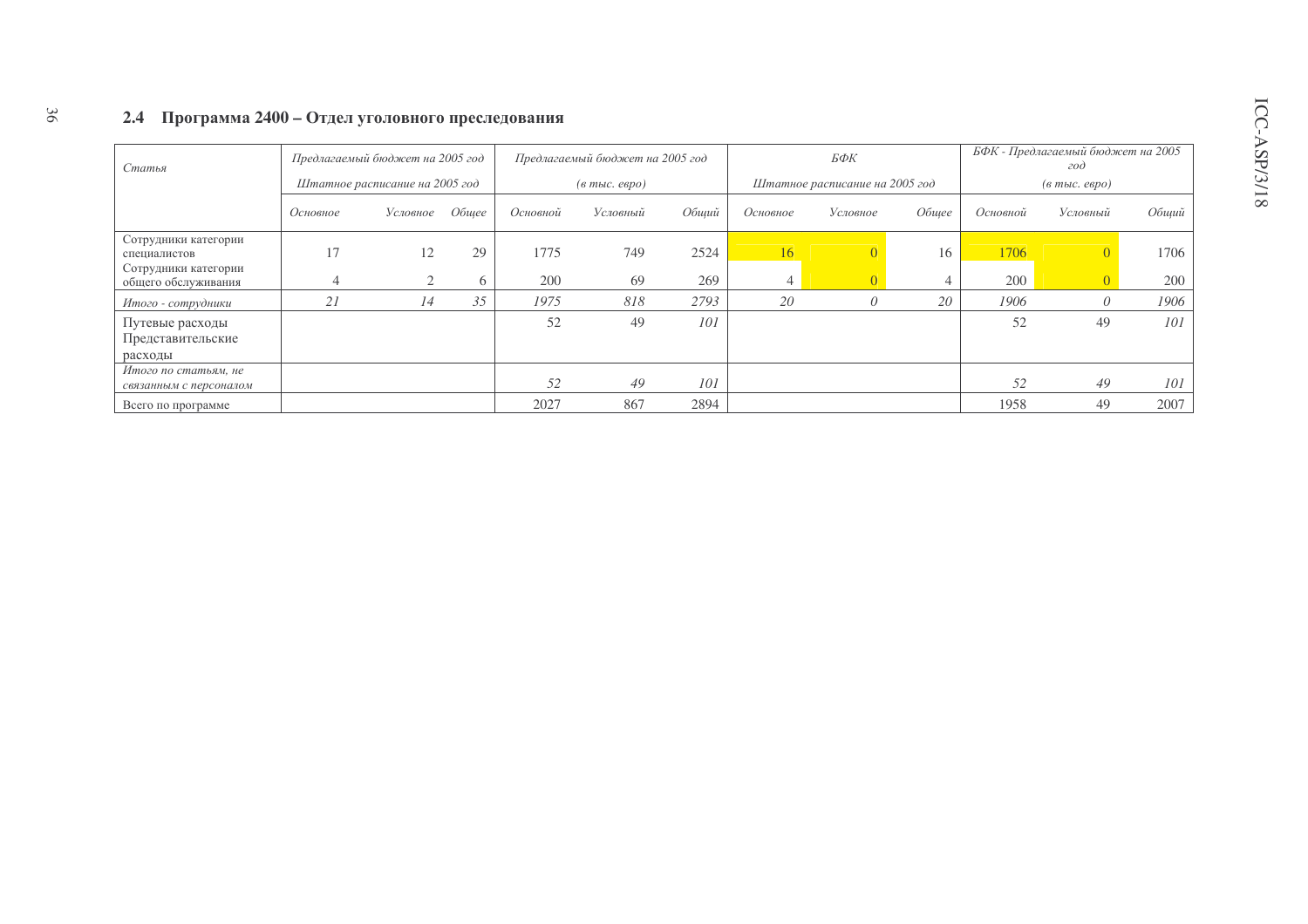# Сопоставление предлагаемого бюджета с рекомендациями Бюджетно-финансового комитета

# 3. Всего по Основной программе III - Секретариат

| Статья                                                                        | Предлагаемый бюджет на<br>$2005$ $z$ o $\partial$<br>Штатное расписание на 2005 год |          |       |          | Предлагаемый бюджет на 2005 год  |        |          | БФК                            |       |          | БФК - Предлагаемый бюджет на 2005<br>$\partial$         |         |
|-------------------------------------------------------------------------------|-------------------------------------------------------------------------------------|----------|-------|----------|----------------------------------|--------|----------|--------------------------------|-------|----------|---------------------------------------------------------|---------|
|                                                                               |                                                                                     |          |       |          | $(a \text{ molc.} \text{ espo})$ |        |          | Штатное расписание на 2005 год |       |          | $(a \text{ mol.} \text{ e }\text{e}\text{ }p\text{ }o)$ |         |
|                                                                               | Основное                                                                            | Условное | Обшее | Основной | Условный                         | Обший  | Основное | Условное                       | Обшее | Основной | Условный                                                | Общий   |
| Сотрудники категории<br>специалистов<br>Сотрудники категории общего           | 102                                                                                 | 26       | 128   | 9757     | 1219                             | 10 976 | 101      | 22                             | 123   | 9641     | 990                                                     | 10 631  |
| обслуживания                                                                  | 149                                                                                 | 30       | 179   | 7276     | 836                              | 8112   | 143      | 19                             | 162   | 6863     | 529                                                     | 7392    |
| Итого - сотрудники                                                            | 251                                                                                 | 56       | 307   | 17033    | 2055                             | 19088  | 244      | 41                             | 285   | 16 504   | 1519                                                    | 18 023  |
| общего<br>Временный<br>персонал<br>назначения<br>Временный<br>персонал<br>ДЛЯ |                                                                                     |          |       | 517      | 80                               | 597    |          |                                |       | 389      | 80                                                      | 469     |
| обслуживания совещаний                                                        |                                                                                     |          |       | 300      |                                  | 300    |          |                                |       | 300      |                                                         | 300     |
| Сверхурочные                                                                  |                                                                                     |          |       | 244      | 68                               | 312    |          |                                |       | 244      | 68                                                      | 312     |
| Консультанты                                                                  |                                                                                     |          |       | 277      |                                  | 277    |          |                                |       | 209      |                                                         | 209     |
| Итого по другим сотрудникам                                                   |                                                                                     |          |       | 1338     | 148                              | 1486   |          |                                |       | 1142     | 148                                                     | 1290    |
| Путевые расходы                                                               |                                                                                     |          |       | 269      | 369                              | 638    |          |                                |       | 203      | 277                                                     | 480     |
| Представительские расходы                                                     |                                                                                     |          |       | 10       |                                  | 10     |          |                                |       | 10       |                                                         | 10      |
| Услуги по контрактам                                                          |                                                                                     |          |       | 4338     | 3128                             | 7466   |          |                                |       | 4506     | 2974                                                    | 7480    |
| Общие оперативные расходы                                                     |                                                                                     |          |       | 4272     | 1810                             | 6082   |          |                                |       | 4272     | 1548                                                    | 5820    |
| Принадлежности и материалы                                                    |                                                                                     |          |       | 729      | 48                               | 777    |          |                                |       | 775      | $\overline{8}$                                          | 783     |
| Мебель и оборудование                                                         |                                                                                     |          |       | 2377     | 763                              | 3140   |          |                                |       | 2377     | $\Omega$                                                | 2377    |
| Итого по статьям, не связанным с<br>персоналом                                |                                                                                     |          |       | 11995    | 6118                             | 18 113 |          |                                |       | 12 143   | 4807                                                    | 16 950  |
| Всего по Основной программе III                                               | 251                                                                                 | 56       | 307   | 30 366   | 8321                             | 38 687 | 244      | 41                             | 285   | 29 7 89  | 6474                                                    | 36 26 3 |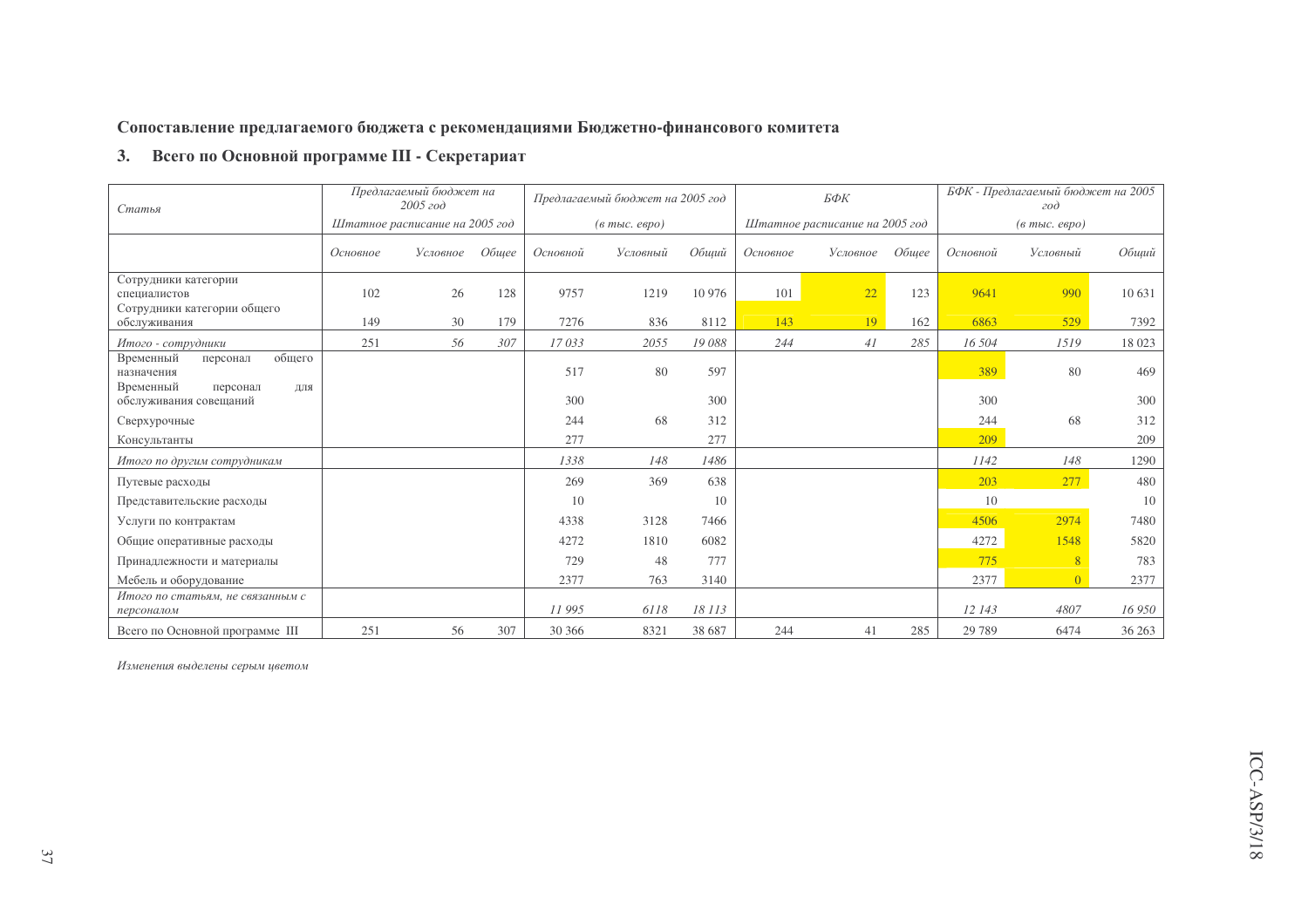# 3.1Программа 3100 - Канцелярия Секретаря

| Статья                                                              |          | Предлагаемый бюджет на<br>$2005$ $z$ o $\partial$ |       |                 | Предлагаемый бюджет на 2005 год      |                 |          | БФК                            |       |                          | БФК - Предлагаемый бюджет на 2005<br>$\partial$ |                      |
|---------------------------------------------------------------------|----------|---------------------------------------------------|-------|-----------------|--------------------------------------|-----------------|----------|--------------------------------|-------|--------------------------|-------------------------------------------------|----------------------|
|                                                                     |          | Штатное расписание на 2005 год                    |       |                 | $(6 \text{ molc.} \text{~e}$ gpo $)$ |                 |          | Штатное расписание на 2005 год |       |                          | $(a \text{ mol.} \text{ e}\text{e} \text{po})$  |                      |
|                                                                     | Основное | Условное                                          | Общее | Основной        | Условный                             | Общий           | Основное | Условное                       | Обшее | Основной                 | Условный                                        | Общий                |
| Сотрудники категории<br>специалистов<br>Сотрудники категории общего | 15       |                                                   | 15    | 1536            |                                      | 1536            | 15       |                                | 15    | 1536                     |                                                 | 1536                 |
| обслуживания                                                        | 43       | 5                                                 | 48    | 2153            | 139                                  | 2292            | 41       | 5                              | 46    | 2074                     | 139                                             | 2213                 |
| Итого - сотрудники                                                  | 58       | 5                                                 | 63    | 3689            | 139                                  | 3828            | 56       | 5                              | 61    | 3610                     | 139                                             | 3749                 |
| общего<br>Временный<br>персонал<br>назначения                       |          |                                                   |       | 185<br>$\Omega$ |                                      | 185<br>$\Omega$ |          |                                |       | $\left  0 \right\rangle$ |                                                 | $\theta$<br>$\Omega$ |
| Сверхурочные<br>Консультанты                                        |          |                                                   |       | 97              |                                      | 97              |          |                                |       | 97<br>$\Omega$           | $\Omega$                                        | 97                   |
|                                                                     |          |                                                   |       | 282             |                                      | 282             |          |                                |       | 97                       |                                                 | 97                   |
| Итого по другим сотрудникам                                         |          |                                                   |       |                 |                                      |                 |          |                                |       |                          |                                                 |                      |
| Путевые расходы                                                     |          |                                                   |       | 60              | 202                                  | 262             |          |                                |       | 45                       | 152                                             | 197                  |
| Представительские расходы                                           |          |                                                   |       | 10              |                                      | 10              |          |                                |       | 10                       |                                                 | 10                   |
| Услуги по контрактам                                                |          |                                                   |       | 1027            | 6                                    | 1033            |          |                                |       | 1115                     | 6                                               | 1121                 |
| Общие оперативные расходы                                           |          |                                                   |       | 80              |                                      | 80              |          |                                |       | 80                       |                                                 | 80                   |
| Принадлежности и материалы                                          |          |                                                   |       | 68              | 8                                    | 76              |          |                                |       | 83                       | 8                                               | 91                   |
| Мебель и оборудование                                               |          |                                                   |       | 122             |                                      | 122             |          |                                |       | 122                      |                                                 | 122                  |
| Итого по статьям, не связанным с<br>персоналом                      |          |                                                   |       | 1367            | 216                                  | 1583            |          |                                |       | 1455                     | 166                                             | 1621                 |
| Всего по программе                                                  |          |                                                   |       | 5338            | 355                                  | 5693            |          |                                |       | 5162                     | 305                                             | 5467                 |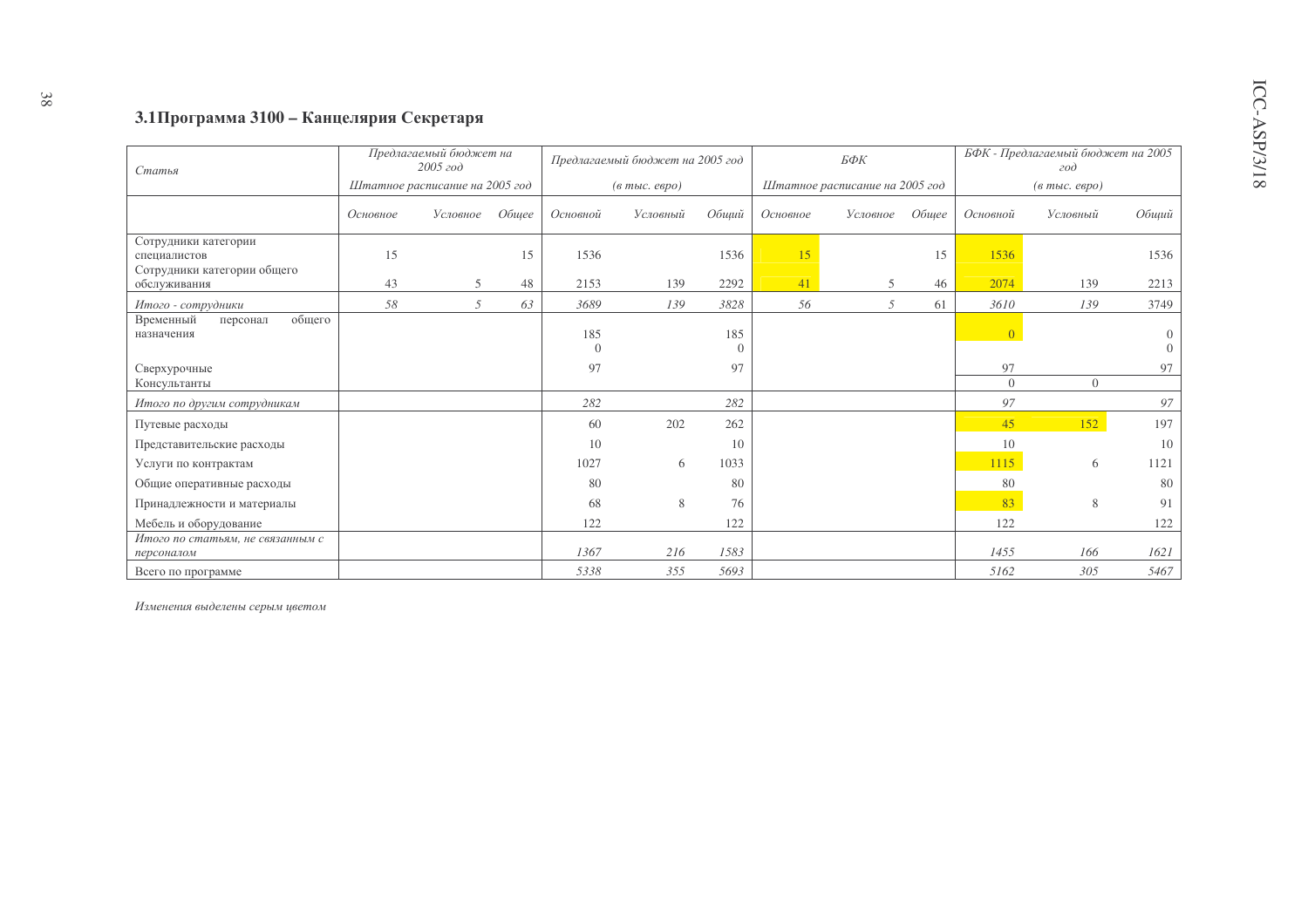| Статья                                                              | Предлагаемый бюджет на<br>2005 zoo<br>Штатное расписание на 2005 год |          |       |          | Предлагаемый бюджет на 2005 год  |                | БФК<br>Штатное расписание на 2005 год |                |       |          | БФК - Предлагаемый бюджет на 2005<br>200 |                      |
|---------------------------------------------------------------------|----------------------------------------------------------------------|----------|-------|----------|----------------------------------|----------------|---------------------------------------|----------------|-------|----------|------------------------------------------|----------------------|
|                                                                     |                                                                      |          |       |          | $(a \text{ molc.} \text{ espo})$ |                |                                       |                |       |          | $(a \text{ mol.} \text{~e}$ вро)         |                      |
|                                                                     | Основное                                                             | Условное | Общее | Основной | Условный                         | Общий          | Основное                              | Условное       | Общее | Основной | Условный                                 | Общий                |
| Сотрудники категории<br>специалистов<br>Сотрудники категории общего | 37                                                                   |          | 38    | 3590     |                                  | 3590           | 36                                    |                | 37    | 3474     | $\Omega$                                 | 3474                 |
| обслуживания                                                        | 70                                                                   | 9        | 79    | 3480     | 251                              | 3731           | 66                                    | $\overline{0}$ | 66    | 3146     |                                          | 3146                 |
| Итого - сотрудники                                                  | 107                                                                  | 10       | 117   | 7070     | 251                              | 7321           | 102                                   |                | 103   | 6620     |                                          | 6620                 |
| общего<br>Временный<br>персонал<br>назначения                       |                                                                      |          |       | 122      | 20                               | 142            |                                       |                |       | 179      | 20                                       | 199                  |
| Сверхурочные                                                        |                                                                      |          |       | 147      | 58                               | 205            |                                       |                |       | 147      | 58                                       | 205                  |
| Консультанты                                                        |                                                                      |          |       | 213      |                                  | 213            |                                       |                |       | 160      |                                          | 160                  |
| Итого по другим сотрудникам                                         |                                                                      |          |       | 482      | 78                               | 560            |                                       |                |       | 486      | 78                                       | 564                  |
| Путевые расходы<br>Представительские расходы                        |                                                                      |          |       | 79       |                                  | 79<br>$\Omega$ |                                       |                |       | 58       |                                          | 58<br>$\overline{0}$ |
| Услуги по контрактам                                                |                                                                      |          |       | 2359     | 153                              | 2512           |                                       |                |       | 2439     | $\Omega$                                 | 2439                 |
| Общие оперативные расходы                                           |                                                                      |          |       | 2878     | 377                              | 3255           |                                       |                |       | 2878     | 115                                      | 2993                 |
| Принадлежности и материалы                                          |                                                                      |          |       | 476      | 40                               | 516            |                                       |                |       | 476      | $\Omega$                                 | 476                  |
| Мебель и оборудование                                               |                                                                      |          |       | 2255     | 763                              | 3018           |                                       |                |       | 2255     | $\Omega$                                 | 2255                 |
| Итого по статьям, не связанным с<br>персоналом                      |                                                                      |          |       | 8047     | 1333                             | 9380           |                                       |                |       | 8106     | 115                                      | 8221                 |
| Всего по программе                                                  |                                                                      |          |       | 15 599   | 1662                             | 17 261         |                                       |                |       | 15 212   | 193                                      | 15 405               |

### 3.2 Программа 3200 – Отдел общего административного обслуживания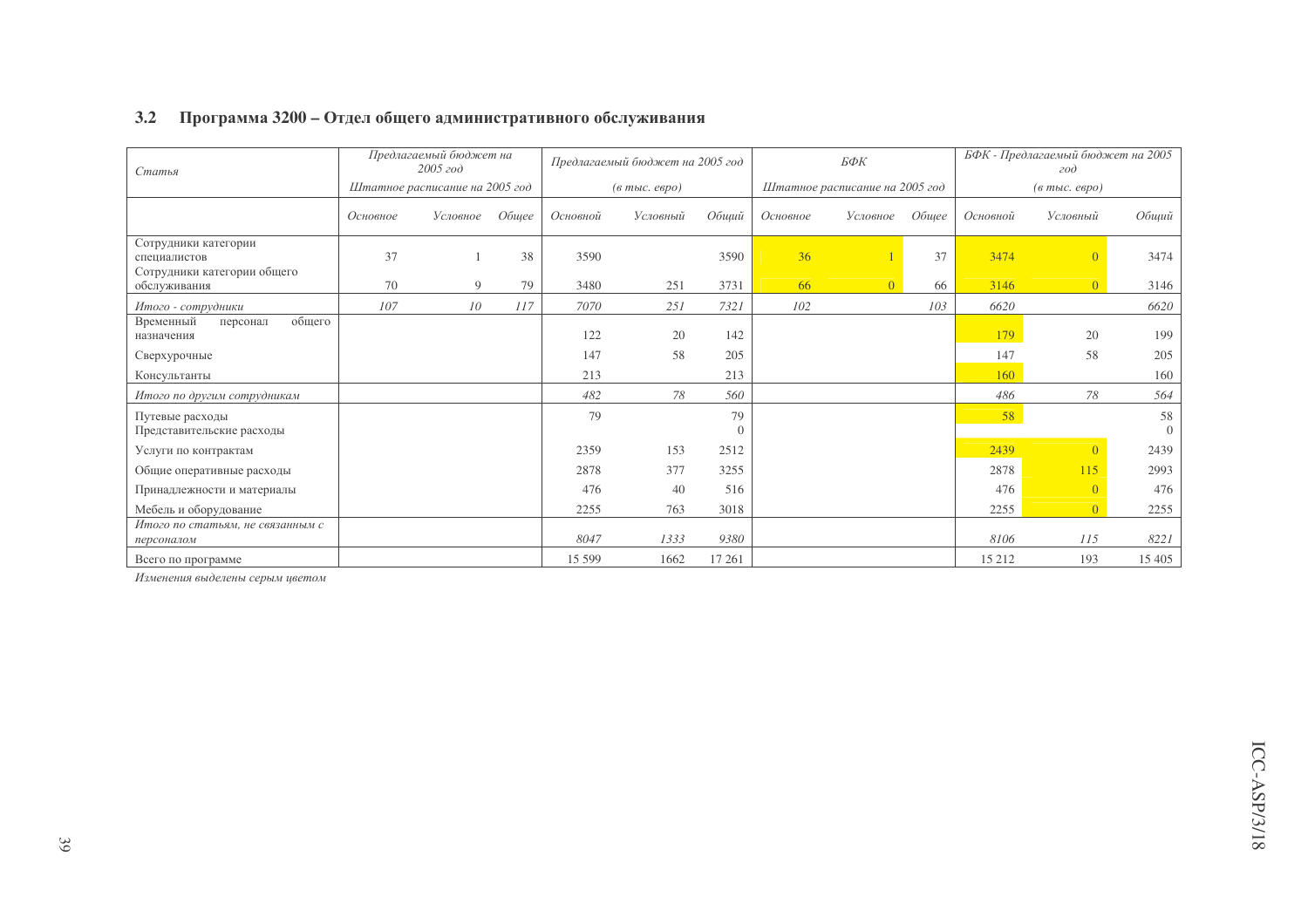# 3.3 Программа 3300 – Отдел обслуживания Суда

| Статья                                                                  | Предлагаемый бюджет на<br>$2005$ $z$ o $\partial$<br>Штатное расписание на 2005 год |          |       |          | Предлагаемый бюджет на 2005 год               |       |          | БФК                            |       |          | БФК - Предлагаемый бюджет на 2005<br>200 |       |
|-------------------------------------------------------------------------|-------------------------------------------------------------------------------------|----------|-------|----------|-----------------------------------------------|-------|----------|--------------------------------|-------|----------|------------------------------------------|-------|
|                                                                         |                                                                                     |          |       |          | $(a \text{ mol.} \text{ e}\text{e}\text{po})$ |       |          | Штатное расписание на 2005 год |       |          | $(a \text{ mol.} \text{ espo})$          |       |
|                                                                         | Основное                                                                            | Условное | Общее | Основной | Условный                                      | Общий | Основное | Условное                       | Общее | Основной | Условный                                 | Общий |
| Сотрудники категории<br>специалистов<br>Сотрудники категории общего     | 33                                                                                  | 20       | 53    | 3098     | 949                                           | 4047  | 33       | 20                             | 53    | 3098     | 949                                      | 4047  |
| обслуживания                                                            | 25                                                                                  | 14       | 39    | 1127     | 390                                           | 1517  | 25       | 14                             | 39    | 1127     | 390                                      | 1517  |
| Итого - сотрудники                                                      | 58                                                                                  | 34       | 92    | 4225     | 1339                                          | 5564  | 58       | 34                             | 92    | 4225     | 1339                                     | 5564  |
| общего<br>Временный<br>персонал<br>назначения<br>Временный персонал для |                                                                                     |          |       | 30       | 30                                            | 60    |          |                                |       | 30       | 30                                       | 60    |
| обслуживания совещаний                                                  |                                                                                     |          |       | 300      |                                               | 300   |          |                                |       | 300      |                                          | 300   |
| Сверхурочные                                                            |                                                                                     |          |       |          | 10                                            | 10    |          |                                |       |          | 10                                       | 10    |
| Консультанты                                                            |                                                                                     |          |       | 35       |                                               | 35    |          |                                |       | 26       |                                          | 26    |
| Итого по другим сотрудникам                                             |                                                                                     |          |       | 365      | 40                                            | 405   |          |                                |       | 356      | 40                                       | 396   |
| Путевые расходы                                                         |                                                                                     |          |       | 82       | 159                                           | 241   |          |                                |       | 62       | <b>120</b>                               | 182   |
| Услуги по контрактам                                                    |                                                                                     |          |       | 335      | 168                                           | 503   |          |                                |       | 335      | 167                                      | 502   |
| Общие оперативные расходы                                               |                                                                                     |          |       | 1314     | 1329                                          | 2643  |          |                                |       | 1314     | 1329                                     | 2643  |
| Итого по статьям, не связанным с<br>персоналом                          |                                                                                     |          |       | 1731     | 1656                                          | 3387  |          |                                |       | 1711     | 1616                                     | 3327  |
| Всего по программе                                                      |                                                                                     |          |       | 6321     | 3035                                          | 9356  |          |                                |       | 6292     | 2995                                     | 9287  |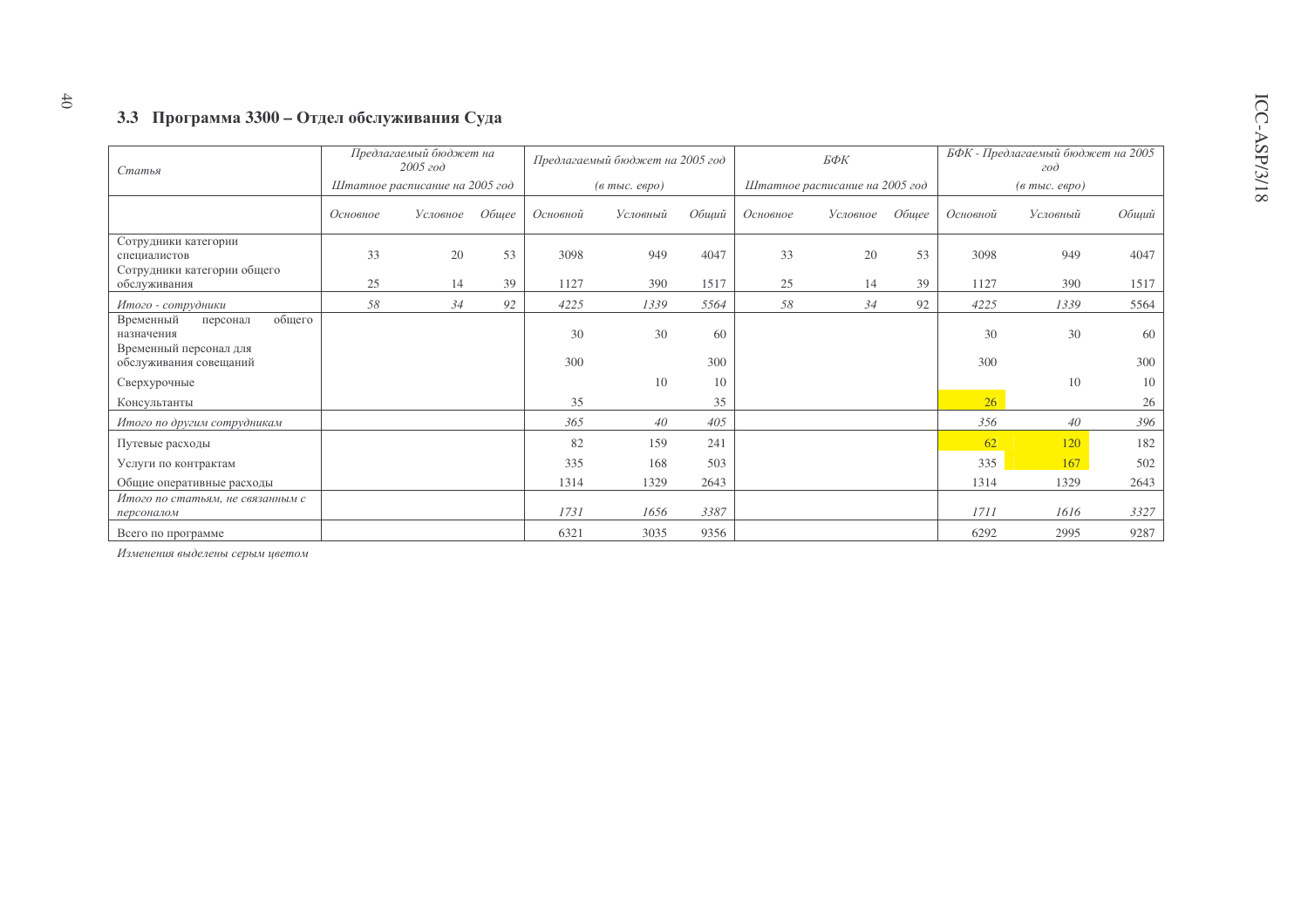| <b>3.4</b><br>Программа 3400 – Секция общественной информации и документации |  |
|------------------------------------------------------------------------------|--|
|------------------------------------------------------------------------------|--|

| Статья                                                              |          | Предлагаемый бюджет на<br>$2005$ $z$ o $\partial$ |                |             | Предлагаемый бюджет на 2005 год               |                 |          | БФК                            |       |                 | БФК - Предлагаемый бюджет на 2005<br>200 |                 |
|---------------------------------------------------------------------|----------|---------------------------------------------------|----------------|-------------|-----------------------------------------------|-----------------|----------|--------------------------------|-------|-----------------|------------------------------------------|-----------------|
|                                                                     |          | Штатное расписание на 2005 год                    |                |             | $(a \text{ mol.} \text{ e}\text{e}\text{po})$ |                 |          | Штатное расписание на 2005 год |       |                 | $(a \text{ mol.} \text{ espo})$          |                 |
|                                                                     | Основное | Условное                                          | Общее          | Основной    | Условный                                      | Общий           | Основное | Условное                       | Общее | Основной        | Условный                                 | Общий           |
| Сотрудники категории<br>специалистов<br>Сотрудники категории общего | 6        |                                                   | 6              | 531         |                                               | 531             | 6        |                                | 6     | 531             |                                          | 531             |
| обслуживания                                                        |          |                                                   | $\overline{4}$ | 210         |                                               | 210             | 4        |                                |       | 210             |                                          | 210             |
| Итого - сотрудники                                                  | 10       |                                                   | 10             | 741         |                                               | 741             | 10       |                                | 10    | 741             |                                          | 741             |
| общего<br>Временный<br>персонал<br>назначения                       |          |                                                   |                | 150         |                                               | 150             |          |                                |       | 150             |                                          | 150             |
| Консультанты                                                        |          |                                                   |                | $\mathbf Q$ |                                               | 9               |          |                                |       | $\mathcal{L}$   |                                          |                 |
| Итого по другим сотрудникам                                         |          |                                                   |                | 159         |                                               | 159             |          |                                |       | 157             |                                          | 157             |
| Путевые расходы<br>Представительские расходы                        |          |                                                   |                | 16          | 3                                             | 19              |          |                                |       | 13              | $\overline{2}$                           | 15<br>$\Omega$  |
| Услуги по контрактам<br>Общие оперативные расходы                   |          |                                                   |                | 227         | 40<br>$\Omega$                                | 267<br>$\Omega$ |          |                                |       | 227<br>$\Omega$ | 40<br>$\Omega$                           | 267<br>$\Omega$ |
| Принадлежности и материалы                                          |          |                                                   |                | 185         |                                               | 185             |          |                                |       | 216             |                                          | 216             |
| Итого по статьям, не связанным с<br>персоналом                      |          |                                                   |                | 428         | 43                                            | 471             |          |                                |       | 456             | 42                                       | 498             |
| Всего по программе                                                  |          |                                                   |                | 1328        | 43                                            | 1371            |          |                                |       | 1354            | 42                                       | 1396            |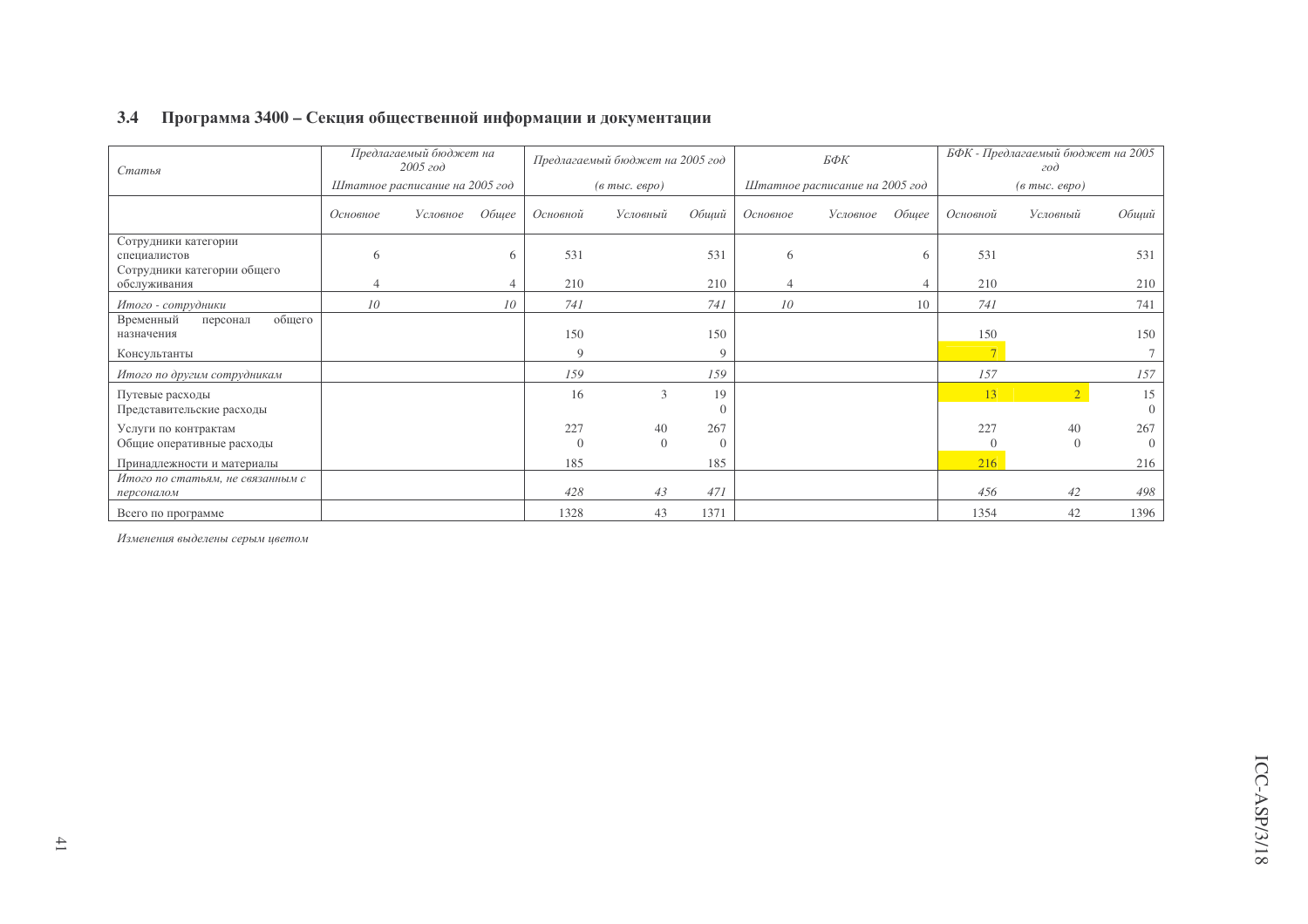### 3.5 Программа 3500 – Отдел по делам потерпевших и адвокатов

| Статья                                                              | Предлагаемый бюджет на<br>2005 zoo<br>Штатное расписание на 2005 год |                |       |          | Предлагаемый бюджет на 2005 год  |       |                | БФК                            |       |          | БФК - Предлагаемый бюджет на 2005<br>200 |       |
|---------------------------------------------------------------------|----------------------------------------------------------------------|----------------|-------|----------|----------------------------------|-------|----------------|--------------------------------|-------|----------|------------------------------------------|-------|
|                                                                     |                                                                      |                |       |          | $(a \text{ molc.} \text{ espo})$ |       |                | Штатное расписание на 2005 год |       |          | $(a \text{ molc.} \text{ espo})$         |       |
|                                                                     | Основное                                                             | Условное       | Общее | Основной | Условный                         | Общий | Основное       | Условное                       | Обшее | Основной | Условный                                 | Общий |
| Сотрудники категории<br>специалистов<br>Сотрудники категории общего | 11                                                                   | 5              | 16    | 1002     | 270                              | 1272  | 11             |                                | 12    | 1002     | 41                                       | 1043  |
| обслуживания                                                        |                                                                      | $\overline{2}$ | 9     | 306      | 56                               | 362   | $\overline{7}$ | $\Omega$                       |       | 306      | $\Omega$                                 | 306   |
| Итого - сотрудники                                                  | 18                                                                   | 7              | 25    | 1308     | 326                              | 1634  | 18             |                                | 19    | 1,308    | 41                                       | 1349  |
| Временный персонал общего<br>назначения                             |                                                                      |                |       | 30       | 30                               | 60    |                |                                |       | 30       | 30                                       | 60    |
| Консультанты                                                        |                                                                      |                |       | 20       |                                  | 20    |                |                                |       | 16       |                                          | 16    |
| Итого по другим сотрудникам                                         |                                                                      |                |       | 50       | 30                               | 80    |                |                                |       | 46       | 30                                       | 76    |
| Путевые расходы                                                     |                                                                      |                |       | 32       | 5                                | 37    |                |                                |       | 25       |                                          | 28    |
| Услуги по контрактам                                                |                                                                      |                |       | 390      | 2761                             | 3151  |                |                                |       | 390      | 2761                                     | 3151  |
| Общие оперативные расходы                                           |                                                                      |                |       |          | 104                              | 104   |                |                                |       |          | 104                                      | 104   |
| Итого по статьям, не связанным с<br>персоналом                      |                                                                      |                |       | 422      | 2870                             | 3292  |                |                                |       | 415      | 2868                                     | 3283  |
| Всего по программе                                                  |                                                                      |                |       | 1780     | 3226                             | 5006  |                |                                |       | 1769     | 2939                                     | 4708  |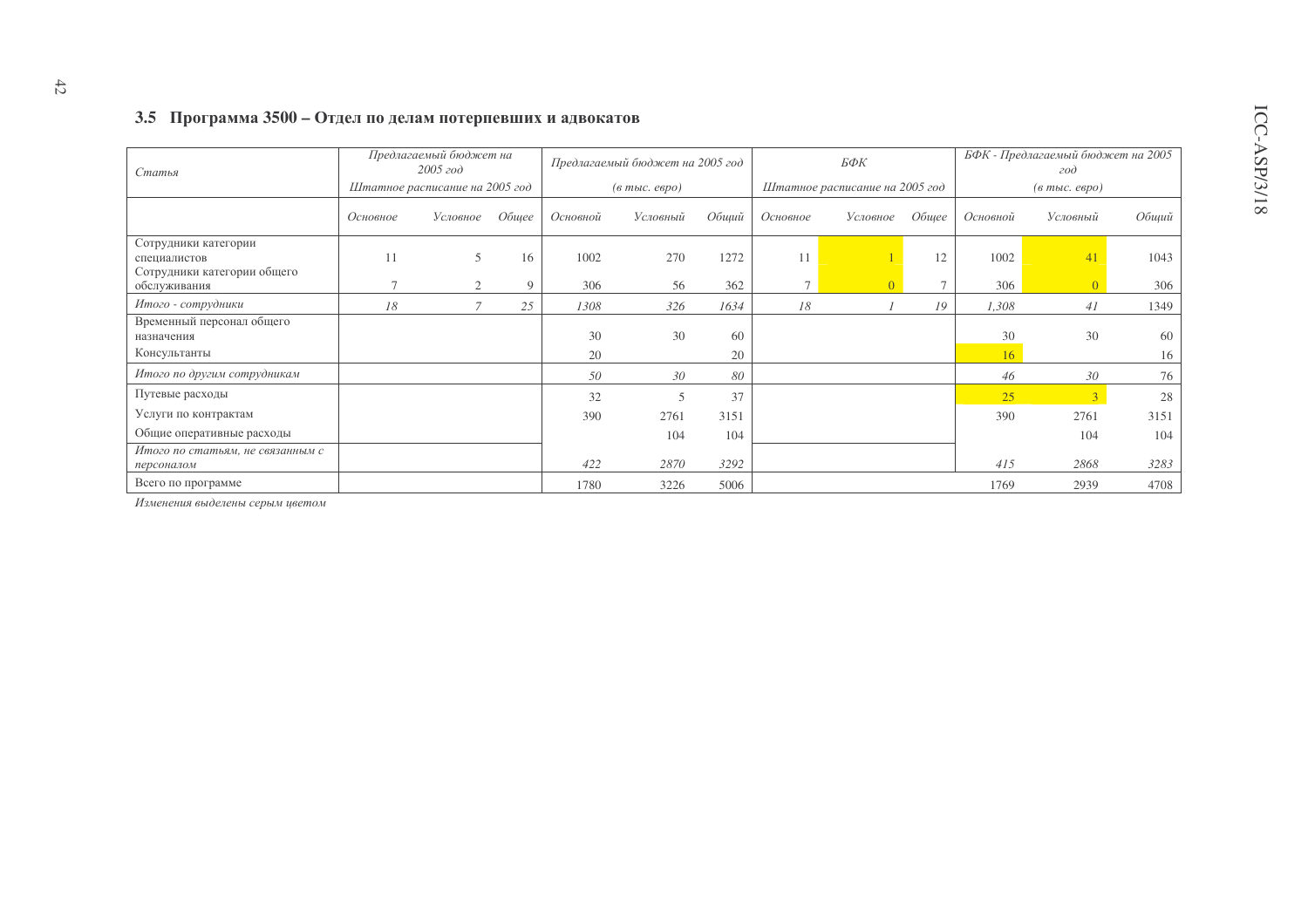# Сопоставление предлагаемого бюджета с рекомендациями Бюджетно-финансового комитета

| Статья                                                                        |                | Предлагаемый бюджет на<br>2005 z |        |                          | Предлагаемый бюджет на 2005 год    |                          |          | БФК                            |               |                          | БФК - Предлагаемый бюджет на<br>$2005$ $z$ o $\partial$                          |                |
|-------------------------------------------------------------------------------|----------------|----------------------------------|--------|--------------------------|------------------------------------|--------------------------|----------|--------------------------------|---------------|--------------------------|----------------------------------------------------------------------------------|----------------|
|                                                                               |                | Штатное расписание на 2005 год   |        |                          | $(\textit{6 molc.} \textit{eepo})$ |                          |          | Штатное расписание на 2005 год |               |                          | $(6 \text{ mol.} \text{~} \text{~} \text{~} \text{~} \text{~} \text{~} \text{~}$ |                |
|                                                                               | Основное       | Условное                         | Общее  | Основной                 | Условный                           | Общий                    | Основное | Условное                       | Общее         | Основной                 | Условный                                                                         | Общиї          |
| Сотрудники категории<br>специалистов<br>Сотрудники категории общего           | 3              |                                  | 3      | 377                      |                                    | 377                      | 3        |                                | $\mathcal{R}$ | 377                      |                                                                                  | 377            |
| обслуживания                                                                  |                |                                  | 4      | 217                      |                                    | 217                      | 4        |                                |               | 217                      |                                                                                  | 217            |
| Итого - сотрудники                                                            | $\overline{7}$ |                                  | $\tau$ | 594                      |                                    | 594                      | 7        |                                |               | 594                      |                                                                                  | 594            |
| общего<br>Временный<br>персонал<br>назначения<br>Временный<br>персонал<br>ДЛЯ |                |                                  |        | 122                      |                                    | 122                      |          |                                |               | 122                      |                                                                                  | 122            |
| обслуживания совещаний                                                        |                |                                  |        | 70                       |                                    | 70                       |          |                                |               | 70                       |                                                                                  | 70             |
| Сверхурочные                                                                  |                |                                  |        | $\overline{\phantom{0}}$ |                                    | $\overline{\phantom{1}}$ |          |                                |               | $\overline{\mathcal{L}}$ |                                                                                  |                |
| Итого по другим сотрудникам                                                   |                |                                  |        | 197                      |                                    | 197                      |          |                                |               | 197                      |                                                                                  | 197            |
| Путевые расходы                                                               |                |                                  |        | 96                       |                                    | 96                       |          |                                |               | 96                       |                                                                                  | 96             |
| Представительские расходы                                                     |                |                                  |        | 10                       |                                    | 10                       |          |                                |               | 10                       |                                                                                  | 1 <sup>1</sup> |
| Услуги по контрактам                                                          |                |                                  |        | 1923                     |                                    | 1923                     |          |                                |               | 1923                     |                                                                                  | 1923           |
| Общие оперативные расходы                                                     |                |                                  |        | 84                       |                                    | 84                       |          |                                |               | 84                       |                                                                                  | 84             |
| Принадлежности и материалы                                                    |                |                                  |        | 43                       |                                    | 43                       |          |                                |               | 43                       |                                                                                  | 4 <sup>3</sup> |
| Мебель и оборудование                                                         |                |                                  |        | 113                      |                                    | 113                      |          |                                |               | 113                      |                                                                                  | 113            |
| Итого по статьям, не связанным<br>с персоналом                                |                |                                  |        | 2269                     |                                    | 2269                     |          |                                |               | 2269                     |                                                                                  | 2269           |
| Всего по основной программе IV                                                |                |                                  |        | 3060                     |                                    | 3060                     |          |                                |               | 3060                     |                                                                                  | 3060           |

#### $\overline{4}$ . Основная программа IV - Секретариат Ассамблеи государств-участников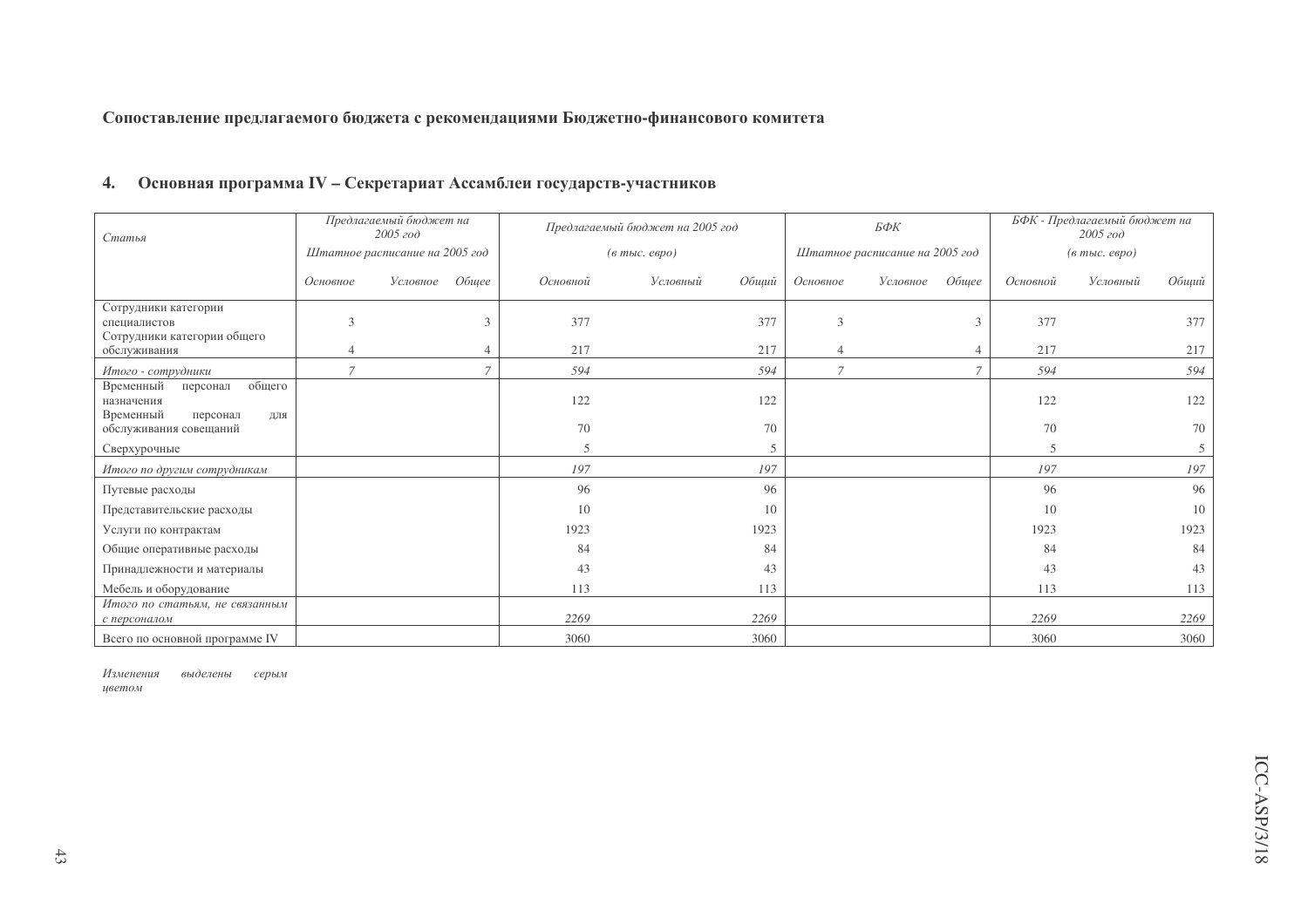### Сопоставление предлагаемого бюджета с рекомендациями Бюджетно-финансового комитета

### 5. Основная программа V – Инвестиции в помещения Суда

| Статья                                                  | Предлагаемый бюджет на<br>$2005$ $z$ o $\partial$<br>Штатное расписание на 2005 год |  |  |          | Предлагаемый бюджет на 2005 год  |       |          | БФК                            |       |          | БФК - Предлагаемый бюджет на<br>$2005 z$ od |       |
|---------------------------------------------------------|-------------------------------------------------------------------------------------|--|--|----------|----------------------------------|-------|----------|--------------------------------|-------|----------|---------------------------------------------|-------|
|                                                         |                                                                                     |  |  |          | $(a \text{ molc.} \text{ espo})$ |       |          | Штатное расписание на 2005 год |       |          | $(e$ m <sub>bl</sub> $c$ . $e$ e $po$ )     |       |
|                                                         | Обшее<br>Основное<br>Условное                                                       |  |  | Основной | Условный                         | Обший | Основное | Условное                       | Обшее | Основной | Условный                                    | Общий |
| Консультанты                                            |                                                                                     |  |  | 103      |                                  | 103   |          |                                |       | 103      |                                             | 103   |
| Итого по другим сотрудникам                             |                                                                                     |  |  | 103      |                                  | 103   |          |                                |       | 103      |                                             | 103   |
| Услуги по контрактам                                    |                                                                                     |  |  | 1200     |                                  | 1200  |          |                                |       | 1200     |                                             | 1200  |
| Мебель и оборудование                                   |                                                                                     |  |  | 762      |                                  | 762   |          |                                |       | 762      |                                             | 762   |
| Итого по<br>статьям,<br>связанным с<br>не<br>персоналом |                                                                                     |  |  | 1962     |                                  | 1962  |          |                                |       | 1962     |                                             | 1962  |
| Всего по Основной программе V                           |                                                                                     |  |  | 2065     |                                  | 2065  |          |                                |       | 2065     |                                             | 2065  |

### 5.1 Программа 5100 – Временные помещения

| Статья                                        |          | Предлагаемый бюджет на<br>2005 zoo |       |          | Предлагаемый бюджет на 2005 год  |       |          | БФК                            |       |          | БФК - Предлагаемый бюджет на<br>2005 zoo |       |
|-----------------------------------------------|----------|------------------------------------|-------|----------|----------------------------------|-------|----------|--------------------------------|-------|----------|------------------------------------------|-------|
|                                               |          | Штатное расписание на 2005 год     |       |          | $(a \text{ molc.} \text{ espo})$ |       |          | Штатное расписание на 2005 год |       |          | $(\textit{6} \text{ m}$ ыс. евро)        |       |
|                                               | Основное | Условное                           | Обшее | Основной | Условный                         | Обший | Основное | Условное                       | Обшее | Основной | Условный                                 | Обший |
| Сверухрочные                                  |          |                                    |       |          |                                  |       |          |                                |       |          |                                          |       |
| Консультанты                                  |          |                                    |       | 13       |                                  | 13    |          |                                |       | 13       |                                          | 13    |
| Итого по другим сотрудникам                   |          |                                    |       |          |                                  |       |          |                                |       |          |                                          | 13    |
| Услуги по контрактам                          |          |                                    |       | 1050     |                                  | 1050  |          |                                |       | 1050     |                                          | 1050  |
| Мебель и оборудование                         |          |                                    |       | 762      |                                  | 762   |          |                                |       | 762      |                                          | 762   |
| Итого<br>$n$ o<br>статьям,<br>не<br>связанным |          |                                    |       |          |                                  |       |          |                                |       |          |                                          |       |
| персоналом                                    |          |                                    |       | 1812     |                                  | 1812  |          |                                |       | 1812     |                                          | 1812  |
| Всего по программе                            |          |                                    |       | 1825     |                                  | 1825  |          |                                |       | 1825     |                                          | 1825  |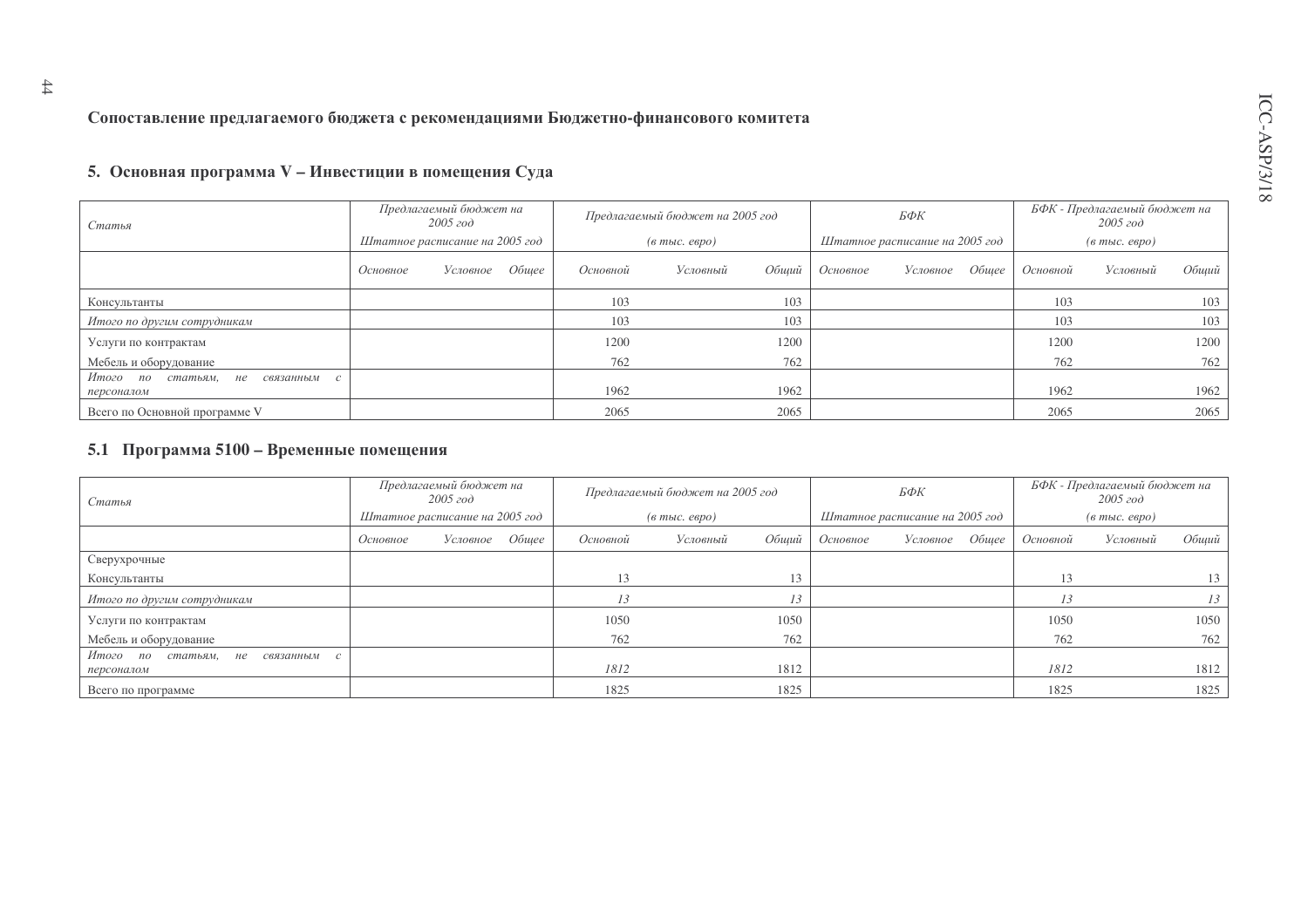### 5.2 Программа 5200 – Постоянные помещения

| Статья                         | Предлагаемый бюджет на<br>2005 zoo |                | Предлагаемый бюджет на 2005 год |                                  |          | БФК   |                                |          | БФК - Предлагаемый бюджет на<br>2005 zoo |                                  |          |                 |
|--------------------------------|------------------------------------|----------------|---------------------------------|----------------------------------|----------|-------|--------------------------------|----------|------------------------------------------|----------------------------------|----------|-----------------|
|                                | Штатное расписание на 2005 год     |                |                                 | $(a \text{ molc.} \text{~espo})$ |          |       | Штатное расписание на 2005 год |          |                                          | $(a \text{ mbic.} \text{ espo})$ |          |                 |
|                                | Основное                           | Условное Общее |                                 | Основной                         | Условный | Обший | Основное                       | Условное | Обшее                                    | Основной                         | Условный | Обший           |
| Консультанты                   |                                    |                |                                 | 90                               |          | 90    |                                |          |                                          | 90                               |          | 90 <sup>1</sup> |
| Итого по другим сотрудникам    |                                    |                |                                 | 90                               |          | 90    |                                |          |                                          | 90                               |          | 90              |
| Услуги по контрактам           |                                    |                |                                 | 150                              |          | 150   |                                |          |                                          | 150                              |          | 150             |
| Итого по статьям, не связанным |                                    |                |                                 |                                  |          |       |                                |          |                                          |                                  |          |                 |
| персоналом                     |                                    |                |                                 | 150                              |          | 150   |                                |          |                                          | 150                              |          | 150             |
| Всего по программе             |                                    |                |                                 | 240                              |          | 240   |                                |          |                                          | 240                              |          | 240             |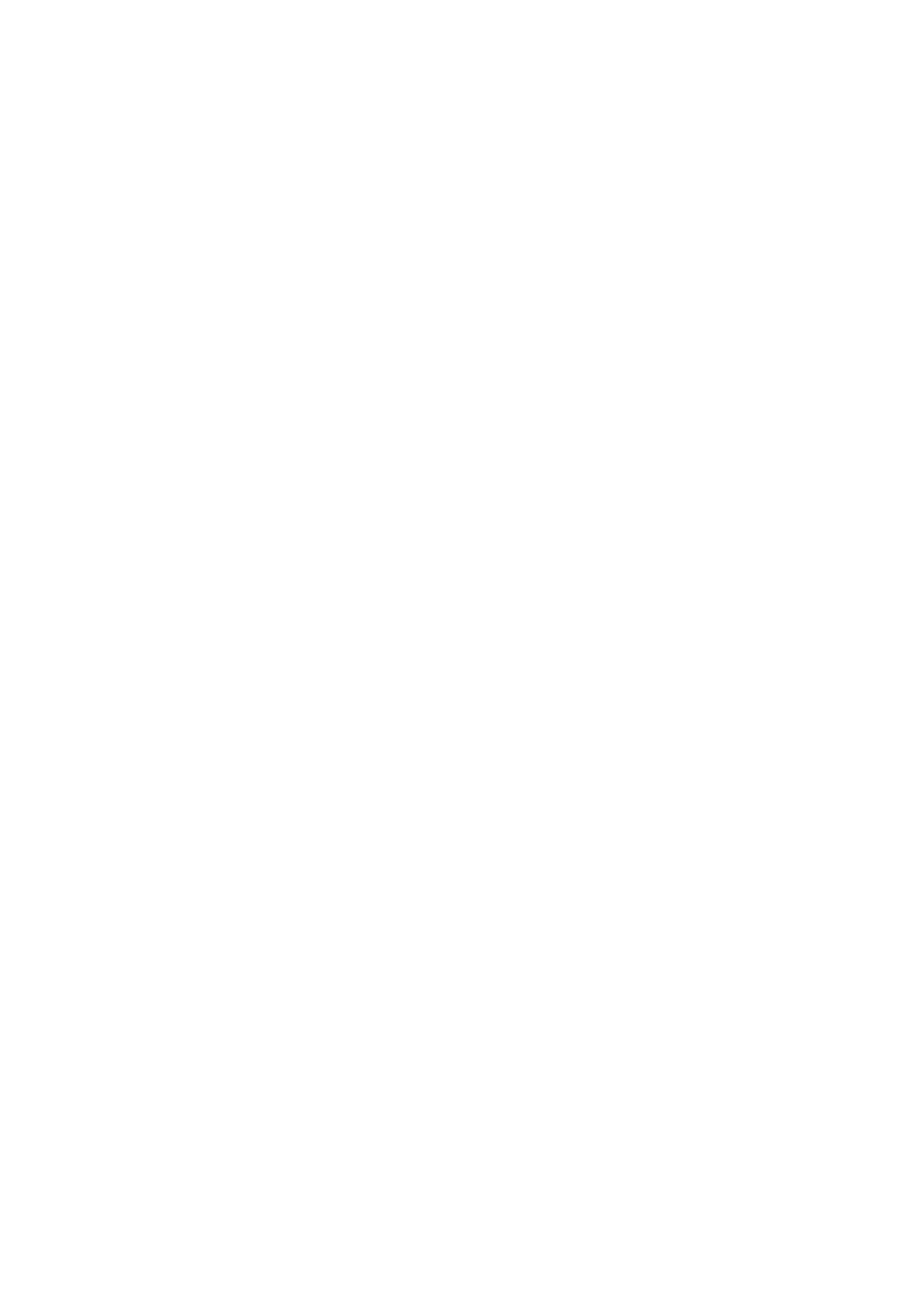# Приложение IV

# Положение с расходами (по категориям расходов) - бюджет 2004 года

# Сопоставление ассигнований и расходов по состоянию на 31 июля 2004 года

(в тыс. евро)

# Основная программа І: Судебные органы

| Статья                                                     | Произведенные<br>Ассигнования<br>на 2004 год<br>выплаты |                | Непогашенные<br>обязательства | Общие<br>расходы         | Неизрасходованный<br>остаток | Норма освоения<br>средств |  |
|------------------------------------------------------------|---------------------------------------------------------|----------------|-------------------------------|--------------------------|------------------------------|---------------------------|--|
|                                                            | (1)                                                     | (2)            | (3)                           | $(2)+(3)=(4)$            | $(1)-(4)=(5)$                | (4)/(1)                   |  |
|                                                            |                                                         |                |                               |                          |                              |                           |  |
| Судьи                                                      | 4207                                                    | 1569           | 9                             | 1578                     | 2629                         | 37,5%                     |  |
| Сотрудники категории специалистов<br>и общего обслуживания | 1256                                                    | 765            | $\overline{2}$                | 767                      | 489                          | 61,1%                     |  |
| общего<br>Временный<br>персонал<br>назначения              | 91                                                      | 61             | $\overline{0}$                | 61                       | 30                           | 67,0%                     |  |
| Сверхурочные                                               | 15                                                      | $\overline{0}$ | $\Omega$                      | $\overline{0}$           | 15                           | $0,0\%$                   |  |
| Консультанты                                               | 62                                                      | 23             | 35                            | 58                       | 4                            | 93,6%                     |  |
| Путевые расходы                                            | 119                                                     | 92             | 6                             | 98                       | 21                           | 82,3%                     |  |
| Представительские расходы                                  | 10                                                      | $\overline{2}$ | 5                             | $\overline{\phantom{0}}$ | 3                            | 70,0%                     |  |
| Услуги по контрактам                                       | 21                                                      | 14             |                               | 15                       | 6                            | 71,4%                     |  |
| Всего по Основной программе I                              | 5781                                                    | 2526           | 58                            | 2584                     | 3197                         | 44,7%                     |  |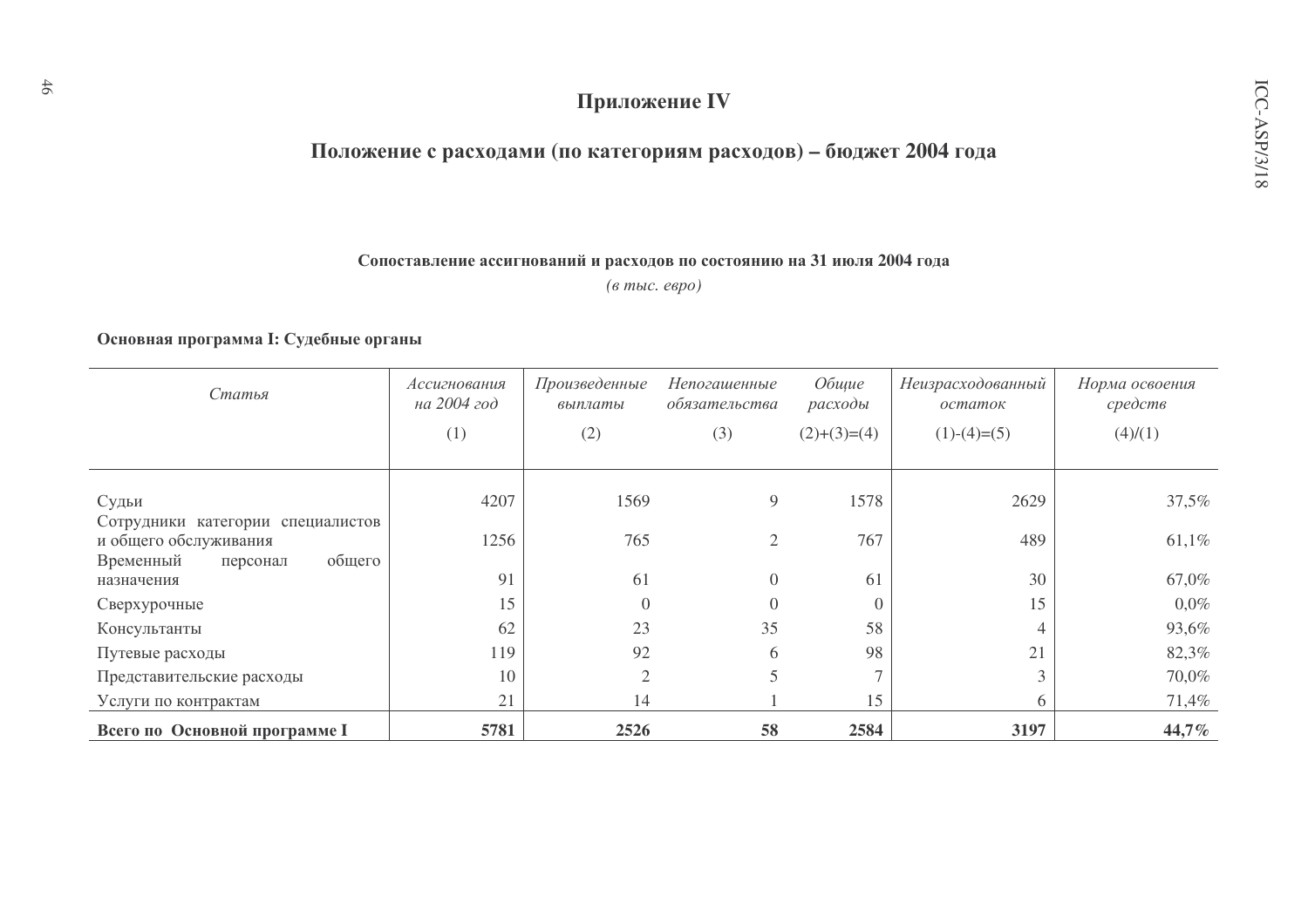# Сопоставление ассигнований и расходов по состоянию на 31 июля 2004 года

# (в тыс. евро)

# Основная программа II: Канцелярия Прокурора

| Статья                                                                                        | Ассигнования<br>на 2004 год | Произведенные<br>выплаты |                | Общие<br>расходы | Неизрасходованный<br>остаток | Норма освоения<br>средств |
|-----------------------------------------------------------------------------------------------|-----------------------------|--------------------------|----------------|------------------|------------------------------|---------------------------|
|                                                                                               | (1)                         | (2)                      | (3)            | $(2)+(3)=(4)$    | $(1)-(4)=(5)$                | (4)/(1)                   |
| Сотрудники категории специалистов<br>и общего обслуживания<br>общего<br>Временный<br>персонал | 6855                        | 1837                     | 40             | 1877             | 4978                         | 27,4%                     |
| назначения                                                                                    | 3761                        | 232                      | $\overline{0}$ | 232              | 3529                         | 6,1%                      |
| Сверхурочные                                                                                  | 31                          |                          | $\Omega$       | $\left($         | 31                           | $0.0\%$                   |
| Консультанты                                                                                  | 200                         | 59                       | 66             | 125              | 75                           | 62,5%                     |
| Путевые расходы                                                                               | 1261                        | 139                      | 34             | 173              | 1088                         | 13,7%                     |
| Представительские расходы                                                                     | 10                          | 3                        | 3              | 6                |                              | 60,0%                     |
| Услуги по контрактам                                                                          | 821                         | 24                       | 14             | 38               | 783                          | $4,6\%$                   |
| Принадлежности и материалы                                                                    |                             | 6                        | 9              | 15               | $-15$                        |                           |
| Мебель и оборудование                                                                         | 1102                        |                          | $\Omega$       | $\Omega$         | 1102                         | $0,0\%$                   |
| Всего по Основной программе II                                                                | 14 041                      | 2300                     | 166            | 2466             | 11 575                       | $17,6\%$                  |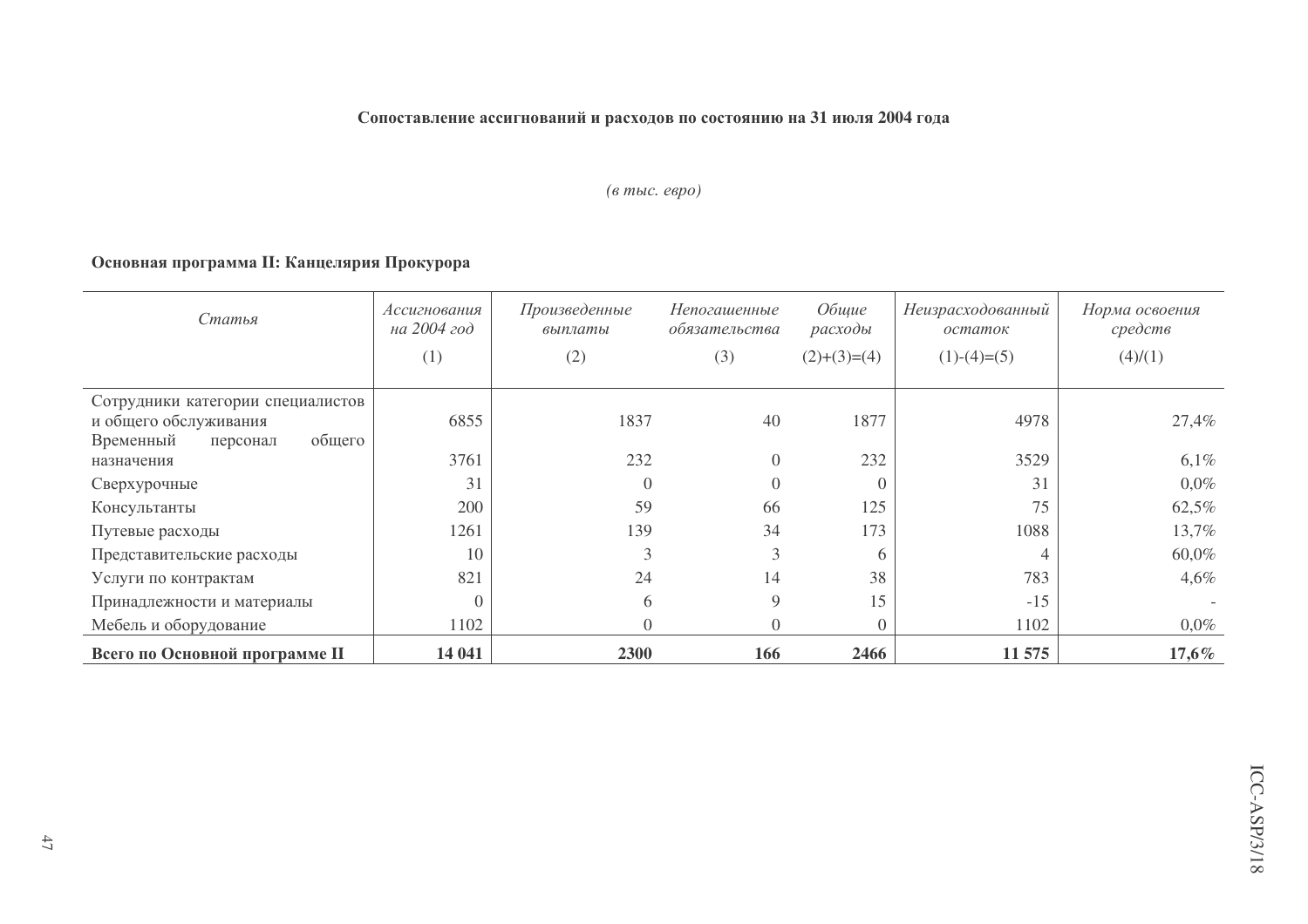Сопоставление ассигнований и расходов по состоянию на 31 июля 2004 года

# (в тыс. евро)

# Основная программа III: Секретариат

| Статья                         | Произведенные<br>Ассигнования<br>на 2004 год<br>выплаты |      | <i>Непогашенные</i><br>обязательства | Общие<br>расходы | Неизрасходованный<br>остаток | Норма освоения<br>средств |
|--------------------------------|---------------------------------------------------------|------|--------------------------------------|------------------|------------------------------|---------------------------|
|                                | (1)                                                     | (2)  | (3)                                  | $(2)+(3)=(4)$    | $(1)-(4)=(5)$                | (4)/(1)                   |
| Сотрудники категории           |                                                         |      |                                      |                  |                              |                           |
| специалистов и общего          |                                                         |      |                                      |                  |                              |                           |
| обслуживания                   | 10798                                                   | 5253 | 34                                   | 5287             | 5511                         | 48,9%                     |
| Временный персонал общего      |                                                         |      |                                      |                  |                              |                           |
| назначения                     | 1060                                                    | 350  | 17                                   | 367              | 693                          | 34,6%                     |
| Сверхурочные                   | 544                                                     | 28   | $\Omega$                             | 28               | 516                          | 5,2%                      |
| Консультанты                   | 539                                                     | 192  | 277                                  | 469              | 70                           | 87,0%                     |
| Путевые расходы                | 909                                                     | 99   | 29                                   | 128              | 781                          | 14,1%                     |
| Представительские расходы      | 20                                                      | 3    | 4                                    |                  | 13                           | 35,0%                     |
| Услуги по контрактам           | 11 150                                                  | 695  | 1733                                 | 2428             | 8722                         | 21,8%                     |
| Общие оперативные расходы      | 1011                                                    | 426  | 654                                  | 1080             | $-69$                        | 106,8%                    |
| Принадлежности и материалы     | 672                                                     | 183  | 187                                  | 370              | 302                          | 55,1%                     |
| Мебель и оборудование          | 3947                                                    | 1429 | 1417                                 | 2846             | 1101                         | 72,1%                     |
| Всего по Основной прогрмме III | 30 650                                                  | 8658 | 4352                                 | 13 010           | 17 640                       | 42,4%                     |